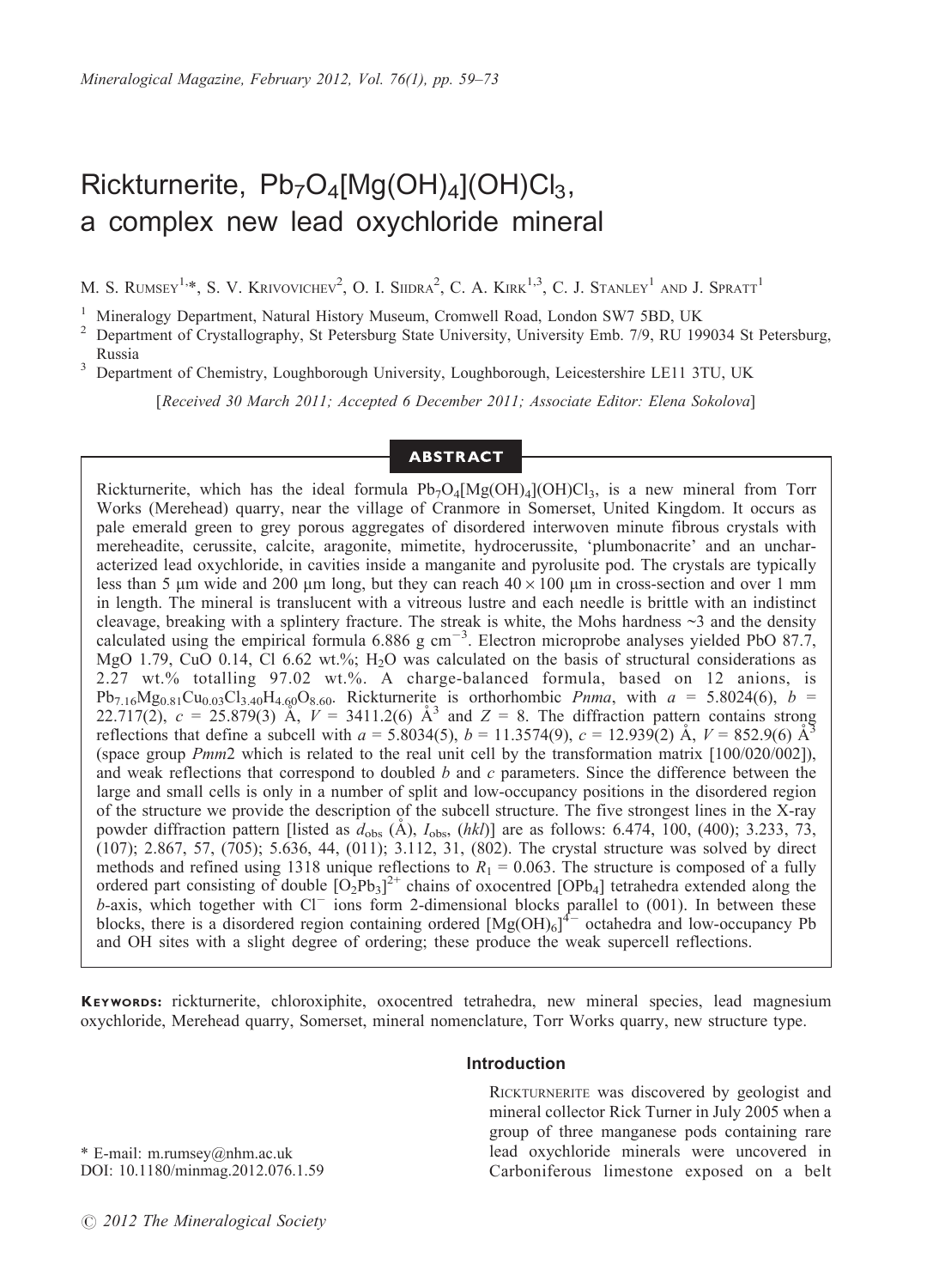decline leading down from Bench F at Torr Works (Merehead) quarry in Somerset, England, UK. An isolated region of the oxychloride assemblage in the largest pod contained an unusual green fibrous mineral. Specimens of the unknown phase were brought to the Natural History Museum (NHM) in London for identification, where preliminary analysis by X-ray diffraction (XRD) and energy-dispersive X-ray spectrometry (EDX) showed that it was a new species. After several years of research the material has been fully characterized and named rickturnerite, in honour of its discoverer. The new mineral and mineral name have been approved by the IMA Commission on New Minerals, Nomenclature and Classification (IMA 2010- 034) and the holotype specimen is registered as BM 2008,100 at the NHM. A probe block (P15150) and several cotype specimens (with associated analytical data) are also registered at the NHM. Further analysed specimens are preserved in the private collection of Rick Turner; some of these have been dispersed to other museums for safekeeping.

## **Occurrence**

Rickturnerite is a very rare constituent of the Pb-dominated mineral assemblage in the manganese oxide pods that are irregularly distributed in the Carboniferous limestone at Torr Works

(Merehead) quarry (51º12'N 2º25'W) (Fig. 1). Associated minerals include mereheadite, cerussite, calcite, aragonite, mimetite, hydrocerussite, 'plumbonacrite' and an uncharacterized lead oxychloride, all of which are occur in cavities in the manganite and pyrolusite pods. The quarry is worked for aggregate; it is well known to geologists and mineral collectors for its unusual lead oxychloride mineral assemblage (Symes and Embrey, 1977; Turner and Rumsey, 2010). The mineralization in the quarry and surrounding area is of considerable scientific importance as it includes the type localities for the rare minerals mendipite (Spencer, 1923), chloroxiphite (Spencer, 1923; Siidra et al., 2008b), diaboleite (Spencer, 1923), parkinsonite (Symes et al., 1994), mereheadite (Welch et al., 1998; Krivovichev et al., 2009) and symesite (Welch et al., 2000).

## Physical and optical properties

Rickturnerite occurs as thin elongated fibres of a translucent pale emerald green colour (Fig. 2). The fibres are flattened in cross-section, they are generally  $\leq 5$  µm wide and can be up to 1 mm long, although most are broken and shorter at around  $200 \mu m$  in length. The fibres occur most commonly in disordered, sometimes interwoven, porous aggregates up to  $16 \times 5 \times 5$  mm in partially filled cavities. Thicker aggregates of rickturnerite



FIG. 1. Map of the Mendips region after Din et al. (1986), highlighting the position of Merehead quarry (M in red) in relation to other deposits in the area, with an inset showing the location in the UK.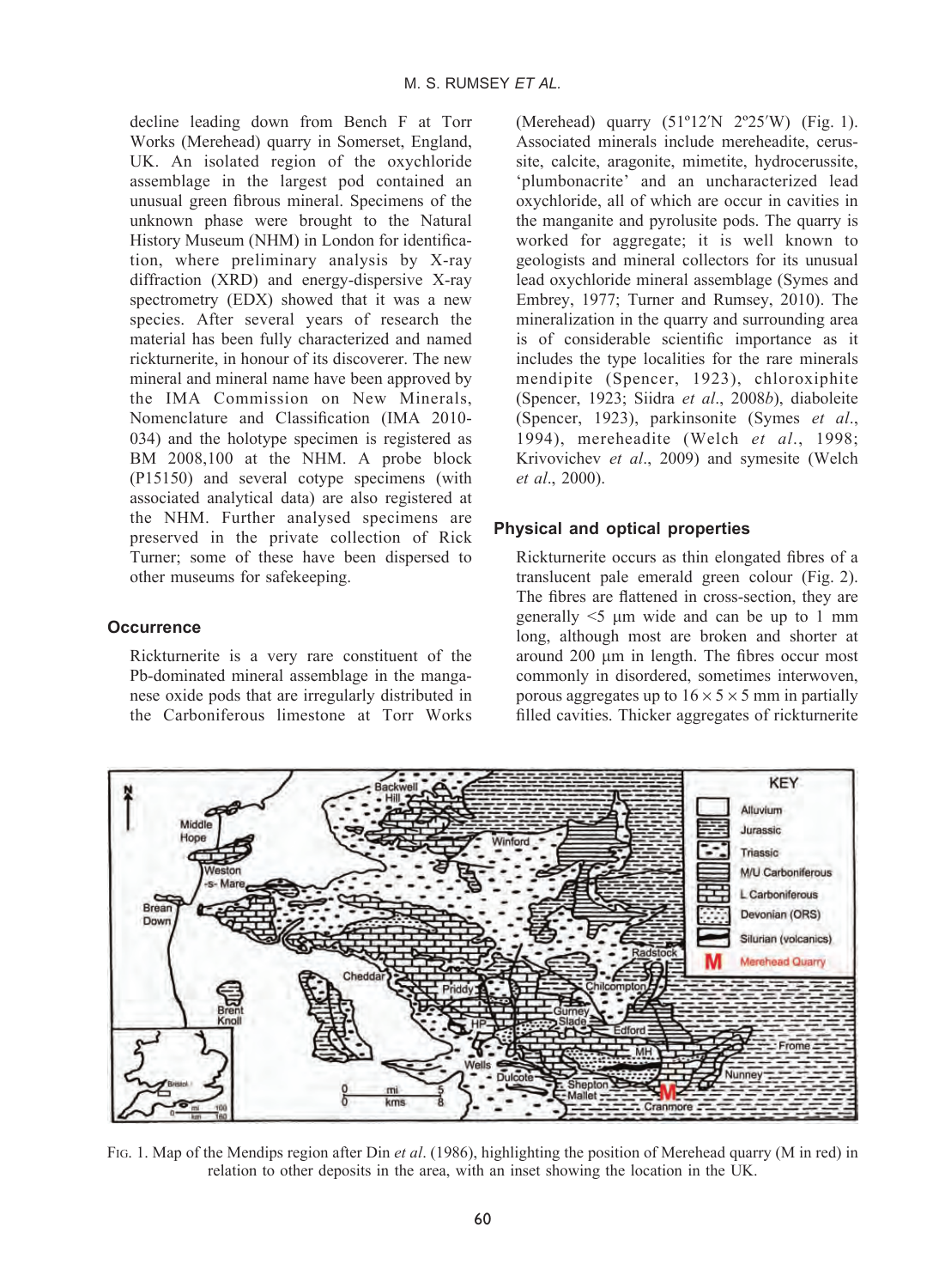

FIG. 2. Fibrous pale green to white rickturnerite on specimen BM2008,100 in the NHM collection; scale divisions are 1 mm.

fibres, up to  $100 \times 40$  µm in cross-section and over 1 mm long are less common. These aggregates are darker green in colour and consist of a reinforced region of aligned, parallel and contiguous, thin, flat fibres that are identical to those in the rest of the mass. Rarely, the fibres grade into associated phases to produce anhedral dark green grains, which may be several millimetres across. The intensity of the green colour in hand specimen is determined by the thickness of the fibres in the aggregates. Rickturnerite is not fluorescent. It has a white streak, a vitreous lustre, a Mohs hardness of  $\sim$ 3 and an average  $VHN<sub>100</sub>$  hardness of 140 kg mm<sup>-1</sup>. The mineral has a visually splintery

fracture, and the individual needles are brittle, bending only very slightly before fracturing, despite their elongated form. The splintery fracture is an artefact of the needle-like masses; the true parting and cleavage of individual crystals could not be assessed. The density could not be measured due to lack of sample; it was calculated as  $6.886$  g cm<sup>-3</sup> on the basis of the unit cell and the empirical formula.

Rickturnerite is not metallic, but has a high refractive index (RI), which is typical of lead oxychlorides. The optical properties were studied using methods common for metallic minerals to avoid toxic refractive index liquids. In reflected light rickturnerite is grey, with weak bireflectance and no pleochroism; the samples studied had abundant greenish-grey internal reflections. Reflectance measurements were made using a SiC standard in air in the range 400-700 nm on a Zeiss Axiotron microscope. A crystal structures (Lanham) superstage was used to level the specimen and the standard prior to measurement with a J & M Tidas diode array spectrometer. Cavendish Instruments Onyx software produced data at intervals of 0.823 nm which were smoothed to give the data listed in Table 1. These are similar to other lead oxychlorides and were used to calculate mean RI values in air for rickturnerite at 589 nm using the Fresnel equation (Criddle, 1998) with the assumption that  $k = 0$ ; this gave  $R_1 = 2.17$  and  $R_2 = 2.20$ . These results are in good agreement with similar compounds, e.g. chloroxiphite  $RIs = 2.16$ , 2.24 and 2.25, mereheadite  $RIs = 2.19$  and 2.28 and symesite  $RIs$  $= 2.12$  and 2.16 (Anthony *et al.*, 2001).

TABLE 1. Measured reflectance values including COM standard wavelengths for rickturnerite.

| $R_1$ | R <sub>2</sub> | $\lambda$ (nm) | $R_1$ | R <sub>2</sub> | $\lambda$ (nm) |
|-------|----------------|----------------|-------|----------------|----------------|
| 16.5  | 17.7           | 400            | 13.7  | 14.3           | 560            |
| 16.1  | 17.1           | 420            | 13.6  | 14.2           | 580            |
| 15.5  | 16.4           | 440            | 13.6  | 14.2           | 589 (COM)      |
| 15.1  | 15.9           | 460            | 13.5  | 14.1           | 600            |
| 14.9  | 15.7           | 470 (COM)      | 13.4  | 14             | 620            |
| 14.7  | 15.4           | 480            | 13.4  | 14             | 640            |
| 14.3  | 15             | 500            | 13.4  | 14             | 650 (COM)      |
| 14    | 14.7           | 520            | 13.4  | 14.1           | 660            |
| 13.8  | 14.4           | 540            | 13.5  | 14.2           | 680            |
| 13.8  | 14.4           | 546 (COM)      | 13.6  | 14.3           | 700            |

Mean RI values in air at 589 nm calculated from the Fresnel equation (assuming  $k = 0$ ) are  $R_1 = 2.17$ ,  $R_2 = 2.20$ .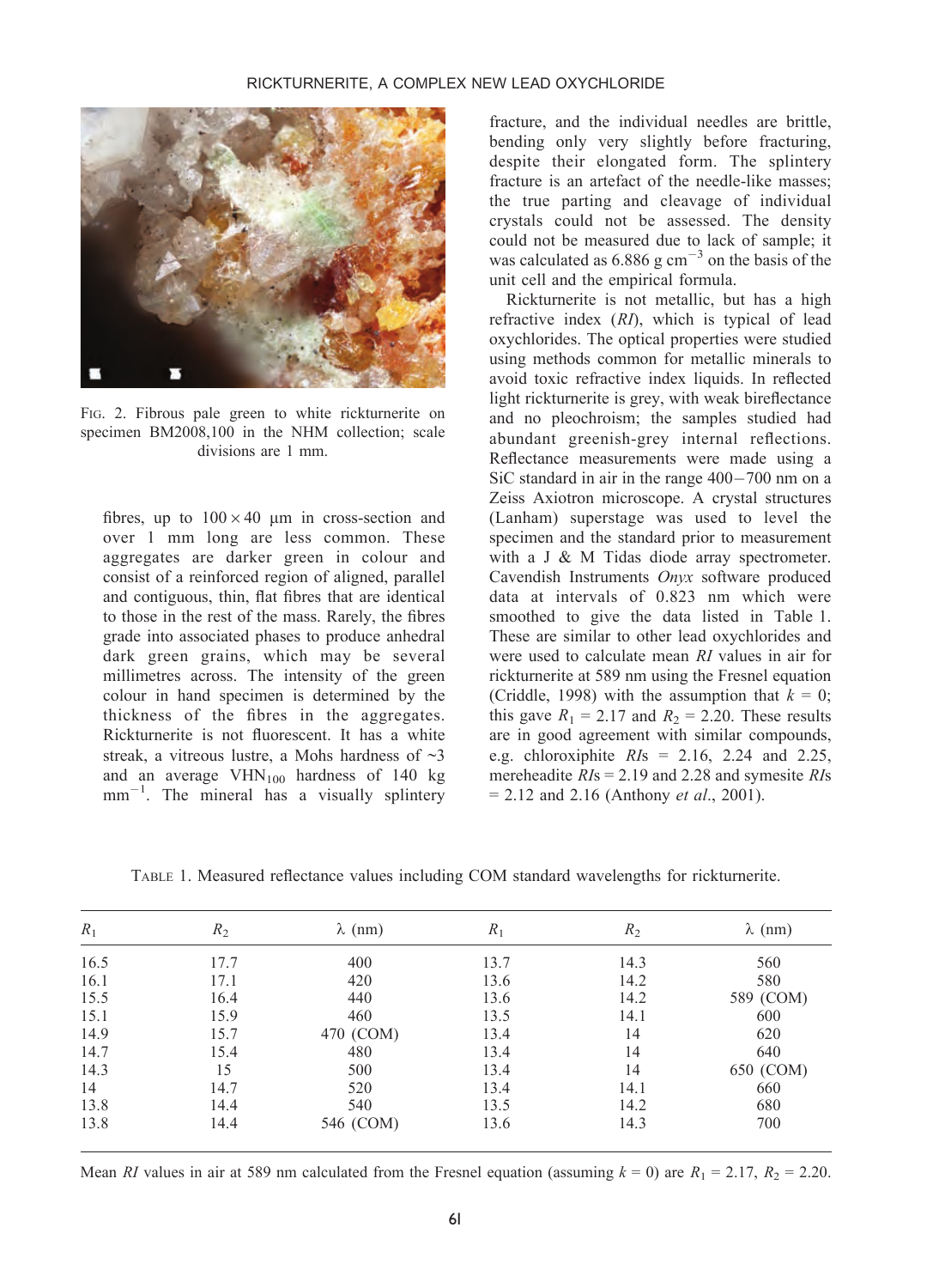| Constituent            | Mean value $(wt.\%)$ | Range           | <b>SD</b> | <b>Standards</b> |
|------------------------|----------------------|-----------------|-----------|------------------|
| PbO                    | 87.70                | $86.80 - 88.40$ | 0.51      | Vanadinite       |
| MgO                    | 1.79                 | $1.63 - 1.99$   | 0.12      | Forsterite       |
| CuO                    | 0.14                 | $0.10 - 0.16$   | 0.02      | Copper           |
| C <sub>1</sub>         | 6.62                 | $6.43 - 6.88$   | 0.12      | Vanadinite       |
| H <sub>2</sub> O(calc) | 2.27                 |                 |           |                  |
| $O \equiv Cl$          | $-1.50$              |                 |           |                  |
| Total                  | 97.02                |                 |           |                  |

TABLE 2. Electron microprobe data for rickturnerite.

#### Chemical composition

Rickturnerite aggregates were removed for chemical analysis from holotype and cotype specimens. The aggregates were mounted in epoxy, polished, carbon-coated and analysed using a Cameca SX100 electron microprobe at the NHM, operating in wavelength-dispersive (WDX) mode with an accelerating potential of 20 kV, probe current of 20 nA and a beam diameter of 20 µm. Water and peak overlap corrections were taken into account in the (PAP) matrix correction (Pouchou and Pichoir, 1988). The elements Pb, Mg, Cu and Cl were analysed; Mo, As, P, F, Cr, V and Si were sought but were below detection limits. No other elements were detected using EDX analysis on a variable pressure scanning electron microscope (JEOL 5900LV). Direct determination of  $H_2O$  was impossible due to a lack of sample; the  $H_2O$ content was calculated on the basis of the structural considerations outlined in the crystallography section. The absence of carbonate was confirmed by an uncoated EDX analysis on a scanning electron microscope (ZEISS LEO 1455VP) in low vacuum mode. Insufficient material exists for the determination of  $H_2O$  or  $CO<sub>2</sub>$  using a CHN analyser. Analytical results are given in Table 2.

The empirical formula (based on 12 anions) is  $Pb_{7.16}Mg_{0.81}Cu_{0.03}Cl_{3.40}H_{4.60}O_{8.60}$ . A combination of structural and chemical data is required to obtain an ideal formula. The crystallographic data (see below) reveal a disordered area of the structure that contains  $(Mg,Cu)[OH]_6$  octahedra and irregularly distributed low-occupancy Pb and OH sites. There are hints of ordering of these Pb and OH sites, indicating the possible presence of a supercell, but characterization of this was beyond the scope of the project. The ideal endmember formula reported here based on subcell data is

 $Pb_7O_4[Mg(OH)_4]$ (OH)Cl<sub>3</sub>, which requires PbO 90.31, MgO 2.33, Cl 6.15, H<sub>2</sub>O 2.60, O $\equiv$ Cl -1.39, total 100.00 wt.%. The discrepancy between the ideal and empirical formulae is interpreted as reflecting the degree of disorder and irregularity in occupancy in the  $Mg[OH]_6$ , Pb and OH layer.

# Crystallography

A single fibre was removed from a larger aggregate and mounted on a Stoe IPDS II Image-Plate based X-ray diffractometer operated at 50 kV and 40 mA at the Department of Crystallography, St Petersburg State University,



FIG. 3. The (100) section of reciprocal diffraction space containing both strong and weak reflections. The relation between subcell and supercell in the reciprocal lattice is shown.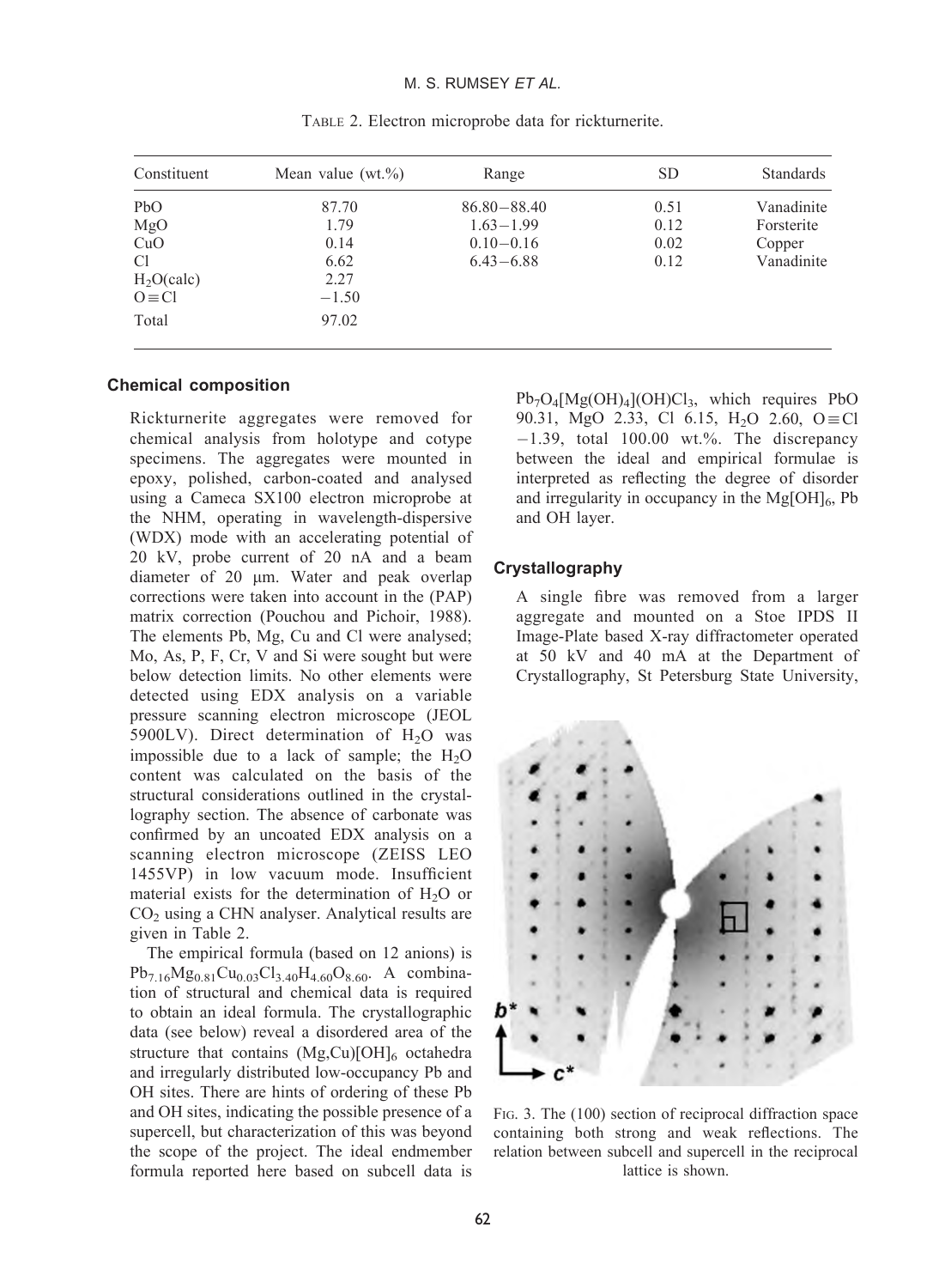Russia. More than a hemisphere of threedimensional data were collected using monochromatic Mo $K\alpha$  radiation, with frame widths of  $2^{\circ}$  in o, and a 360 s count time for each frame. The unit-cell parameters (Table 3) were refined using least-squares techniques. The analysis revealed orthorhombic symmetry with space group Pnma,  $a = 5.8024(6)$ ,  $b = 22.717(2)$ ,  $c = 25.879(3)$  Å,  $V =$ 3411.2(6)  $\AA^3$  and  $Z = 8$ . The diffraction pattern contains strong reflections that define a subcell with  $a = 5.8034(5)$ ,  $b = 11.3574(9)$ ,  $c =$ 12.939(2) Å, and  $V = 852.9(6)$  Å<sup>3</sup> (space group Pmm<sub>2</sub> which is related to the real unit cell by the transformation matrix [100/020/002]) and weak reflections that correspond to doubled  $b$  and  $c$ parameters (Fig. 3). The intensity data were integrated and corrected for Lorentz, polarization and background effects using the Stoe program X-area (Stoe and Cie, 2007). Structure solution and parameter refinement (full-matrix leastsquares on  $F^2$ ) was performed using the SHELX-97 software suite (Sheldrick, 2008).

Refinement in the large cell resulted in the rather high  $R$  value of 0.14, due to serious correlation problems in the ordered part of the structure. The refinement of the subcell structure was far more stable, especially in terms of the non-disordered structure fragments. Since the difference between the large and small cells is in a number of split and low-occupancy positions in the disordered region of the structure only (see below), here we provide the description of the subcell structure; a complete crystallographic description would require more detailed examination involving the four-dimensional formalism usually applied to modulated structures. The final atom coordinates and equivalent isotropic displacement parameters for the subcell are given in Table 4 and selected interatomic distances in Table 5. A list of observed and calculated

TABLE 3. Crystallographic data and refinement parameters for rickturnerite.

| General                                                   |                                                            |
|-----------------------------------------------------------|------------------------------------------------------------|
| Temperature                                               | 293 K                                                      |
| Radiation, wavelength                                     | MoKα, 0.71073 A                                            |
| Crystal system                                            | Orthorhombic                                               |
| Space group                                               | Pnma                                                       |
| Unit-cell dimensions                                      | $a = 5.8034(5), b = 11.3574(9)$ $c = 12.9393(16)$ Å        |
| Unit-cell volume                                          | 852.85(15) $\AA^3$                                         |
| Z                                                         | 2                                                          |
| Calculated density                                        | 5.910 g $\text{cm}^{-3}$                                   |
| Absorption coefficient                                    | $64.430$ mm <sup>-1</sup>                                  |
| Crystal size (mm)                                         | $0.11 \times 0.04 \times 0.05$                             |
| Data collection                                           |                                                            |
| $\theta$ range                                            | $6.91 - 26.93$ <sup>o</sup>                                |
| $h, k, l$ ranges                                          | $-7 \rightarrow 7, -14 \rightarrow 12, -16 \rightarrow 16$ |
| Total reflections collected                               | 6061                                                       |
| Unique reflections $(Rint)$                               | 2058 (0.061)                                               |
| Unique reflections $F > 4\sigma(F)$                       | 1318                                                       |
| <b>Structure refinement</b>                               |                                                            |
| Refinement method                                         | Full-matrix least-squares on $F^2$                         |
| No. of refined parameters, restraints                     | 110, 1                                                     |
| Weighting coefficients $a, b^*$                           | 0.0488, 93.6534                                            |
| Extinction coefficient                                    | 0.00000(7)                                                 |
| $R_1$ [F > 4 $\sigma(F)$ ], w $R_2$ [F > 4 $\sigma(F)$ ], | 0.063, 0.132                                               |
| $R_1$ all, w $R_2$ all                                    | 0.103, 0.152                                               |
| Goodness-of-fit on $F^2$                                  | 1.028                                                      |
| Largest diff. peak and hole                               | 5.92, $-2.92$ e $\AA^{-3}$                                 |
|                                                           |                                                            |

Note:  $R_1 = \sum |F_{\rm o}| - |F_{\rm c}| / \sum |F_{\rm o}|;$  $wR_2 = {\sum \frac{[\text{w}(F_0^2 - F_c^2)^2]}{\sum [\text{w}(F_0^2)^2]} \sum \frac{[\text{w}(F_0^2)^2]}{\sum [\text{w}(F_0^2)^2]}$  $w = 1/[\sigma^2(F_0^2)+(aP)^2+bP]$ , where  $P = (F_0^2 + 2F_0^2)/3$ .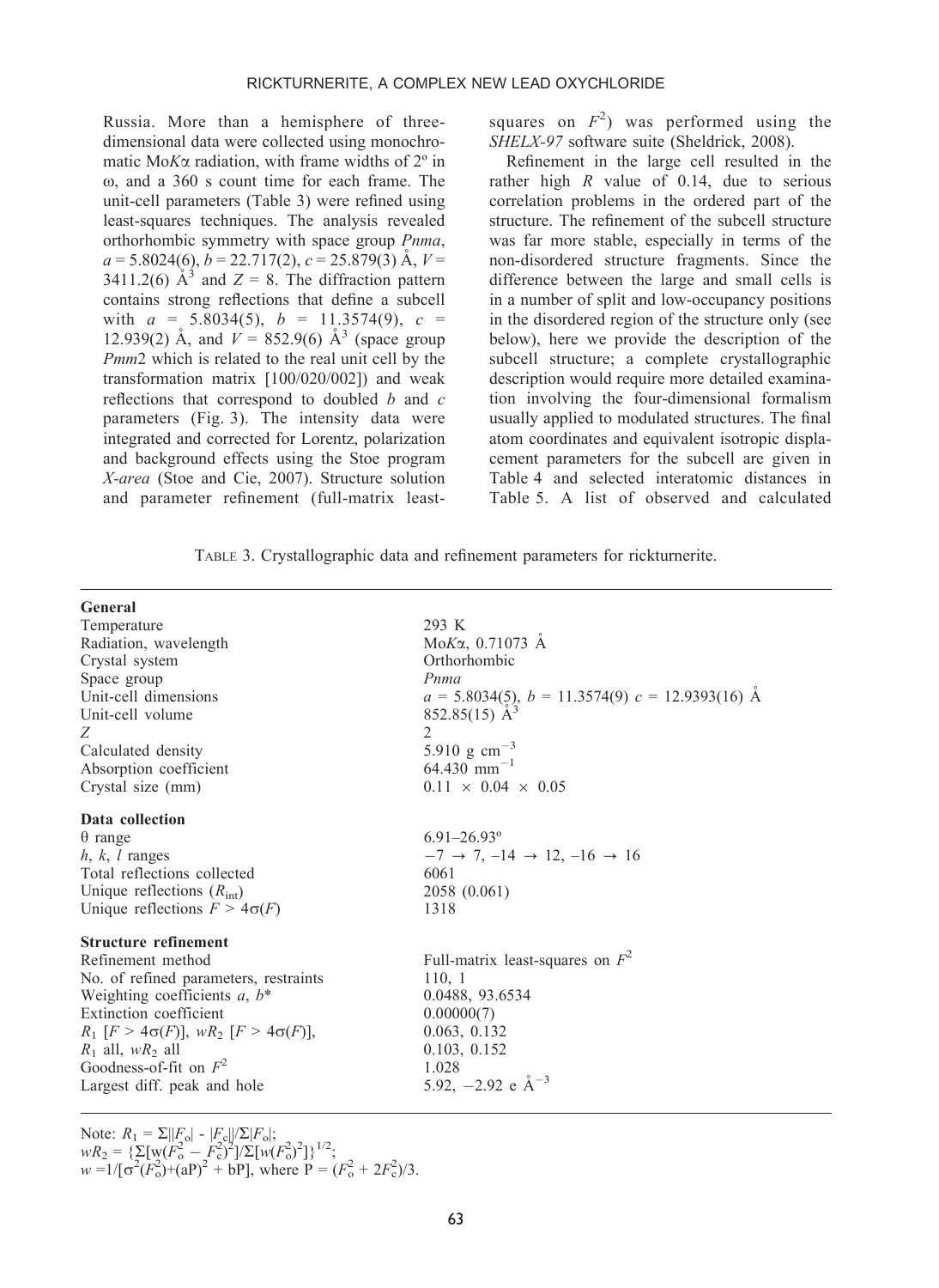| Atom   | Wyckoff<br>position | Site occupation<br>factor | x/a            | y/b           | z/c         | $U_{eq}$<br>$(A^2)$ |
|--------|---------------------|---------------------------|----------------|---------------|-------------|---------------------|
| Pb(1)  | 2h                  |                           | $\frac{1}{2}$  | 0.7746(2)     | 0.60117(18) | 0.0168(5)           |
| Pb(2)  | 2g                  |                           | $\mathbf{0}$   | 0.7669(3)     | 0.1011(2)   | 0.0317(7)           |
| Pb(3)  | 2g                  |                           | $\mathbf{0}$   | 0.7762(2)     | 0.8001(2)   | 0.0246(7)           |
| Pb(4)  | 1a                  |                           | $\theta$       | 0             | 0.6033(3)   | 0.0191(8)           |
| Pb(5)  | 1 <sub>c</sub>      |                           | $\frac{1}{2}$  | $\theta$      | 0.8000(3)   | 0.0175(8)           |
| Pb(6)  | 2h                  |                           | $\frac{1}{2}$  | 0.7673(4)     | 0.2988(3)   | 0.0468(10)          |
| Pb(7)  | 1c                  |                           | $\frac{1}{2}$  | $\mathbf{0}$  | 0.1031(3)   | 0.0265(9)           |
| Pb(8)  | 1 <sub>a</sub>      |                           | $\mathbf{0}$   | $\mathbf{0}$  | 0.2991(3)   | 0.0355(11)          |
| Pb(9)  | 1 <sub>d</sub>      | 0.8                       | $\frac{1}{2}$  | $\frac{1}{2}$ | 1.0015(6)   | 0.0387(14)          |
| Pb(10) | 1 <sub>d</sub>      | 0.1                       | $\frac{1}{2}$  | $\frac{1}{2}$ | 1.072(3)    | 0.022(6)            |
| Pb(11) | 1 <sub>b</sub>      | 0.78                      | $\mathbf{0}$   | $\frac{1}{2}$ | 0.4064(6)   | 0.0288(12)          |
| Pb(12) | 1 <sub>b</sub>      | 0.22                      | $\mathbf{0}$   | $\frac{1}{2}$ | 0.4913(11)  | 0.02                |
| Pb(13) | 1 <sub>b</sub>      | 0.1                       | $\mathbf{0}$   | $\frac{1}{2}$ | 1.007(2)    | 0.02                |
| Cl(1)  | 2g                  |                           | $\overline{0}$ | 0.750(2)      | 0.4604(15)  | 0.049(6)            |
| Cl(2)  | 2h                  |                           | $\frac{1}{2}$  | 0.7498(14)    | 0.9618(12)  | 0.016(3)            |
| Cl(3)  | 1 <sub>a</sub>      |                           | $\theta$       | $\theta$      | 0.9692(13)  | 0.012(4)            |
| Cl(4)  | 1c                  |                           | $\frac{1}{2}$  | $\theta$      | 0.4624(16)  | 0.036(6)            |
| Mg     | 2f                  |                           | 0.752(5)       | $\frac{1}{2}$ | 0.700(3)    | 0.024(3)            |
| O(1)   | 4i                  |                           | 0.743(7)       | 0.8756(14)    | 0.706(3)    | 0.018(4)            |
| O(2)   | 4i                  |                           | 0.754(9)       | 0.8687(17)    | 0.201(4)    | 0.035(5)            |
| OH(1)  | 2g                  |                           | $\theta$       | 0.371(4)      | 0.670(4)    | 0.034(5)            |
| OH(2)  | 2h                  |                           | $\frac{1}{2}$  | 0.387(4)      | 0.718(4)    | 0.034(5)            |
| OH(3)  | 2f                  |                           | 0.802(8)       | $\frac{1}{2}$ | 0.848(3)    | 0.034(5)            |
| OH(4)  | 2f                  |                           | 0.311(8)       | $\frac{1}{2}$ | 0.528(3)    | 0.034(5)            |
| OH(5)  | 2h                  | 0.51                      | $\frac{1}{2}$  | 0.626(5)      | 0.179(4)    | 0.01                |
| OH(6)  | 4i                  | 0.25                      | 0.782(14)      | 0.577(6)      | 0.210(8)    | 0.01                |

TABLE 4. Atomic coordinates and displacement parameters  $(A)$  of atoms in rickturnerite.

structure factors and anisotropic displacement parameters are available from www.minersoc. org/pages/e\_journals/dep\_mat.html.

X-ray powder diffraction data were obtained using a STOE STADI P diffractometer at the Department of Crystallography, St Petersburg State University, Russia. Data (in  $\AA$  for CuK $\alpha$ ) are given in Table 6. The data were refined to give  $a = 5.82(1)$ ,  $b = 22.80(3)$ ,  $c = 25.88(2)$  Å,  $V =$  $3432.0(5)$   $\AA^3$ .

The structure of rickturnerite contains 13 crystallographically independent Pb positions (Fig. 4). Of these, 5 sites are low-occupancy (Table 4). All the Pb-O bond lengths within a sphere of radius 3.6 Å were taken into consideration. The eight fully occupied Pb sites display four different types of coordination polyhedra. The  $Pb(1)$ ,  $Pb(3)$  and  $Pb(6)$  atoms each form three Pb-O bonds to two O atoms and one OH group, and three long bonds to Cl anions. The  $Pb(4)$ ,  $Pb(7)$ ,  $Pb(8)$  atoms, which are located in low-occupancy sites (Table 4) possess

distorted square antiprism geometry. In one hemisphere they are coordinated by four  $O^{2-}$ anions, in the opposite hemisphere they are coordinated by four Cl<sup>-</sup> anions. The coordination of the Pb(5) atom differs from the Pb(4), Pb(7) and Pb(8) atoms in the presence of only two long Pb-Cl bonds. The Pb(2) atom forms two short bonds to  $O^{2-}$  anions, two longer bonds to OH groups and three long bonds to Cl<sup>-</sup> in another coordination sphere. The low-occupancy Pb sites are only coordinated by the oxygen atoms belonging to OH groups and Cl<sup>-</sup> anions. All the  $Pb^{2+}$  coordination polyhedra are strongly distorted due to the stereoactivity of the  $s^2$  lone-electron pairs on  $Pb^{2+}$  cations. There is one symmetrically independent Mg atom octahedrally coordinated by six OH groups (Fig.  $5a$ ).

The structure of rickturnerite seems to be best described in terms of both anion-centred and cation-centred coordination polyhedra. The O(1) and O(2) atoms form four short O-Pb bonds each, thus forming oxocentred [OPb<sub>4</sub>] tetrahedra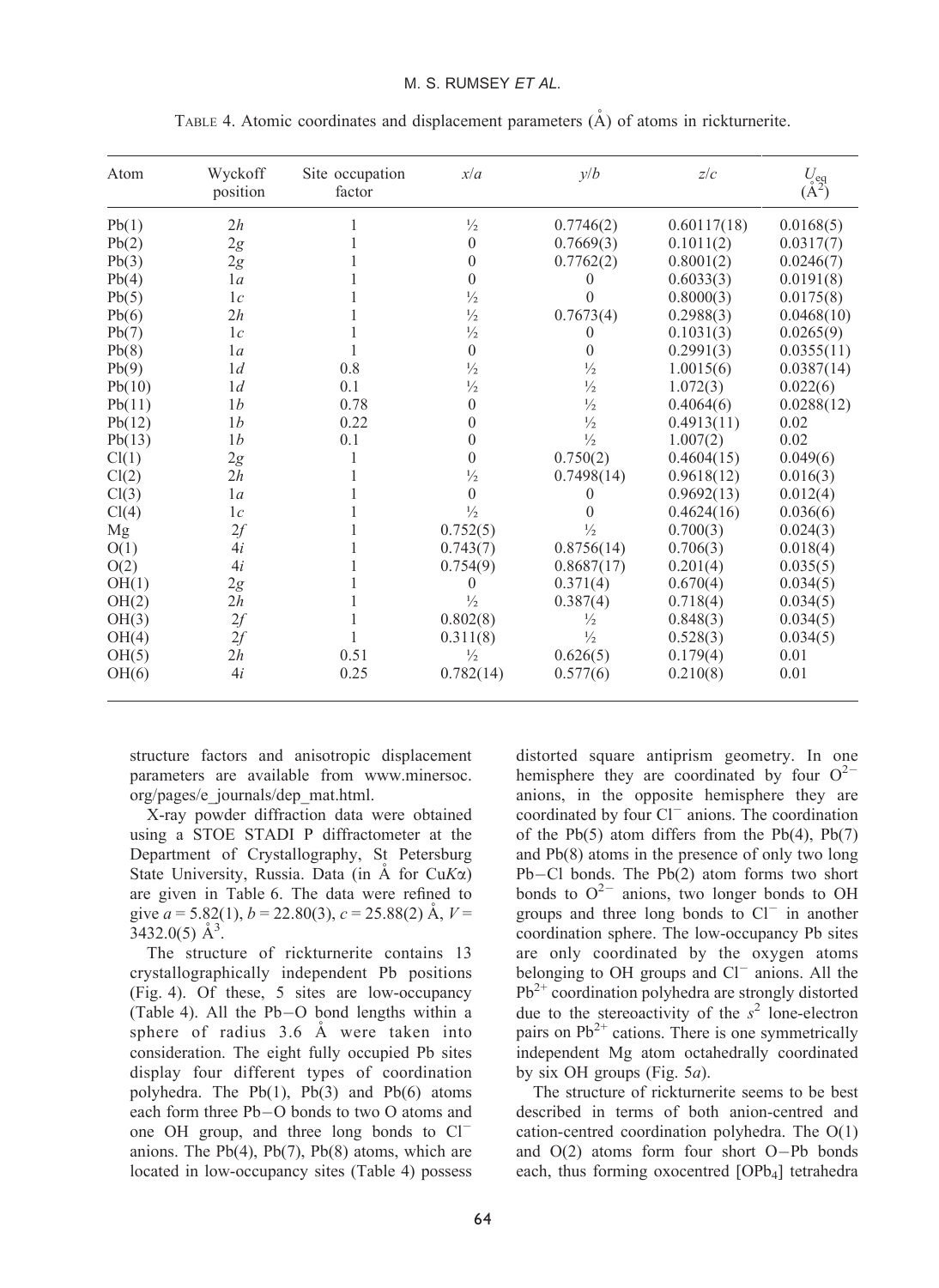# RICKTURNERITE, A COMPLEX NEW LEAD OXYCHLORIDE

| TABLE 5. Selected interatomic distances (A) for rickturnerite. |  |  |  |
|----------------------------------------------------------------|--|--|--|

| $Pb(1)-O(1)$    | 2.27(4)   | $Pb(8)-O(2)$     | 2.42(5)   |
|-----------------|-----------|------------------|-----------|
| $Pb(1)-O(1)$    | 2.27(4)   | $Pb(8)-O(2)$     | 2.42(5)   |
| $Pb(1) - OH(2)$ | 2.38(5)   | $Pb(8)-O(2)$     | 2.42(5)   |
| $Pb(1) - Cl(4)$ | 3.127(12) | $Pb(8)-O(2)$     | 2.42(5)   |
|                 |           |                  |           |
| $Pb(1) - Cl(1)$ | 3.438(10) |                  |           |
| $Pb(1) - Cl(1)$ | 3.438(10) | $Pb(9) - OH(3)$  | 2.65(5)   |
|                 |           | $Pb(9) - OH(3)$  | 2.65(5)   |
| $Pb(2)-O(2)$    | 2.24(5)   | $Pb(9) - OH(5)$  | 2.71(5)   |
| $Pb(2)-O(2)$    | 2.24(5)   | $Pb(9)-OH(5)$    | 2.71(5)   |
| $Pb(2) - OH(6)$ | 2.87(8)   | $Pb(9) - Cl(2)$  | 2.883(16) |
| $Pb(2)-OH(6)$   | 2.87(8)   | $Pb(9) - Cl(2)$  | 2.883(16) |
| $Pb(2) - Cl(3)$ | 3.150(10) |                  |           |
| $Pb(2) - Cl(2)$ | 3.422(8)  | $Pb(10) - OH(5)$ | 1.99(6)   |
| $Pb(2) - Cl(2)$ | 3.422(8)  | $Pb(10) - OH(5)$ | 1.99(6)   |
|                 |           | $Pb(10) - OH(6)$ | 2.57(9)   |
| $Pb(3)-O(1)$    | 2.23(4)   | $Pb(10) - OH(6)$ | 2.57(9)   |
| $Pb(3)-O(1)$    | 2.23(4)   | $Pb(10) - OH(6)$ | 2.57(9)   |
| $Pb(3) - OH(1)$ | 2.38(5)   | $Pb(10) - OH(6)$ | 2.57(9)   |
| $Pb(3) - Cl(3)$ |           | $Pb(10)-Cl(2)$   |           |
|                 | 3.354(12) |                  | 3.17(2)   |
| $Pb(4)-O(1)$    | 2.44(3)   | $Pb(10) - C1(2)$ | 3.17(2)   |
|                 |           | $Pb(11) - OH(4)$ | 2.39(5)   |
| $Pb(4)-O(1)$    | 2.44(3)   |                  |           |
| $Pb(4)-O(1)$    | 2.44(3)   | $Pb(11) - OH(4)$ | 2.39(5)   |
| $Pb(4)-O(1)$    | 2.44(3)   | $Pb(11) - Cl(1)$ | 2.93(2)   |
| $Pb(4) - Cl(1)$ | 3.39(2)   | $Pb(11) - Cl(1)$ | 2.93(2)   |
| $Pb(4) - Cl(1)$ | 3.39(2)   | $Pb(11) - OH(6)$ | 2.97(9)   |
| $Pb(4) - Cl(4)$ | 3.427(11) | $Pb(11) - OH(6)$ | 2.97(9)   |
| $Pb(4) - Cl(4)$ | 3.427(11) | $Pb(11) - OH(6)$ | 2.97(9)   |
|                 |           | $Pb(11) - OH(6)$ | 2.97(9)   |
| $Pb(5)-O(1)$    | 2.34(3)   |                  |           |
| $Pb(5)-O(1)$    | 2.34(3)   | $Pb(12) - OH(4)$ | 1.87(5)   |
| $Pb(5)-O(1)$    | 2.34(3)   | $Pb(12) - OH(4)$ | 1.87(5)   |
| $Pb(5)-O(1)$    | 2.34(3)   | $Pb(12) - OH(1)$ | 2.73(5)   |
|                 |           | $Pb(12) - OH(1)$ | 2.73(5)   |
| $Pb(6)-OH(5)$   | 2.23(5)   | $Pb(12) - Cl(1)$ | 2.87(2)   |
| $Pb(6)-O(2)$    | 2.26(5)   | $Pb(12) - C1(1)$ | 2.87(2)   |
| $Pb(6)-O(2)$    | 2.26(5)   |                  |           |
| $Pb(6)-OH(6)$   | 2.95(8)   | $Pb(13) - OH(3)$ | 2.36(5)   |
| $Pb(6)-OH(6)$   | 2.95(8)   | $Pb(13) - OH(3)$ | 2.36(5)   |
| $Pb(6) - Cl(4)$ | 3.386(14) | $Pb(13) - OH(6)$ | 3.04(10)  |
|                 |           |                  |           |
|                 |           | $Pb(13) - OH(6)$ | 3.04(10)  |
| $Pb(7)-O(2)$    | 2.45(5)   | $Pb(13) - OH(6)$ | 3.04(10)  |
| $Pb(7)-O(2)$    | 2.45(4)   | $Pb(13) - OH(6)$ | 3.04(10)  |
| $Pb(7)-O(2)$    | 2.45(4)   |                  |           |
| $Pb(7)-O(2)$    | 2.45(4)   | $Mg-OH(3)$       | 1.94(5)   |
| $Pb(7) - Cl(2)$ | 3.379(16) | $Mg-OH(2)$       | 1.96(4)   |
| $Pb(7) - Cl(2)$ | 3.379(16) | $Mg-OH(2)$       | 1.96(4)   |
| $Pb(7) - Cl(3)$ | 3.380(9)  | $Mg-OH(1)$       | 2.09(4)   |
| $Pb(7) - Cl(3)$ | 3.380(9)  | $Mg-OH(1)$       | 2.09(4)   |
|                 |           | $Mg-OH(4)$       | 2.26(6)   |
|                 |           |                  |           |

(Fig. 5a). The  $O(1)Pb_4$  and  $O(2)Pb_4$  tetrahedra are linked by sharing Pb-Pb edges to form  $[O_2Pb_3]^{2+}$ double chains, which extend along the  $\alpha$  axis (Fig. 5b). Together with  $Cl^-$  ions, these chains form 2-dimensional blocks parallel to (100) (Fig. 6a). The  $[O_2Pb_3]^{2+}$  chains are similar to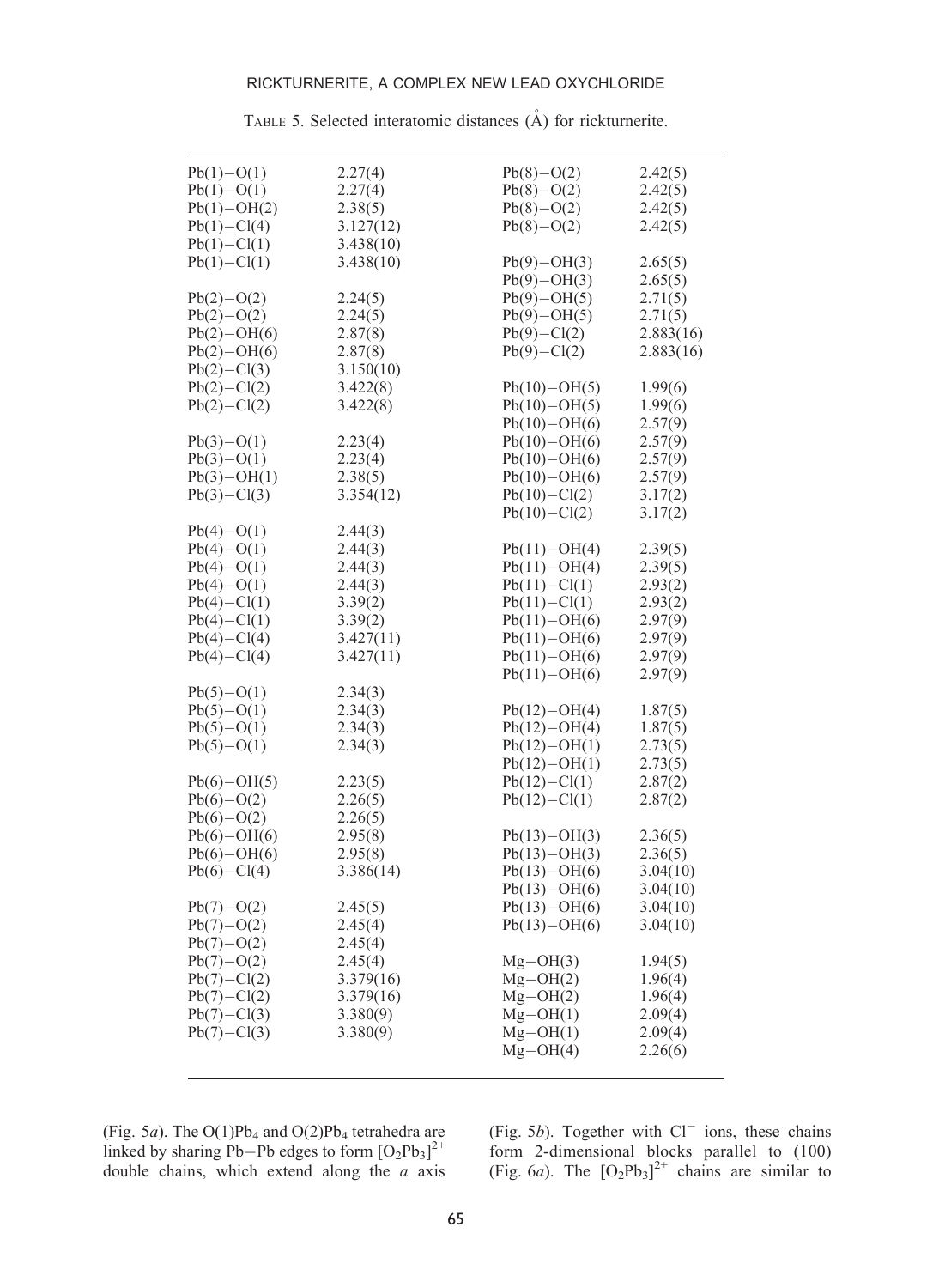## M. S. RUMSEY ET AL.

| Ι              | $d_{\rm obs}$ | $d_{\rm calc}$ | h                        | k                | $\iota$                  | $\boldsymbol{I}$ | $d_{\text{obs}}$ | $d_{\rm calc}$ | h                | k                | l                |
|----------------|---------------|----------------|--------------------------|------------------|--------------------------|------------------|------------------|----------------|------------------|------------------|------------------|
| $\mathbf{1}$   | 8.542         | 8.536          | $\overline{2}$           | $\overline{0}$   | $\overline{2}$           | $\overline{4}$   | 1.799            | 1.8            | $\overline{4}$   | 3                | 3                |
| 1              | 8.094         | 8.064          | 3                        | $\mathbf{0}$     | $\mathbf{1}$             | $\mathbf{1}$     | 1.787            | 1.787          | 13               | $\mathbf{1}$     | $\overline{4}$   |
| 100            | 6.474         | 6.47           | $\overline{\mathcal{L}}$ | $\overline{0}$   | $\boldsymbol{0}$         | $\mathbf{1}$     | 1.784            | 1.784          | $\mathbf{1}$     | $\sqrt{2}$       | 10               |
| 23             | 6.37          | 6.222          | 4                        | $\mathbf{0}$     | $\mathbf{1}$             | $\,1\,$          | 1.773            | 1.772          | $\overline{c}$   | $\sqrt{2}$       | 10               |
| $\tau$         | 5.717         | 5.691          | 3                        | $\overline{0}$   | 3                        | $\overline{c}$   | 1.77             | 1.77           | 8                | $\mathbf{1}$     | 10               |
| 44             | 5.636         | 5.622          | $\boldsymbol{0}$         | 1                | $\mathbf{1}$             | 3                | 1.762            | 1.762          | 13               | $\mathbf{0}$     | 6                |
| 16             | 4.315         | 4.32           | 4                        | $\mathbf{1}$     | $\overline{0}$           | 3                | 1.759            | 1.76           | 6                | 3                | 1                |
| $20\,$         | 4.287         | 4.287          | $\overline{c}$           | $\mathbf{0}$     | 5                        | 3                | 1.75             | 1.751          | 3                | $\sqrt{2}$       | 10               |
| 6              | 4.04          | 4.038          | 4                        | $\mathbf{1}$     | $\overline{c}$           | $\overline{c}$   | 1.744            | 1.744          | 6                | $\mathfrak{Z}$   | $\sqrt{2}$       |
| $\mathfrak{Z}$ | 3.981         | 4.01           | 1                        | $\mathbf{1}$     | $\overline{4}$           | 6                | 1.738            | 1.739          | 13               | $\mathbf{1}$     | 5                |
| $\sqrt{2}$     | 3.828         | 3.825          | 5                        | $\overline{0}$   | $\overline{4}$           | 6                | 1.729            | 1.729          | 11               | $\mathbf{1}$     | $8\,$            |
| $\overline{2}$ | 3.323         | 3.322          | 7                        | $\Omega$         | 3                        | 12               | 1.722            | 1.722          | $\overline{7}$   | $\mathbf{1}$     | 11               |
| 28             | 3.254         | 3.268          | 4                        | $\overline{0}$   | 6                        | 17               | 1.69             | 1.689          | 3                | 3                | 6                |
| 73             | 3.233         | 3.22           | $\mathbf{1}$             | $\overline{0}$   | $\overline{7}$           | 26               | 1.683            | 1.682          | 14               | $\mathbf{1}$     | $\overline{4}$   |
| 13             | 3.183         | 3.194          | 5                        | $\mathbf{1}$     | $\overline{4}$           | 10               | 1.673            | 1.673          | $\boldsymbol{0}$ | $\mathbf{1}$     | 13               |
| 31             | 3.112         | 3.111          | 8                        | $\overline{0}$   | $\sqrt{2}$               | $\tau$           | 1.663            | 1.661          | $\overline{0}$   | 3                | $\tau$           |
| $\overline{c}$ | 3.067         | 3.08           | $\overline{c}$           | 1                | 6                        | 6                | 1.606            | 1.606          | 14               | $\theta$         | $\boldsymbol{7}$ |
| $\mathbf{1}$   | 3.066         | 3.056          | 5                        | $\overline{0}$   | 6                        | 4                | 1.602            | 1.601          | 16               | $\boldsymbol{0}$ | $\sqrt{2}$       |
| 18             | 2.968         | 2.973          | 8                        | $\Omega$         | $\mathfrak{Z}$           | 8                | 1.599            | 1.597          | 14               | 1                | 6                |
| 57             | 2.867         | 2.868          | 7                        | $\overline{0}$   | 5                        | $\overline{4}$   | 1.591            | 1.592          | 5                | $\mathbf{1}$     | 13               |
| 10             | 2.84          | 2.84           | $\overline{0}$           | $\overline{0}$   | 8                        | 5                | 1.585            | 1.585          | $\boldsymbol{0}$ | $\sqrt{2}$       | 12               |
| 12             | 2.816         | 2.816          | $\mathbf{1}$             | $\mathbf{1}$     | $\boldsymbol{7}$         | 3                | 1.577            | 1.577          | 13               | $\sqrt{2}$       | $\overline{4}$   |
| 25             | 2.635         | 2.635          | 8                        | $\overline{0}$   | 5                        | $\overline{c}$   | 1.574            | 1.574          | $\mathfrak{2}$   | $\sqrt{2}$       | 12               |
| 6              | 2.565         | 2.565          | 9                        | $\theta$         | $\overline{4}$           | 5                | 1.569            | 1.569          | 13               | $\mathbf{1}$     | $8\,$            |
| $\mathfrak z$  | 2.293         | 2.291          | 8                        | $\overline{0}$   | $\overline{\mathcal{I}}$ | $\mathbf{1}$     | 1.561            | 1.561          | 7                | 3                | 6                |
| $\overline{c}$ | 2.211         | 2.211          | 5                        | $\overline{c}$   | 5                        | $\mathbf{1}$     | 1.487            | 1.487          | $\mathfrak{2}$   | $\overline{c}$   | 13               |
| $\mathbf{1}$   | 2.2           | 2.197          | 3                        | $\overline{0}$   | 10                       | 4                | 1.484            | 1.481          | 11               | $\mathfrak z$    | $\sqrt{2}$       |
| 9              | 2.168         | 2.17           | 4                        | $\sqrt{2}$       | 6                        | 6                | 1.482            | 1.48           | 11               | $\sqrt{2}$       | 9                |
| 12             | 2.159         | 2.16           | 8                        | $\overline{2}$   | $\overline{0}$           | $\overline{c}$   | 1.382            | 1.382          | 12               | $\mathbf{1}$     | 12               |
| 17             | 2.152         | 2.152          | 9                        | $\mathbf{0}$     | $\tau$                   | 3                | 1.363            | 1.362          | $\tau$           | $\mathbf{1}$     | 15               |
| 12             | 2.142         | 2.143          | $\overline{4}$           | $\mathbf{0}$     | 10                       | 3                | 1.361            | 1.36           | 10               | $\mathfrak{Z}$   | 8                |
| 8              | 2.129         | 2.13           | 9                        | $\mathbf{1}$     | 6                        | 3                | 1.359            | 1.359          | $8\,$            | $\overline{c}$   | 13               |
| 14             | 2.118         | 2.118          | 7                        | $\overline{2}$   | $\overline{4}$           | 6                | 1.357            | 1.357          | 11               | $\mathfrak{Z}$   | $\overline{7}$   |
| $\mathbf{2}$   | 2.104         | 2.104          | 5                        | $\overline{2}$   | 6                        | 6                | 1.355            | 1.355          | 18               | $\mathbf{1}$     | $\overline{4}$   |
| 3              | 2.026         | 2.035          | 11                       | $\mathbf{1}$     | $\overline{4}$           | $\overline{c}$   | 1.295            | 1.295          | 16               | $\overline{2}$   | 7                |
| $\overline{4}$ | 2.019         | 2.019          | 8                        | $\overline{2}$   | $\overline{4}$           | $\mathbf{1}$     | 1.294            | 1.294          | $\tau$           | $\overline{4}$   | 5                |
| $\overline{c}$ | 2.014         | 2.014          | 12                       | $\mathbf{1}$     | $\mathbf{1}$             | $\,1$            | 1.207            | 1.207          | 11               | 4                | $\overline{4}$   |
| $\mathbf{1}$   | 1.954         | 1.953          | 12                       | $\mathbf{1}$     | 3                        | $\,1$            | 1.205            | 1.205          | 15               | $\mathbf{2}$     | 11               |
| 1              | 1.88          | 1.879          | 13                       | $\boldsymbol{0}$ | $\overline{4}$           | $\overline{c}$   | 1.203            | 1.203          | 9                | $\overline{4}$   | 7                |
| $\mathbf{2}$   | 1.8748        | 1.876          | 8                        | $\overline{2}$   | 6                        | $\overline{c}$   | 1.201            | 1.201          | 15               | $\mathbf{1}$     | 13               |
| $\sqrt{2}$     | 1.871         | 1.871          | 10                       | $\overline{2}$   | $\mathfrak{Z}$           | $\mathbf{1}$     | 1.1989           | 1.199          | 19               | $\mathbf{0}$     | 9                |
| $\sqrt{2}$     | 1.867         | 1.867          | 7                        | $\overline{2}$   | $\tau$                   | $\sqrt{2}$       | 1.197            | 1.197          | 15               | 3                | $\tau$           |
| $\overline{2}$ | 1.862         | 1.862          | 3                        | 3                | $\sqrt{2}$               | $\mathbf{1}$     | 1.195            | 1.195          | 17               | 3                | $\mathbf{1}$     |
| $\mathbf{1}$   | 1.852         | 1.853          | 4                        | $\overline{3}$   | $\boldsymbol{0}$         | $\sqrt{2}$       | 1.185            | 1.184          | $\mathfrak{Z}$   | $\boldsymbol{0}$ | 19               |
| 1              | 1.821         | 1.821          | 11                       | $\overline{2}$   | $\mathbf{1}$             | $\overline{2}$   | 1.181            | 1.182          | 17               | 3                | 3                |
|                |               |                |                          |                  |                          |                  |                  |                |                  |                  |                  |

TABLE 6. X-ray powder diffraction data for rickturnerite, significant reflections are listed in bold.

those that are present in mendipite  $Pb_3O_2Cl_2$ (Krivovichev and Burns, 2001a; Siidra et al., 2008a), chloroxiphite  $[Pb<sub>3</sub>O<sub>2</sub>]CuCl<sub>2</sub>(OH)<sub>2</sub>$  (Siidra et al., 2008b), and damaraite  $Pb_3O_2(OH)Cl$ (Krivovichev and Burns, 2001a). The Mg(OH) $_6$ octahedra share trans-edges to form  $[Mg(OH)_4]^2$ 

single chains running along the  $a$  axis, i.e. parallel to the chains of oxocentred [OPb<sub>4</sub>] tetrahedra (Fig. 5c). The  $[Mg(OH)_4]^{2-}$  and  $[O_2Pb_3]^{2+}$  chains are connected via Pb-OH bonds to form ordered layers parallel to the ab plane, which are designated in Figs 6a and 7 as A blocks.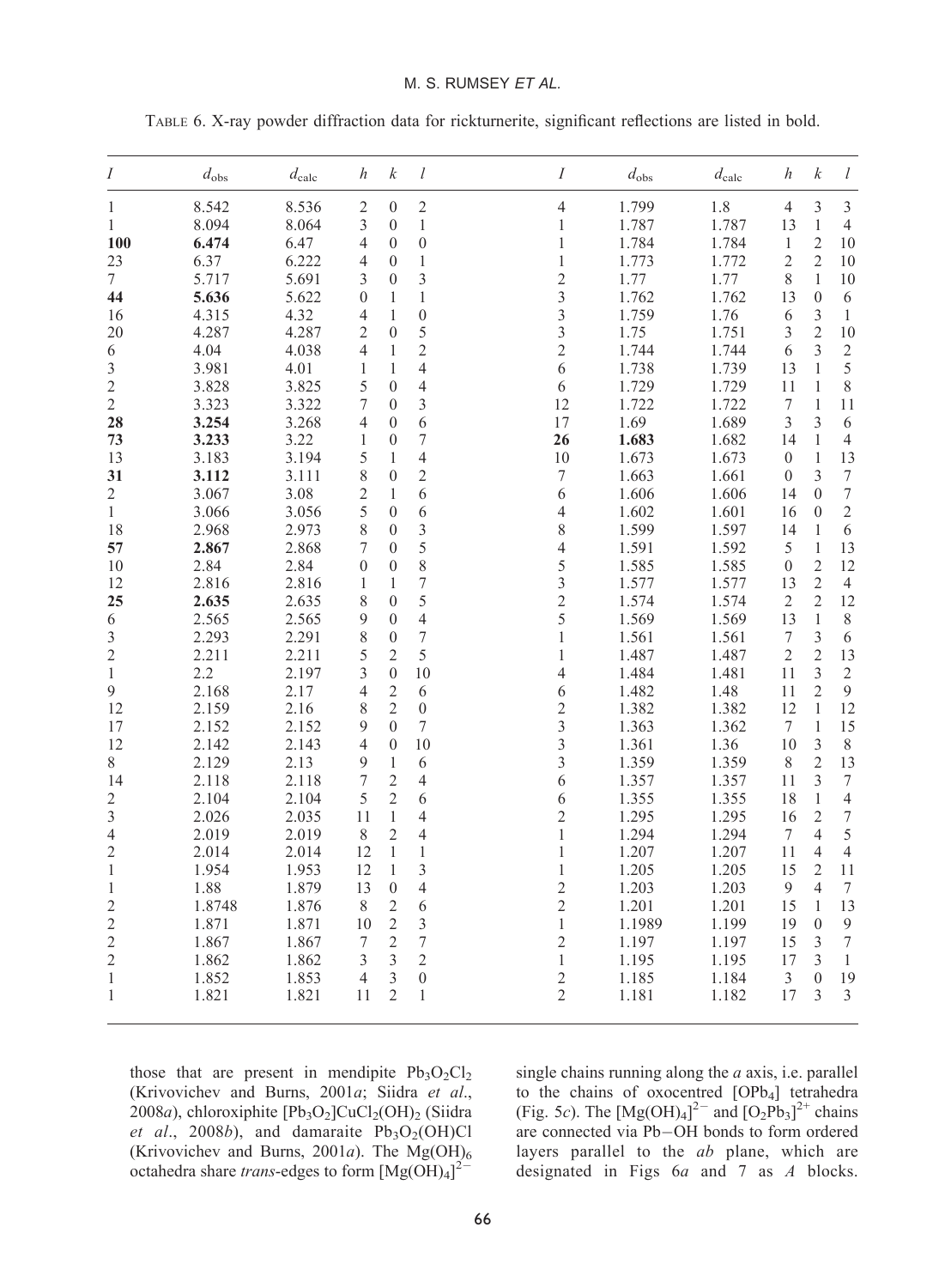

FIG. 4. The coordination of  $Pb^{2+}$  cations in the structure of rickturnerite. Note there are low site occupancy factors for Pb(9), Pb(10), Pb(11), Pb(12), Pb(13) and OH(5), OH(6) (see Table. 4).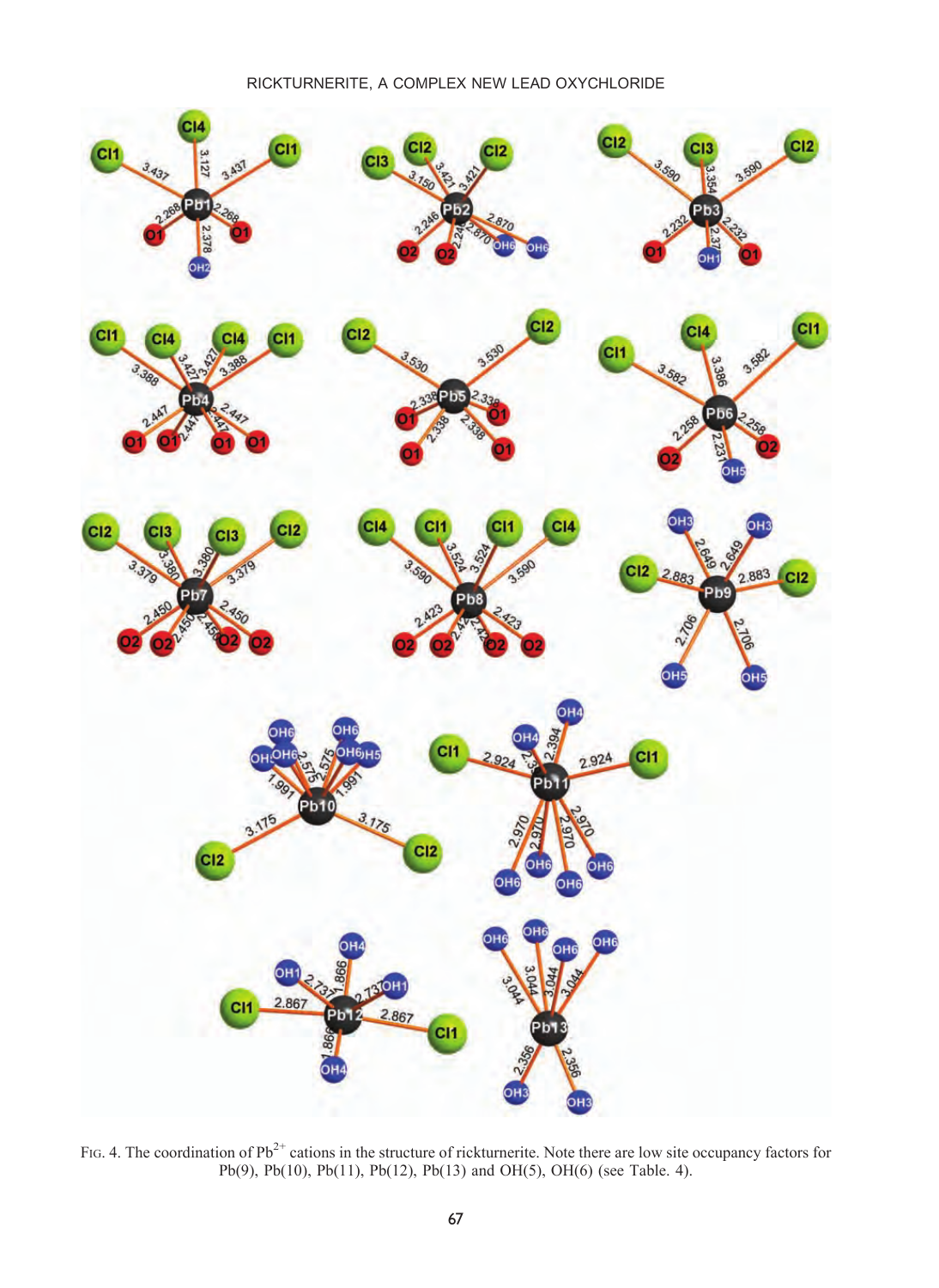

FIG. 5. Structural details of rickturnerite. (a) Coordination of the  $O(1)$  and  $O(2)$  atoms which form oxocentred OPb<sub>4</sub> tetrahedra, and of the Mg atom. (b) The structure of the  $[O_2Pb_3]^{\hat{2}+}$  chains. (c) The structure of the  $[Mg(OH)_4]^{\hat{2}-}$ chains.

Another layer, designated A' (Fig. 6a), contains low-occupancy OH sites. The low-occupancy Pb sites are located within the chloride layers and designated in Figs  $6a$  and 7 as X and X'. The structure of rickturnerite can thus be considered to contain a fully ordered part consisting of double

FIG. 6 (facing page). Structural details of rickturnerite (a) A projection of the crystal structure of rickturnerite along the a axis. The layer designated as A is formed by the sharing of oxocentred  $[O_2Pb_3]^{2+}$  and cation centered  $[Mg(OH)_4]^2$ <sup>-</sup> chains. The A' layer contains OH sites with low site occupancy between the  $[O_2Pb_3]^2$ <sup>+</sup> chains. The X and X' layers are formed by chlorine and Pb sites with low occupancy. (b) The crystal structure of rickturnerite can be divided into two sets of blocks L' (with completely occupied positions) and L (with low-occupancy sites). (c) A projection of the crystal structure of  $Pb_{2+x}OCl_{2+2x}$  along the a axis with alternating L' and L blocks. The L' block contains fully occupied Cl sites and oxocentred  $[O_2Pb_4]^{\bar{4}+}$  chains. The L block contains low occupancy Pb sites and also Cl sites responsible for ionic conductivity.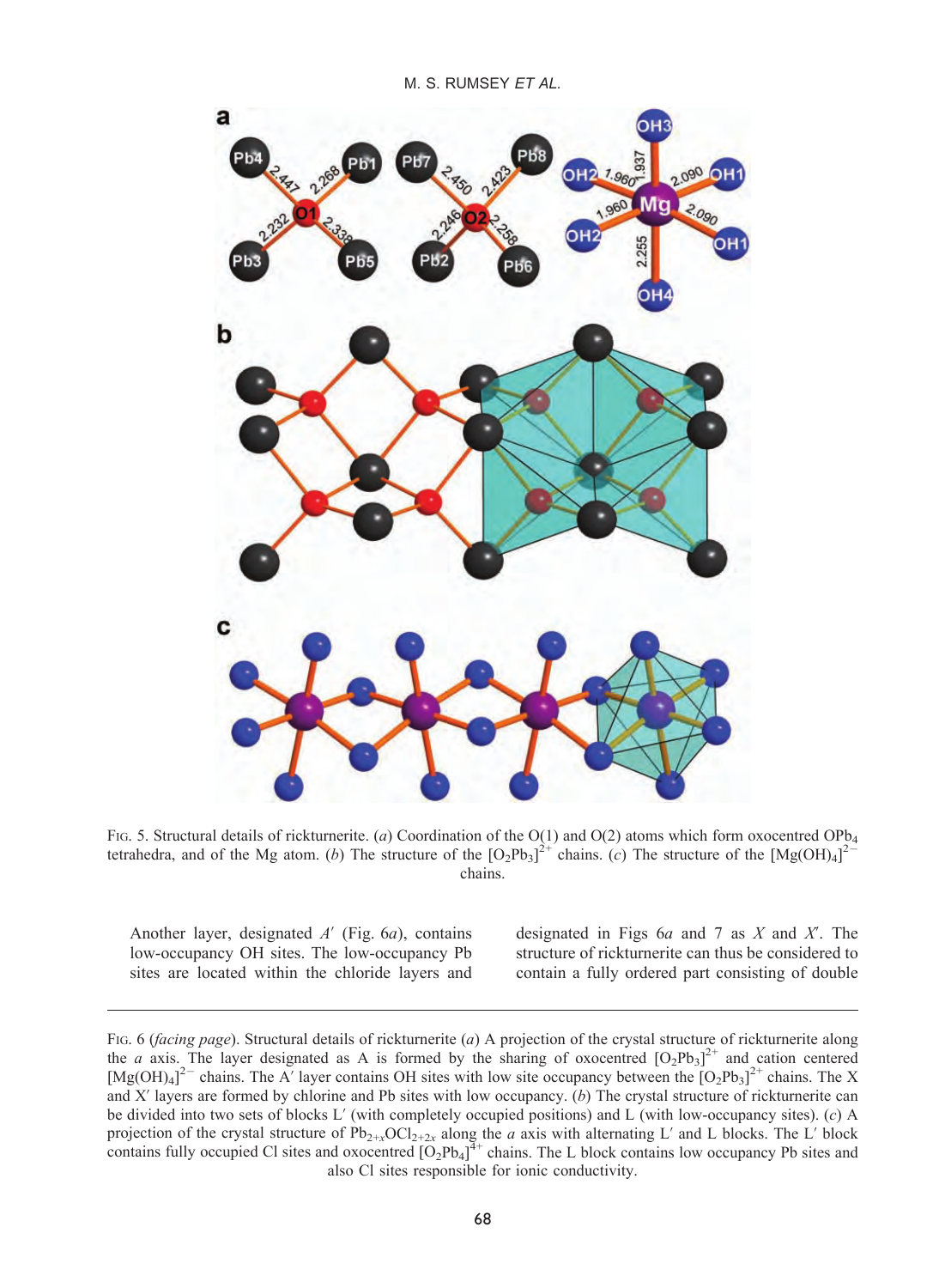# RICKTURNERITE, A COMPLEX NEW LEAD OXYCHLORIDE







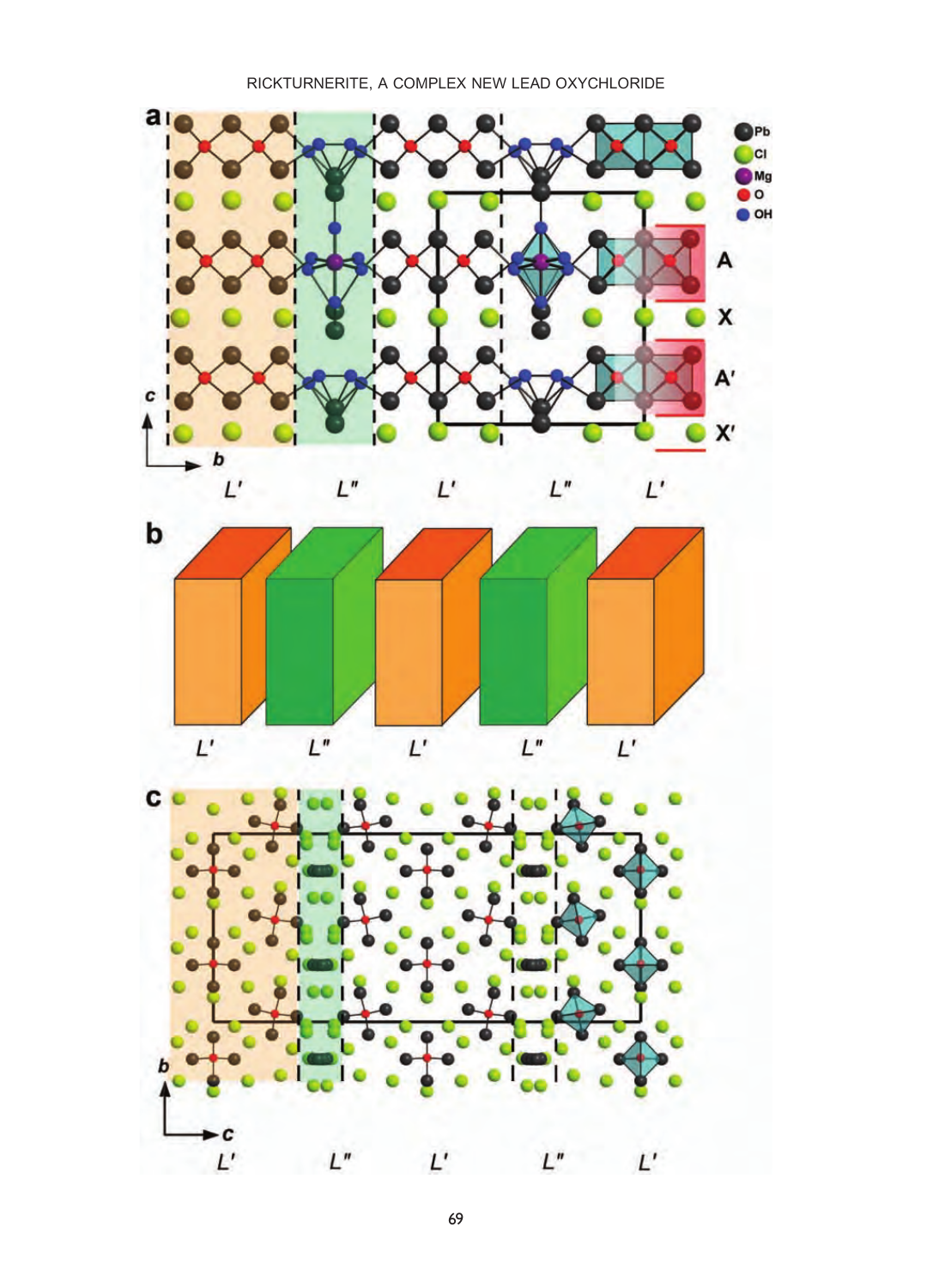

FIG. 7. A projection of the A- and X-layer in the crystal structure of rickturnerite. See the text for details.

 $[O_2Pb_3]^{2+}$  chains and chlorine atoms (the L' blocks in Fig. 6a,b) with a disordered region designated as L between the ordered blocks and containing ordered  $[Mg(OH)_4]^{2-}$  octahedral chains and low-occupancy Pb and OH sites. We suggest that ordering of these low-occupancy Pb sites is responsible for the weak supercell reflections.

The structure of rickturnerite is closely related to that of chloroxiphite  $[Pb_3O_2]CuCl_2(OH)_2$ (Siidra et al., 2008b). The  $[Cu(OH)_2Cl_2]^2$ chains in chloroxiphite are formed by face sharing of the  $Cu(OH)<sub>2</sub>Cl<sub>2</sub>$  octahedra with apical chlorine atoms involved in connection between the layers.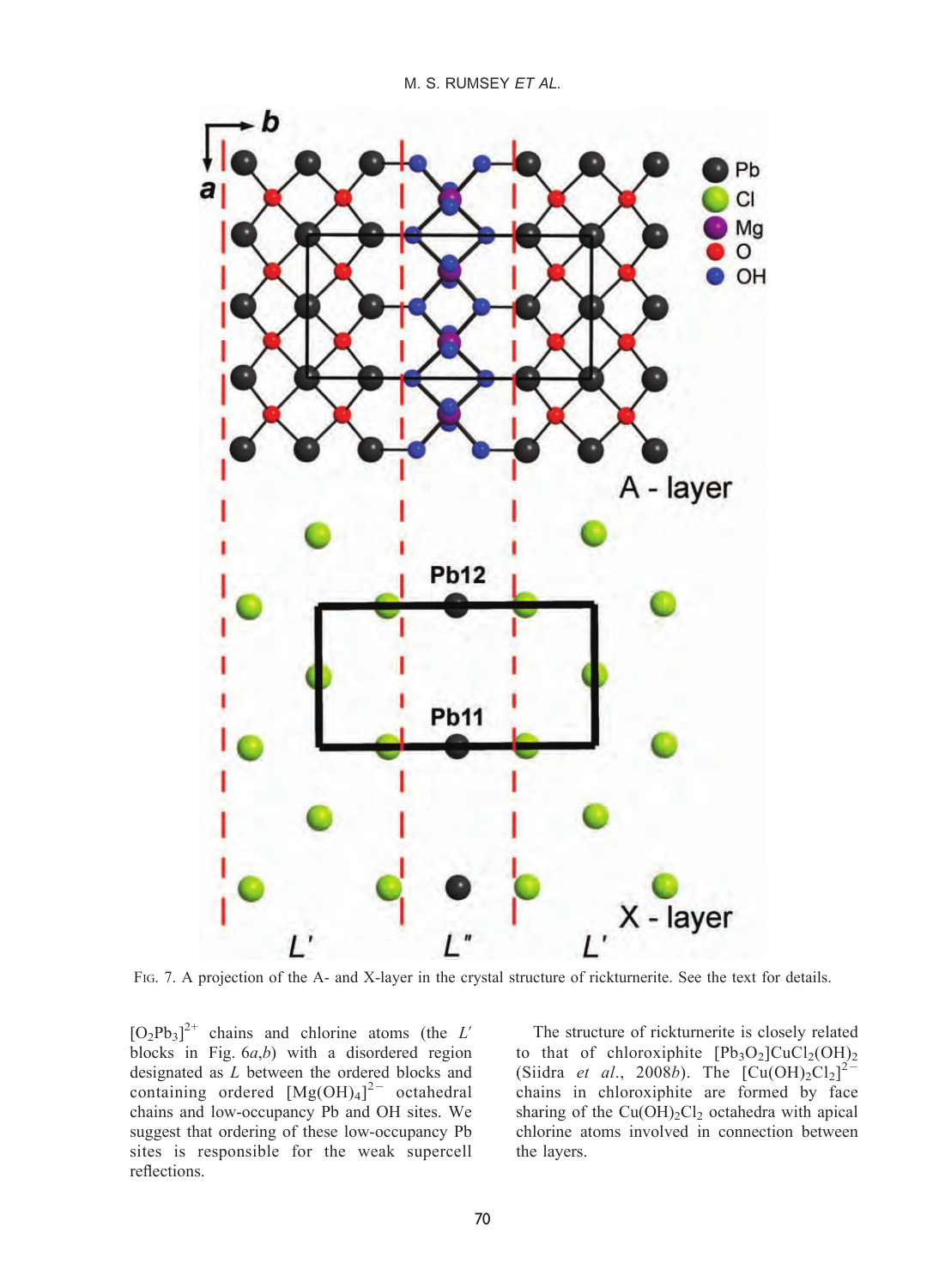## Discussion and conclusion

Rickturnerite is a new Pb oxychloride mineral from Torr Works (Merehead) quarry in the UK. The mineral is structurally related to other Pb oxychlorides that contain different topological arrangements of linked [OPb4] tetrahedra (Siidra et al., 2008c). Rickturnerite is most similar to the Pb-Cu oxychloride chloroxiphite, which has similar optical and physical properties. The  $[O_2Pb_3]^{2+}$  double chains are widespread 1D units in the crystal structures of natural and synthetic Pb oxyhalides and other Pb oxysalts (Krivovichev et al., 2004) that contain 'additional' oxygen anions (anions that are not part of strong anionic complexes such as  $SO_4$ ,  $PO_4$ ,  $SiO_4$ , and  $\text{VO}_4$ ). The arrangement of  $\left[\text{O}_2\text{Pb}_3\right]^{2+}$  chains demonstrates some diversity in the structures of Pb oxyhalides (Fig. 8). These chains are in quincunx and shifted arrangement in the structures of  $Pb_7O_4(OH)_4X_2$  (X = Cl, Br) (Siidra *et al.*, 2008d; Krivovichev and Burns, 2001b) and chloroxiphite, respectively. The  $[O_2Pb_3]^{2+}$ double chains can also have mutually perpendicular and zigzag arrangements as observed in mendipite and damaraite, respectively. As can be seen in Fig. 8c, the double chains are parallel in rickturnerite, which makes its structure different to that of chloroxiphite (Fig. 8b).

The subdivision of the structure of rickturnerite into the ordered  $(L')$  and disordered  $(L)$  blocks can be compared to the structure of the nonstoichiometric solid state ionic conductor  $Pb_{2+r}OCl_{2+2r}$  (Siidra *et al.*, 2007) (Fig. 6c). The structure of  $Pb_{2+r}OCl_{2+2r}$  is based upon single  $[O_2Pb_4]^{4+}$  chains of edge-sharing oxocentred tetrahedra and can be described as consisting of two-dimensional (2D) blocks  $L'$  and  $L$ . The  $L'$ block consists of ordered  $[O_2Pb_4]^{4+}$  chains and  $Cl^-$  anions, whereas the  $L$  block contains closely spaced Pb and Cl sites with low occupancy.

Material from the Wesley mine (Alabaster, 1989) was also studied as part of this project and further rickturnerite specimens have been identified in the NHM collection as a result. This material is grey-white and contains no Cu, indicating that the slight green colour of the material at Torr Works (Merehead) quarry is almost certainly due to the trace Cu detected substituting for Mg. A very different specimen, possibly from Kombat mine, Namibia (although this remains unclear), has also shown traces of the new phase but more study is required to confirm the occurrence.

The origin of the manganese oxide pods and the lead oxychloride phases that they contain has been debated for many years (Green, 1958; Din et al., 1986). It is currently suggested (Turner, 2006)



FIG. 8. The arrangement of  $[O_2Pb_3]^{2+}$  chains in lead oxychloride minerals and inorganic compounds. (a) The quincunx arrangement in Pb<sub>7</sub>O<sub>4</sub>(OH)<sub>4</sub>X<sub>2</sub> (X = Cl, Br). (b) Shifted [O<sub>2</sub>Pb<sub>3</sub>]<sup>2+</sup> chains in chloroxiphite. (c) The parallel arrangement in rickturnerite. (d) The mutually perpendicular arrangement in mendipite. (e) The zigzag arrangement in damaraite.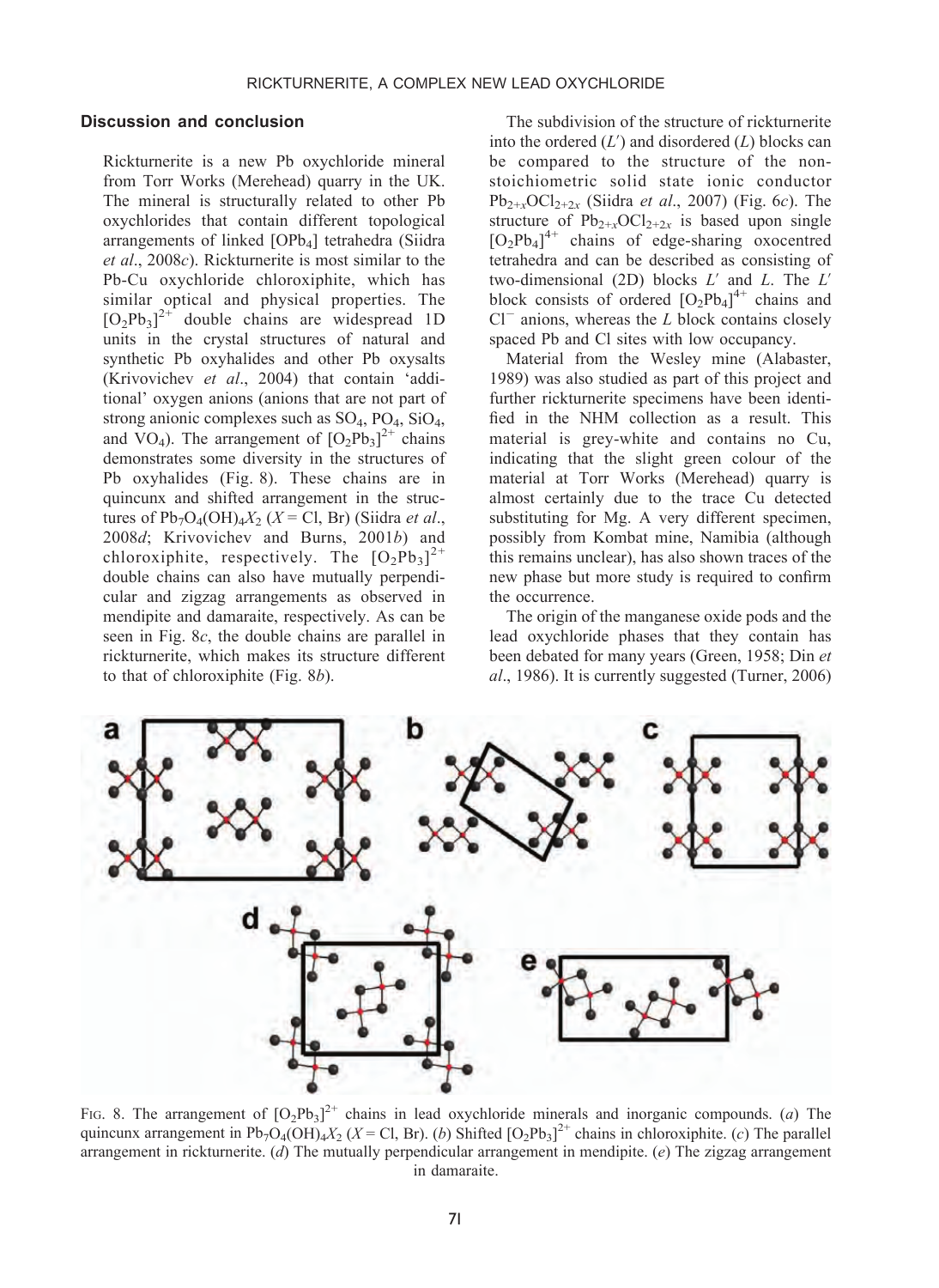that all the Pb oxychlorides were formed when galena deposits emplaced into the Carboniferous limestones were locally exposed to the action of seawater. The subsequent oxidation of the galena initiated the deposition of manganate minerals, which adsorbed heavy metals from the sea water and the local environment. A later hydrothermal event heated the Pb-manganate deposits causing the galena to decompose, a variety of secondary minerals to form and the conversion of the manganates to manganese oxides. These oxides formed an impervious layer around the Pb-rich core, now charged with the other adsorbed heavy metals, and created a closed system. As temperatures fell and pH decreased, the assemblage of Pb oxychlorides found at Torr Works quarry formed within the closed system. It is likely that if a significant concentration of Mg is present within this microhabitat, the process includes the crystallization of rickturnerite, which appears to be one of the last Pb oxychlorides to form. It is significant to note however that rickturnerite has only been found in one such microhabitat at the locality to date, even though many of the manganese oxide pods contain significant Mg.

As the Torr Works (Merehead) specimens have only been found in recently collected material, their existence may indicate that the newer working areas at the quarry are intersecting manganese bearing veins or pods with different chemical signatures or formation conditions than have been previously encountered. This could signify further new species with future extensions of the quarry and is of considerable research interest.

#### Acknowledgements

We are very grateful to Anton Kearsley, Lauren Howard and Tony Wighton of the EMMA Division in the Department of Mineralogy at the Natural History Museum for sample preparation and access equipment for the initial EDX work. This work was financially supported by DFG DE 412/45-1, a Russian President grant MK-1645.2009.5 and a Russian Foundation for Basic Research grant 11-05-91330.

#### References

Alabaster, C. (1989) The Wesley mine: a further occurrence of manganese oxide-hosted lead oxychloride minerals in the Bristol district. Journal of the Russell Society, 2, 29-47.

- Anthony, J.W., Bideaux, R.A., Bladh, K.W. and Nichols, M.C. (2001) Handbook of Mineralogy (5 volumes and online at www.handbookofmineralogy.org). Mineralogical Society of America, Chantilly, Virginia, USA and Mineral Data Publishing, Tucson, Arizona, USA.
- Criddle, A.J. (1998) Ore microscopy and Photometry. Pp. 1-74 in: Modern Approaches to Ore and Environmental Mineralogy (L.J. Cabri and D.J. Vaughan, editors). Mineralogical Association of Canada Short Course Series, 27. Mineralogical Association of Canada, Quebec, Canada.
- Din, V.K., Symes, R.F. and Williams, C.T. (1986) Lithogeochemical study of some Mendip county rocks with particular reference to boron. Bulletin of the British Museum (Natural History), Geological Series Miscellania II, 40, 247–258.
- Green, G.W. (1958) The central Mendip lead-zinc orefield. Bulletin of the Geological Survey of Great Britain, 14, 70-90.
- Krivovichev, S.V. and Burns, P.C. (2001a) Crystal chemistry of lead oxide chlorides. I. Crystal structures of synthetic mendipite,  $Pb_3O_2Cl_2$ , and synthetic damaraite,  $Pb_3O_2(OH)Cl$ . European Journal of Mineralogy, 13, 801–809.
- Krivovichev, S.V. and Burns, P.C. (2001b) Crystal chemistry of lead oxide chlorides. II. Crystal structure of  $Pb_7O_4(OH)_4Cl_2$ . European Journal of Mineralogy **14**, 135–139.
- Krivovichev, S.V., Avdontseva, E. Yu. and Burns, P.C. (2004) Synthesis and crystal structure of Pb<sub>3</sub>O<sub>2</sub>(SeO<sub>3</sub>). Zeitschrift für Anorganische und Allgemeine Chemie, 630, 558-562.
- Krivovichev, S.V., Turner, R., Rumsey, M.S., Siidra, O.I. and Kirk, C.A. (2009) The crystal structure and chemistry of mereheadite. Mineralogical Magazine, 73, 103-117.
- Pouchou, J.L. and Pichoir, F. (1985) 'PAP'  $\varphi$ ( $\rho$ Z) procedure for improved quantitative microanalysis. Pp. 104-106 in: Microbeam Analysis (J.T. Armstrong, editor). San Francisco Press, San Francisco, California, USA.
- Sheldrick, G.M. (2008) A short history of SHELX. Acta Crystallographica, A64, 112-122.
- Siidra, O.I., Krivovichev, S.V. and Depmeier, W. (2007) Structure and mechanism of the ionic conductivity of the nonstoichiometric compound  $Pb_{2+x}OCl_{2+2x}$ . Doklady Physical Chemistry, 414, 128-131.
- Siidra, O.I., Krivovichev, S.V., Armbruster, T. and Depmeier, W. (2008a) Crystal chemistry of the mendipite-type system  $Pb_3O_2Cl_2-Pb_3O_2Br_2$ . Zeitschrift für Kristallographie, 223, 204-211.
- Siidra, O.I., Krivovichev, S.V., Turner, R. and Rumsey, M.S. (2008b) Chloroxiphite  $Pb_3CuO_2(OH)_2Cl_2$ : structure refinement and description in terms of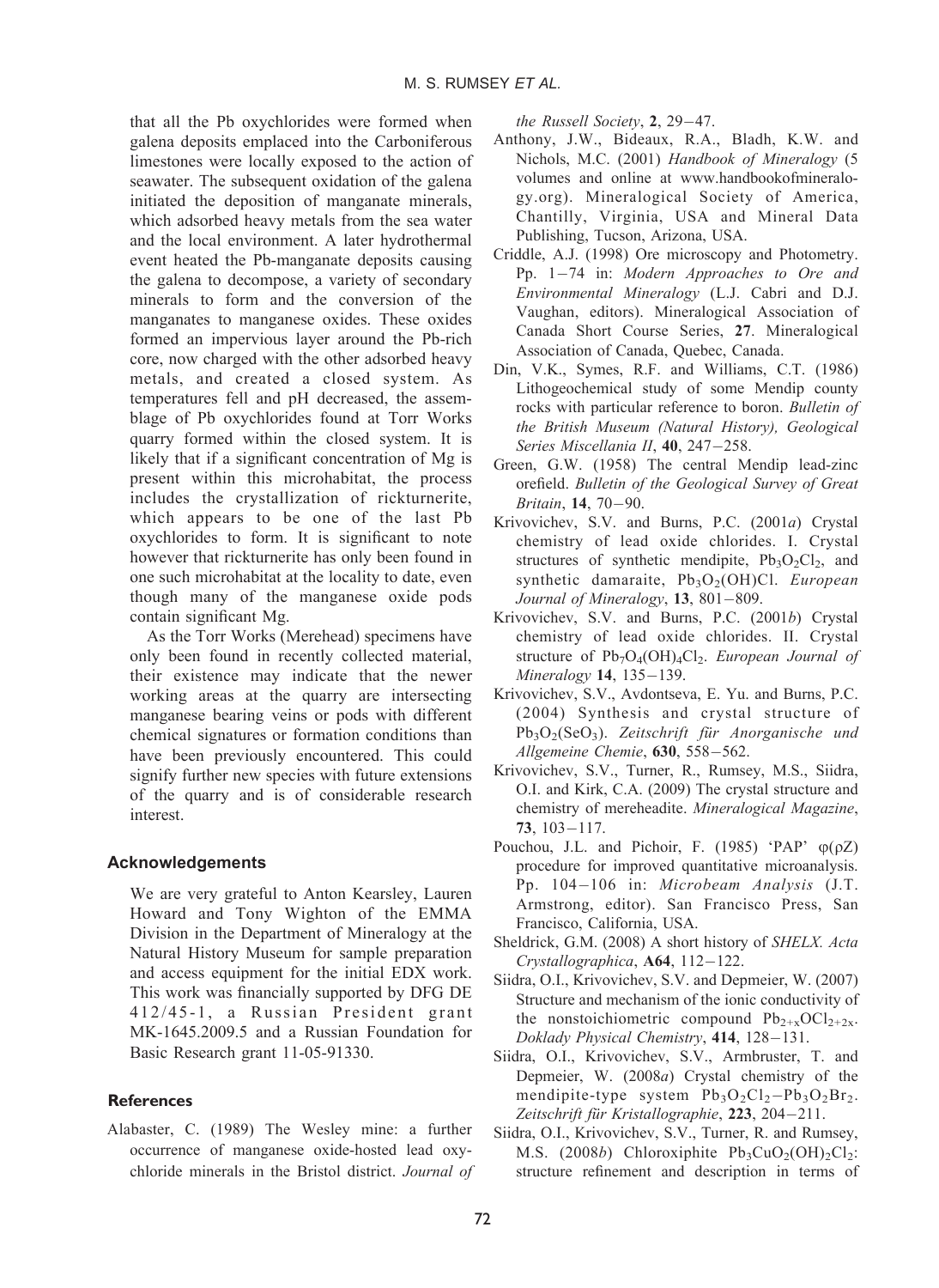oxocentred OPb4 tetrahedra. Mineralogical Magazine, **72**, 793–798.

- Siidra, O.I., Krivovichev, S.V. and Filatov, S.K. (2008c) Minerals and synthetic Pb(II) compounds with oxocentered tetrahedra: review and classification. Zeitschrift für Kristallographie, 223, 114–126.
- Siidra, O.I., Krivovichev, S.V. and Depmeier, W. (2008d) Crystal chemistry of natural and synthetic lead oxohalides: II. Crystal structure of  $Pb_7O_4(OH)_4Br_2$ . Geology of Ore Deposits, 50,  $801 - 805.$
- Spencer, L.J. (1923) New lead-copper minerals from the Mendip Hills (Somerset). Mineralogical Magazine,  $20, 67 - 92.$
- Stoe and Cie (2007) X-area, version 1.42: Program for Acquisition and Analysis of Data. Stoe and Cie GmbH, Darmstadt, Germany.
- Symes, R.F. and Embrey, P.G. (1977) Mendipite and other rare oxychloride minerals from the Mendip Hills, Somerset, England. The Mineralogical Record, 8, 298-303.
- Symes, R.F., Cressey, G., Criddle, A.J., Stanley, C.J., Francis, J.G. and Jones G.C. (1994) Parkinsonite,  $(Pb, Mo, \Box)_{8}O_{8}Cl_{2}$ , a new mineral from Merehead Quarry, Somerset. Mineralogical Magazine, 58, 59-68.
- Turner, R. (2006) A mechanism for the formation of the mineralized Mn deposits at Merehead Quarry, Cranmore, Somerset, England. Mineralogical Magazine, 70, 629-655.
- Turner, R. and Rumsey, M.S. (2010) The minerals of the Mendip Hills and their relationships. Journal of the Russell Society, 13, 3-46.
- Welch M.D., Cooper M.A., Hawthorne F.C. and Criddle A.J. (2000) Symesite,  $Pb_{10}(SO_4)O_7Cl_4(H_2O)$ , a new PbO-related mineral: description and crystal structure. American Mineralogist, 85, 1526-1533.
- Welch, M.D., Criddle, A.J. and Symes, R.F. (1998) Mereheadite  $Pb_2O(OH)Cl$ : a new litharge-related oxychloride from Merehead Quarry, Cranmore, Somerset. Mineralogical Magazine, 62, 387-393.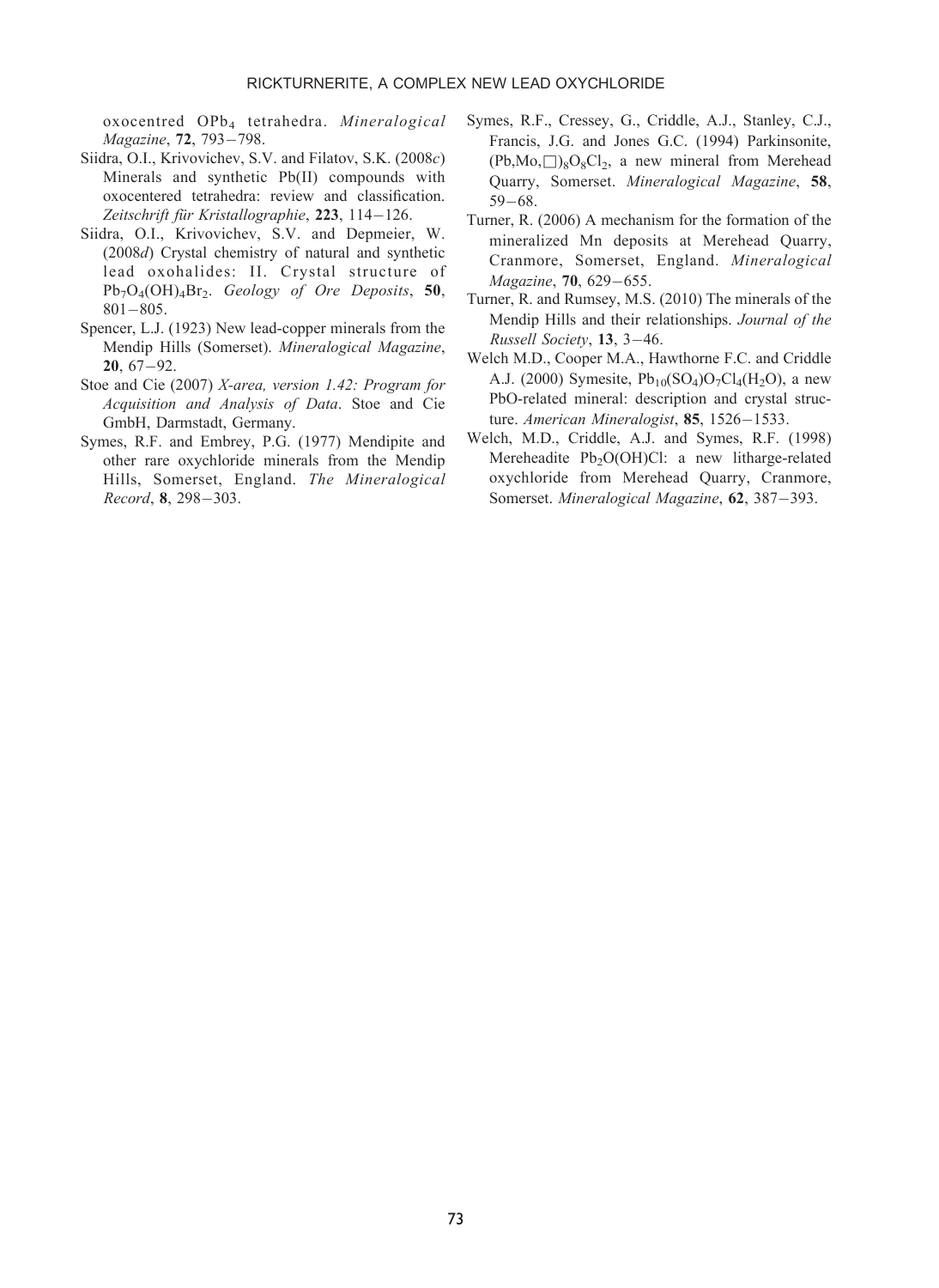data\_new2

```
\begin{array}{c} \texttt{audit\_creation\_method} \\ \end{array}_chemical_name_systematic
;
 ?
;
_chemical_name_common ?
_chemical_melting_point ?
_chemical_formula_moiety ?
_chemical_formula_sum
 'Cl6 Mg4 O2 Pb13'
_chemical_formula_weight 3035.41
loop_
 _atom_type_symbol
 _atom_type_description
 _atom_type_scat_dispersion_real
 _atom_type_scat_dispersion_imag
  _atom_type_scat_source
  'Cl' 'Cl' 0.1484 0.1585
  'International Tables Vol C Tables 4.2.6.8 and 6.1.1.4'
  'Pb' 'Pb' -3.3944 10.1111
  'International Tables Vol C Tables 4.2.6.8 and 6.1.1.4'
  'O' 'O' 0.0106 0.0060
  'International Tables Vol C Tables 4.2.6.8 and 6.1.1.4'
  'Mg' 'Mg' 0.0486 0.0363
  'International Tables Vol C Tables 4.2.6.8 and 6.1.1.4'
symmetry cell setting ?
_symmetry_space_group_name_H-M ?
loop_
  _symmetry_equiv_pos_as_xyz
 'x, y, z''-x, -y, z''-x, y, z''x, -y, z'\begin{array}{c} \texttt{cell_length\_a} \end{array} \qquad \qquad \begin{array}{c} \texttt{5.8034(5)} \end{array}_cell_length_b 11.3574(9)
_cell_length_c 12.9393(16)
_cell_angle_alpha 90.00
_cell_angle_beta 90.00
_cell_angle_gamma 90.00
_cell_volume 852.85(15)
_cell_formula_units_Z 4
_cell_measurement_temperature 293(2)
_cell_measurement_reflns_used ?
_cell_measurement_theta_min ?
_cell_measurement_theta_max ?
_exptl_crystal_description ?
_exptl_crystal_colour ?
_exptl_crystal_size_max ?
_exptl_crystal_size_mid ?
exptl crystal size min ?
_exptl_crystal_density_meas ?
_exptl_crystal_density_diffrn 5.910
```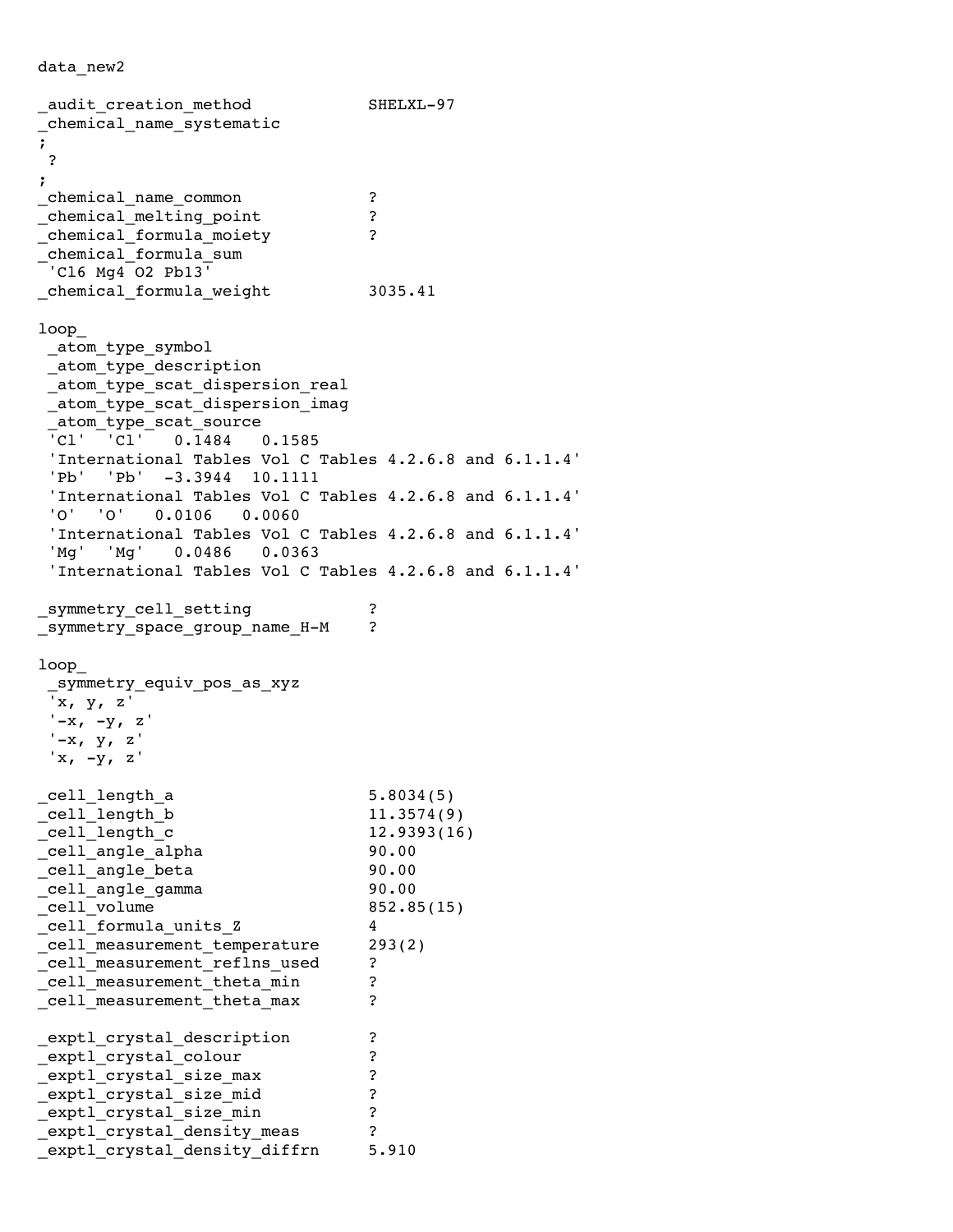```
exptl crystal density method 'not measured'
_exptl_crystal_F_000 1232
_exptl_absorpt_coefficient_mu 64.430
exptl_absorpt_correction_type ?
_exptl_absorpt_correction_T_min ?
_exptl_absorpt_correction_T_max ?
_exptl_absorpt_process_details ?
_exptl_special_details
;
 ?
;
diffrn_ambient_temperature 293(2)
diffrn radiation wavelength 0.71073
diffrn radiation type MoK\a
_diffrn_radiation_source 'fine-focus sealed tube'
diffrn radiation monochromator graphite
diffrn_measurement_device_type ?
\_diffrn\_measurement\_method ?
diffrn detector area resol mean ?
diffrn standards number ?
diffrn standards interval count ?
_diffrn_standards_interval_time ?
diffrn standards decay % ?
diffrn_reflns_number 6061
diffrn reflns av R equivalents 0.0773
diffrn_reflns_av_sigmaI/netI 0.0614
diffrn reflns limit h min -7
diffrn reflns limit h max 7
_diffrn_reflns_limit_k_min -14
diffrn_reflns_limit_k_max 12
diffrn reflns limit 1 min -16
\_diffrn\_reflns\_limit\_l\_max 16
_diffrn_reflns_theta_min 6.91
diffrn_reflns_theta_max 26.93
reflns number total 1058
_reflns_number_gt 1318
_reflns_threshold_expression >2sigma(I)
_computing_data_collection ?
_computing_cell_refinement ?
_computing_data_reduction ?
_computing_structure_solution ?
_computing_structure_refinement 'SHELXL-97 (Sheldrick, 1997)'
_computing_molecular_graphics ?
_computing_publication_material ?
```
\_refine\_special\_details

;

Refinement of F^2^ against ALL reflections. The weighted R-factor wR and goodness of fit S are based on F^2^, conventional R-factors R are based on F, with F set to zero for negative  $F^2$ . The threshold expression of  $F^2$  > 2sigma( $F^2$ ) is used only for calculating R-factors(gt) etc. and is not relevant to the choice of reflections for refinement. R-factors based on  $F^2$  are statistically about twice as large as those based on F, and R factors based on ALL data will be even larger. ;

refine ls structure factor coef Fsqd \_refine\_ls\_matrix\_type full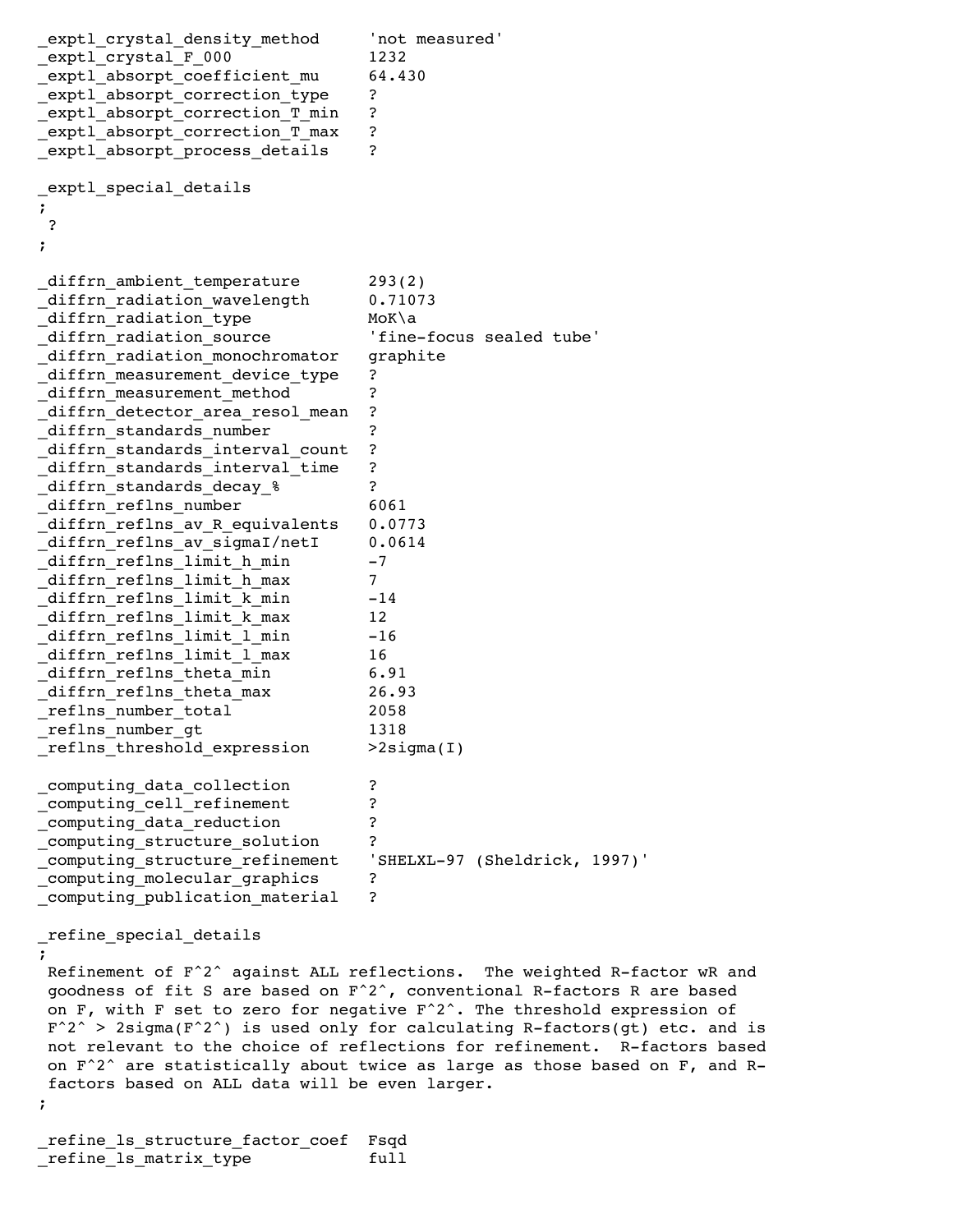```
refine ls weighting scheme calc
_refine_ls_weighting_details
 'calc w=1/[\s^2^(Fo^2^)+(0.0488P)^2^+93.6534P] where P=(Fo^2^+2Fc^2^)/3'
_atom_sites_solution_primary direct
_atom_sites_solution_secondary difmap
_atom_sites_solution_hydrogens geom
_refine_ls_hydrogen_treatment mixed
refine 1s extinction method none
_refine_ls_extinction coef ?
\_refine\_ls\_abs\_structure details
  'Flack H D (1983), Acta Cryst. A39, 876-881'
_refine_ls_abs_structure_Flack 0.48(6)
_refine_ls_number_reflns 2058
_refine_ls_number_parameters 109
refine ls number restraints 1
_refine_ls_R_factor_all 0.1034
_refine_ls_R_factor_gt 0.0627
refine ls wR factor ref 0.1517_refine_ls_wR_factor_gt 0.1320
_refine_ls_goodness_of_fit_ref 1.028
_refine_ls_restrained_S_all 1.028
refine ls shift/su max 0.000
_refine_ls_shift/su_mean 0.000
loop_
  _atom_site_label
 atom site type symbol
  _atom_site_fract_x
  _atom_site_fract_y
  _atom_site_fract_z
  _atom_site_U_iso_or_equiv
  _atom_site_adp_type
  _atom_site_occupancy
  _atom_site_symmetry_multiplicity
  _atom_site_calc_flag
  _atom_site_refinement_flags
 atom site disorder assembly
 atom site disorder group
Pb1 Pb 0.5000 0.7746(2) 0.60117(18) 0.0168(5) Uani 1 2 d S . .
Pb2 Pb 1.0000 0.7669(3) 0.1011(2) 0.0317(7) Uani 1 2 d S . .
Pb3 Pb 1.0000 0.7762(2) 0.8001(2) 0.0246(7) Uani 1 2 d S . .
Pb4 Pb 1.0000 1.0000 0.6033(3) 0.0191(8) Uani 1 4 d S . .
Pb5 Pb 0.5000 1.0000 0.8000(3) 0.0175(8) Uani 1 4 d S . .
Pb6 Pb 0.5000 0.7673(4) 0.2988(3) 0.0468(10) Uani 1 2 d S . .
Pb7 Pb 0.5000 1.0000 0.1031(3) 0.0265(9) Uani 1 4 d S . .
Pb8 Pb 1.0000 1.0000 0.2991(3) 0.0355(11) Uani 1 4 d S . .
Pb9 Pb 0.5000 0.5000 1.0015(6) 0.0387(14) Uani 0.80 4 d SP . .
Pb10 Pb 0.5000 0.5000 1.072(3) 0.022(6) Uiso 0.10 4 d SP . .
Pb11 Pb 1.0000 0.5000 0.4064(6) 0.0288(12) Uani 0.777(7) 4 d SP . .
Pb12 Pb 1.0000 0.5000 0.4913(11) 0.020 Uiso 0.223(7) 4 d SP . .
Pb13 Pb 1.0000 0.5000 1.007(2) 0.020 Uiso 0.10 4 d SP . .
Cl1 Cl 1.0000 0.750(2) 0.4604(15) 0.049(6) Uani 1 2 d S ..
Cl2 Cl 0.5000 0.7498(14) 0.9618(12) 0.016(3) Uani 1 2 d S . .
Cl3 Cl 1.0000 1.0000 0.9692(13) 0.012(4) Uani 1 4 d S . .
Cl4 Cl 0.5000 1.0000 0.4624(16) 0.036(6) Uani 1 4 d S . Mg Mg 0.752(5) 0.5000 0.700(3) 0.024(3) Uani 1 2 d S . .
O1 O 0.743(7) 0.8756(14) 0.706(3) 0.018(4) Uiso 1 1 d . . .
O2 O 0.754(9) 0.8687(17) 0.201(4) 0.035(5) Uiso 1 1 d \ldotsOH1 O 1.0000 0.371(4) 0.670(4) 0.034(5) Uiso 1 2 d S . .
OH2 O 0.5000 0.387(4) 0.718(4) 0.034(5) Uiso 1 2 d S . .
OH3 O 0.802(8) 0.5000 0.848(3) 0.034(5) Uiso 1 2 d S . .
```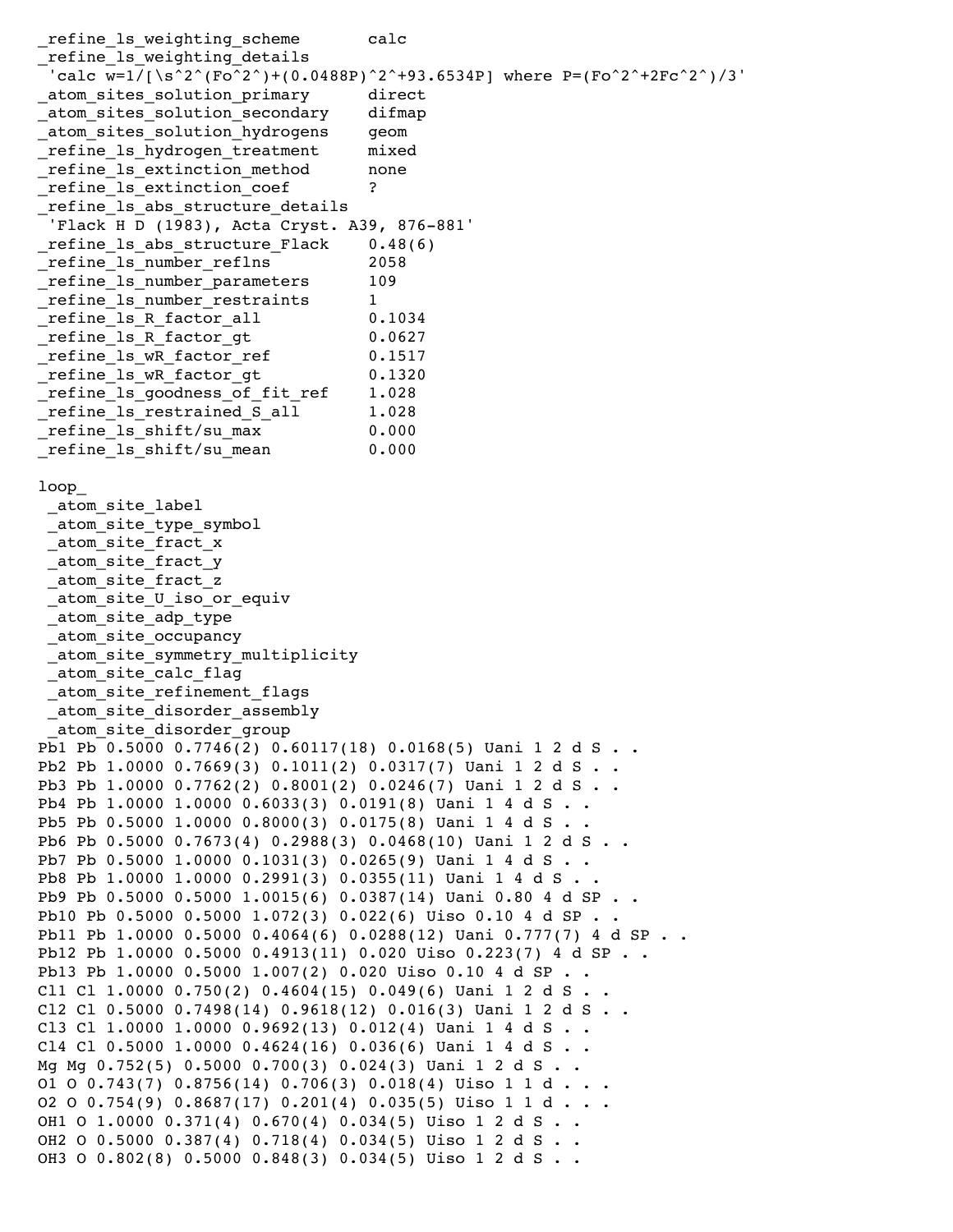```
OH4 O 0.311(8) 0.5000 0.528(3) 0.034(5) Uiso 1 2 d S . .
OH5 O 0.5000 0.626(5) 0.179(4) 0.010 Uiso 0.51(6) 2 d SP . .
OH6 O 0.782(14) 0.577(6) 0.210(8) 0.010 Uiso 0.25(3) 1 d P . .
loop_
  _atom_site_aniso_label
  _atom_site_aniso_U_11
  _atom_site_aniso_U_22
  _atom_site_aniso_U_33
  _atom_site_aniso_U_23
  _atom_site_aniso_U_13
 atom site aniso U 12
Pb1 0.0161(11) 0.0145(12) 0.0199(12) -0.0028(9) 0.000 0.000
Pb2 0.0305(14) 0.0447(17) 0.0200(13) 0.0097(13) 0.000 0.000
Pb3 0.0194(12) 0.0200(14) 0.0343(17) 0.0012(11) 0.000 0.000
Pb4 0.0232(18) 0.0189(18) 0.0150(15) 0.000 0.000 0.000
Pb5 0.0062(13) 0.0109(16) 0.035(2) 0.000 0.000 0.000
Pb6 0.0408(18) 0.059(2) 0.040(2) 0.0213(17) 0.000 0.000
Pb7 0.030(2) 0.038(2) 0.0116(15) 0.000 0.000 0.000
Pb8 0.0146(17) 0.061(3) 0.031(2) 0.000 0.000 0.000
Pb9 0.043(3) 0.018(3) 0.055(4) 0.000 0.000 0.000
Pb11 0.018(2) 0.032(3) 0.036(3) 0.000 0.000 0.000
Cl1 0.089(17) 0.043(11) 0.014(10) -0.001(7) 0.000 0.000Cl2 0.005(5) 0.022(7) 0.021(9) 0.000(6) 0.000 0.000
Cl3 0.011(8) 0.017(8) 0.009(9) 0.000 0.000 0.000
C14 0.044(15) 0.055(16) 0.010(11) 0.000 0.000 0.000
Mg 0.022(6) 0.020(6) 0.031(7) 0.000 0.004(6) 0.000
_geom_special_details
;
  All esds (except the esd in the dihedral angle between two l.s. planes)
  are estimated using the full covariance matrix. The cell esds are taken
  into account individually in the estimation of esds in distances, angles
  and torsion angles; correlations between esds in cell parameters are only
  used when they are defined by crystal symmetry. An approximate (isotropic)
  treatment of cell esds is used for estimating esds involving l.s. planes.
;
loop_
 _geom_bond_atom_site_label_1
  _geom_bond_atom_site_label_2
  _geom_bond_distance
  _geom_bond_site_symmetry_2
 qeom bond publ flag
Pb1 O1 2.27(4) . ?
Pb1 01 2.27(4) 3 655 ?
Pb1 OH2 2.38(5) 2 665 ?
Pb1 Cl4 3.127(12) . ?
Pb1 Cl1 3.438(10) 1 455 ?
Pb1 Cl1 3.438(10) . ?
Pb1 Pb5 3.629(4) . ?
Pb1 Mg 3.674(18) . ?
Pb1 Mg 3.674(19) 2 665 ?
Pb1 Pb4 3.8695(16) . ?
Pb1 Pb4 3.8695(16) 1 455 ?
Pb1 Pb3 3.8790(16) . ?
Pb1 Pb3 3.8790(16) 1 455 ?
Pb1 Pb6 3.914(4) . ?
Pb1 Pb12 4.491(5) 1 455 ?
Pb1 Pb12 4.491(5) . ?
Pb2 O2 2.24(5) 3_755 ?
```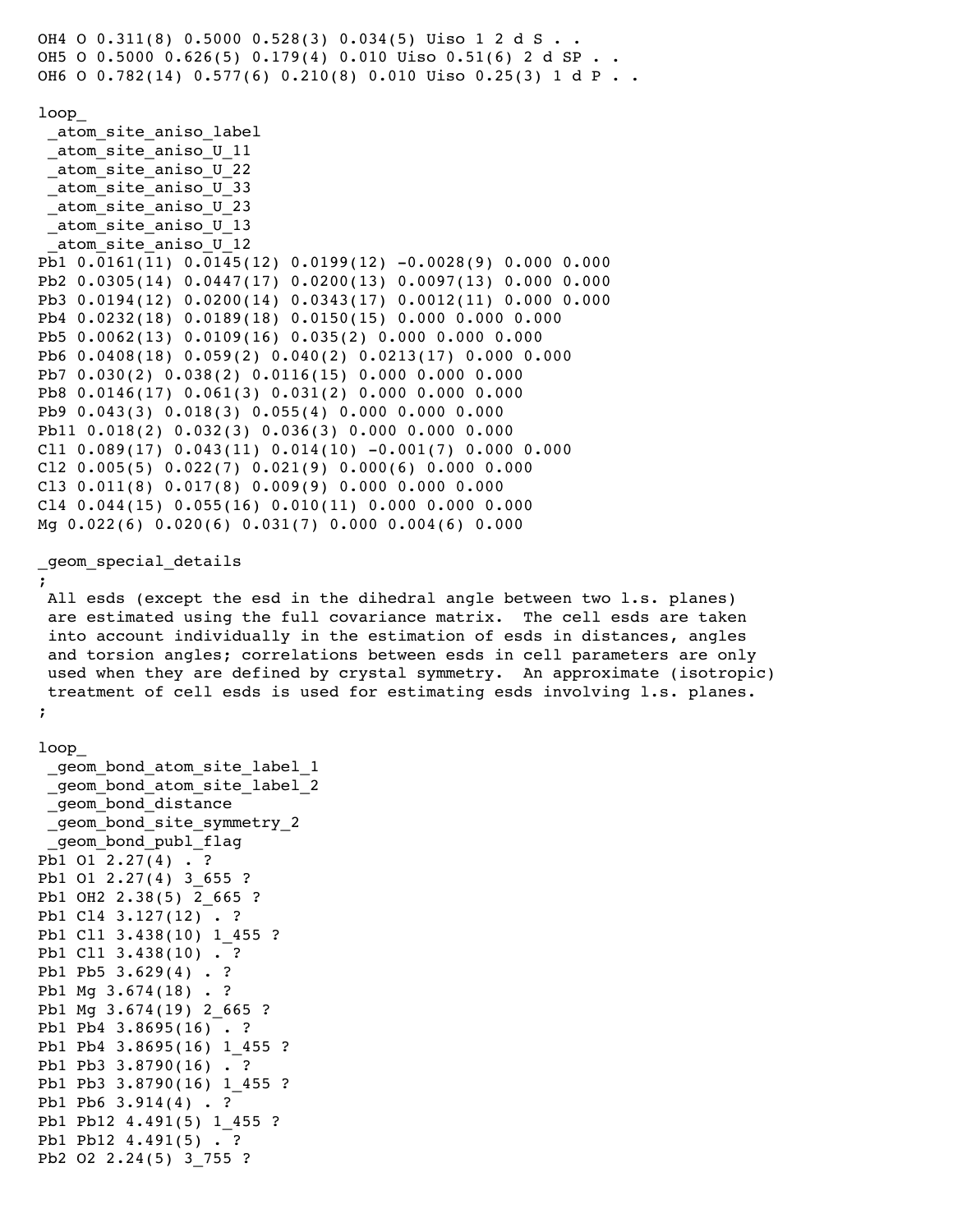Pb2 O2 2.24(5) . ? Pb2 OH6 2.87(8) . ? Pb2 OH6 2.87(8) 3 755 ? Pb2 Cl3 3.150(10) 1 554 ? Pb2 Pb13 3.266(11) 1 554 ? Pb2 Cl2 3.422(8) 1\_554 ? Pb2 Cl2 3.422(8) 1\_654 ? Pb2 Pb8 3.684(5) . ? Pb2 Pb6 3.868(2) 1 655 ? Pb2 Pb6 3.868(2) . ? Pb2 Pb3 3.896(4) 1 554 ? Pb2 Pb7 3.928(2) 1 655 ? Pb2 Pb7 3.928(2) . ? Pb2 Pb10 4.213(4) 1 554 ? Pb2 Pb10 4.213(4) 1\_654 ? Pb2 Pb9 4.390(4) 1 554 ? Pb2 Pb9 4.390(4) 1\_654 ? Pb3 O1 2.23(4) 3\_755 ? Pb3 O1 2.23(4) . ? Pb3 OH1 2.38(5) 2\_765 ? Pb3 Cl3 3.354(12) . ? Pb3 Pb4 3.598(4) . ? Pb3 Mg 3.687(19) . ? Pb3 Mg 3.687(18) 2\_765 ? Pb3 Pb5 3.8575(18) 1\_655 ? Pb3 Pb5 3.8575(18) . ? Pb3 Pb1 3.8790(16) 1\_655 ? Pb3 Pb2 3.896(4) 1 556 ? Pb3 Pb13 4.126(19) . ? Pb4 O1 2.44(3) 2\_775 ? Pb4 O1 2.44(3) 4\_575 ? Pb4 O1 2.44(3) . ? Pb4 O1 2.44(3) 3\_755 ? Pb4 Cl1 3.39(2) . ? Pb4 Cl1 3.39(2) 2\_775 ? Pb4 Cl4 3.427(11) . ? Pb4 Cl4 3.427(11) 1\_655 ? Pb4 Pb3 3.598(4) 2\_775 ? Pb4 Pb5 3.860(2) 1 655 ? Pb4 Pb5 3.860(2) . ? Pb4 Pb1 3.8695(17) 2\_775 ? Pb4 Pb1 3.8695(16) 1 655 ? Pb4 Pb1 3.8695(16) 2\_675 ? Pb4 Pb8 3.936(5) . ? Pb5 01 2.34(3) 4 575 ? Pb5 01 2.34(3) 3 655 ? Pb5 O1 2.34(3) 2\_675 ? Pb5 O1 2.34(3) . ? Pb5 Pb1 3.629(4) 2 675 ? Pb5 Pb3 3.8575(18) 2\_775 ? Pb5 Pb3 3.8575(18) 1\_455 ? Pb5 Pb3 3.8575(18) 2\_675 ? Pb5 Pb4 3.860(2) 1 455 ? Pb5 Pb7 3.922(5) 1 556 ? Pb6 OH5 2.23(5) . ? Pb6 02 2.26(5) 3 655 ? Pb6 O2 2.26(5) . ? Pb6 OH6 2.95(8) 3\_655 ? Pb6 OH6 2.95(8) . ? Pb6 Cl4 3.386(14) . ? Pb6 Pb7 3.660(5) . ?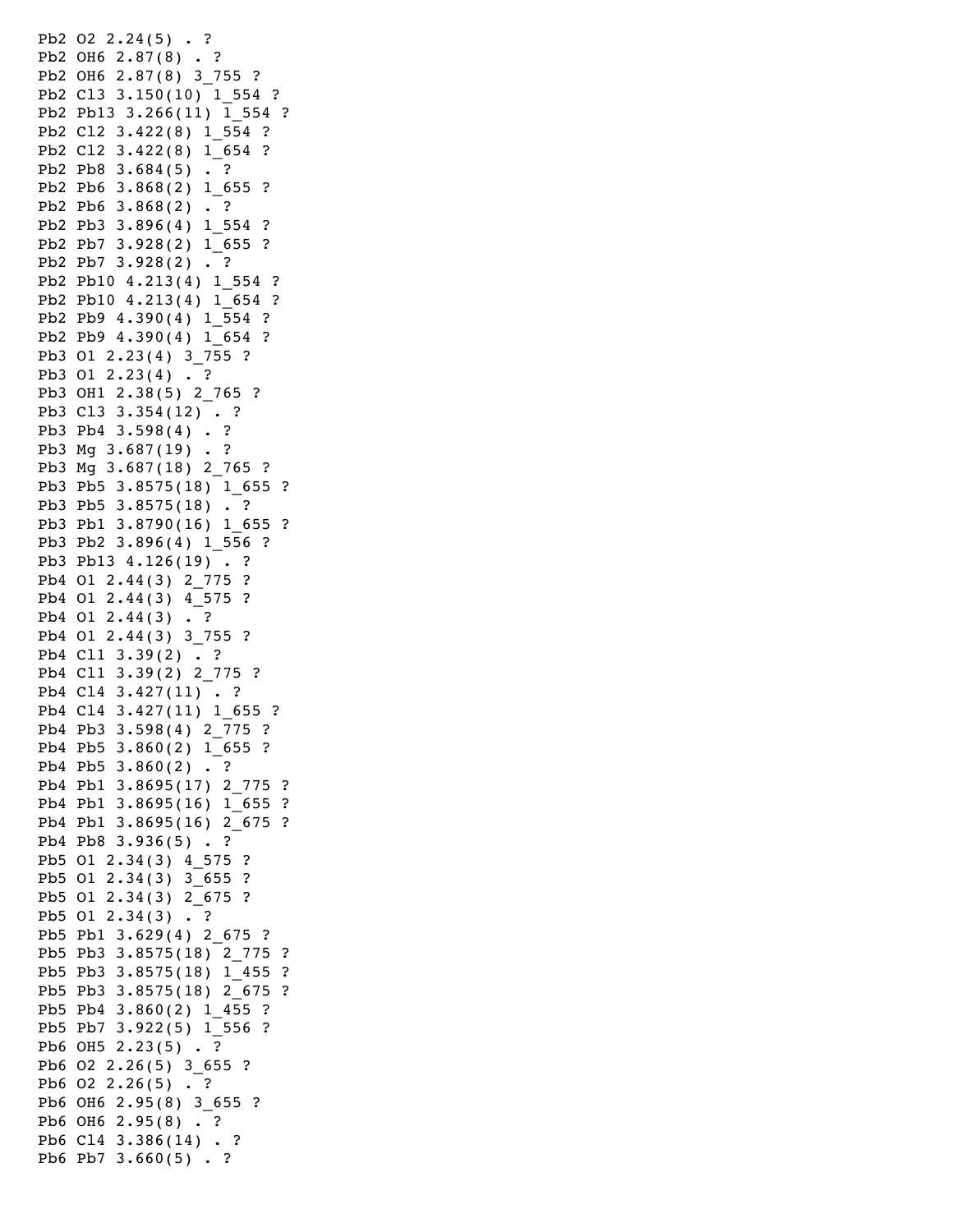Pb6 Pb2 3.868(2) 1 455 ? Pb6 Pb8 3.925(3) . ? Pb6 Pb8 3.925(3) 1 455 ? Pb6 Pb10 4.22(2) 1\_554 ? Pb6 Pb11 4.424(4) 1 455 ? Pb6 Pb11 4.424(4) . ? Pb7 O2 2.45(5) 4\_575 ? Pb7 O2 2.45(4) 2\_675 ? Pb7 O2 2.45(4) . ? Pb7 02 2.45(4) 3 655 ? Pb7 Cl2 3.379(16) 1\_554 ? Pb7 Cl2 3.379(16) 2\_674 ? Pb7 Cl3 3.380(9) 1\_454 ? Pb7 Cl3 3.380(9) 1\_554 ? Pb7 Pb6 3.660(5) 2\_675 ? Pb7 Pb8 3.854(2) . ? Pb7 Pb8 3.854(2) 1\_455 ? Pb7 Pb5 3.922(5) 1\_554 ? Pb7 Pb2 3.928(2) 2\_775 ? Pb7 Pb2 3.928(2) 1 455 ? Pb7 Pb2 3.928(2) 2 675 ? Pb8 O2 2.42(5) . ? Pb8 O2 2.42(5) 2\_775 ? Pb8 O2 2.42(5) 4\_575 ? Pb8 O2 2.42(5) 3\_755 ? Pb8 Pb2 3.684(5) 2\_775 ? Pb8 Pb7 3.854(2) 1\_655 ? Pb8 Pb6 3.925(3) 2\_775 ? Pb8 Pb6 3.925(3) 2\_675 ? Pb8 Pb6 3.925(3) 1\_655 ? Pb9 Pb10 0.91(3) . ? Pb9 OH3 2.65(5) 2 665 ? Pb9 OH3 2.65(5) . ? Pb9 OH5 2.71(5) 1 556 ? Pb9 OH5 2.71(5) 2\_666 ? Pb9 Cl2 2.883(16) 2\_665 ? Pb9 Cl2 2.883(16) . ? Pb9 Pb13 2.9027(10) . ? Pb9 Pb13 2.9027(9) 1 455 ? Pb9 Pb2 4.390(4) 1 556 ? Pb9 Pb2 4.390(4) 1\_456 ? Pb9 Pb2 4.390(4) 2\_666 ? Pb9 Pb2 4.390(4) 2 766 ? Pb10 OH5 1.99(6) 1 556 ? Pb10 OH5 1.99(6) 2 666 ? Pb10 OH6 2.57(9) 1\_556 ? Pb10 OH6 2.57(9) 4 566 ? Pb10 OH6 2.57(9) 3\_656 ? Pb10 OH6 2.57(9) 2\_666 ? Pb10 Pb13 3.020(12) 1\_455 ? Pb10 Pb13 3.020(12) . ? Pb10 Cl2 3.17(2) 2\_665 ? Pb10 Cl2 3.17(2) . ? Pb10 Pb2 4.213(4) 1 556 ? Pb10 Pb2 4.213(4) 2 666 ? Pb10 Pb2 4.213(4) 1 456 ? Pb10 Pb2 4.213(4) 2 766 ? Pb10 Pb6 4.22(2) 1 556 ? Pb10 Pb6 4.22(2) 2\_666 ? Pb11 Pb12 1.099(14) . ? Pb11 OH4 2.39(5) 1 655 ?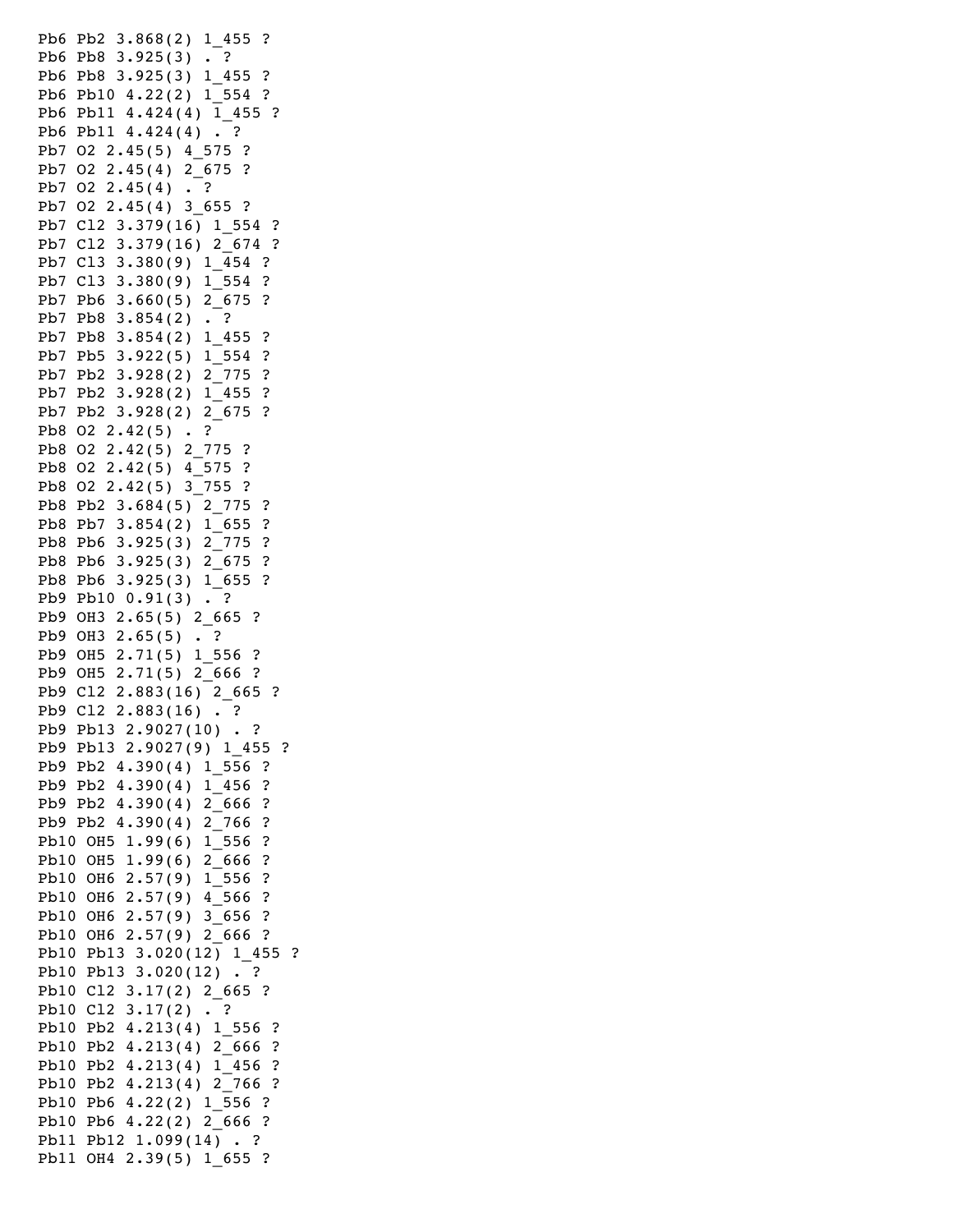Pb11 OH4 2.39(5) 2 665 ? Pb11 Cl1 2.93(2) . ? Pb11 Cl1 2.93(2) 2 765 ? Pb11 OH6 2.97(9) 4 565 ? Pb11 OH6 2.97(9) 3 755 ? Pb11 OH6 2.97(9) . ? Pb11 OH6 2.97(9) 2 765 ? Pb11 Mg 4.06(4) 2\_765 ? Pb11 Mg 4.06(4) . ? Pb11 Pb6 4.424(4) 2 665 ? Pb11 Pb6 4.424(4) 1 655 ? Pb11 Pb6 4.424(4) 2 765 ? Pb12 OH4 1.87(5) 1 655 ? Pb12 OH4 1.87(5) 2 665 ? Pb12 OH1 2.73(5) 2\_765 ? Pb12 OH1 2.73(5) . ? Pb12 Cl1 2.87(2) . ? Pb12 Cl1 2.87(2) 2\_765 ? Pb12 Mg 3.06(4) 2\_765 ? Pb12 Mg 3.06(4) . ? Pb12 Pb1 4.491(5) 1 655 ? Pb12 Pb1 4.491(5) 2 665 ? Pb12 Pb1 4.491(5) 2 765 ? Pb13 OH3 2.36(5) . ? Pb13 OH3 2.36(5) 2 765 ? Pb13 Pb9 2.9027(8) 1\_655 ? Pb13 Pb10 3.020(12) 1 655 ? Pb13 OH6 3.04(10) 3 756 ? Pb13 OH6 3.04(10) 2 766 ? Pb13 OH6 3.04(10) 1\_556 ? Pb13 OH6 3.04(10) 4 566 ? Pb13 Pb2 3.266(12) 1 556 ? Pb13 Pb2 3.266(12) 2\_766 ? Pb13 Pb3 4.126(19) 2 765 ? Cl1 Pb1 3.438(10) 1 655 ? Cl2 Pb7 3.379(16) 1\_556 ? Cl2 Pb2 3.422(8) 1\_556 ? Cl2 Pb2 3.422(8) 1\_456 ? Cl3 Pb2 3.150(10) 2\_776 ? Cl3 Pb2 3.150(10) 1\_556 ? Cl3 Pb3 3.354(12) 2\_775 ? Cl3 Pb7 3.380(9) 1\_656 ? Cl3 Pb7 3.380(9) 1\_556 ? Cl4 Pb1 3.127(12) 2\_675 ? Cl4 Pb6 3.386(14) 2\_675 ? Cl4 Pb4 3.427(11) 1\_455 ? Mg OH3 1.94(5) . ? Mg OH2 1.96(4) . ? Mg OH2 1.96(4) 2\_665 ? Mg OH1 2.09(4) 2 765 ? Mq OH1 2.09(4) . ? Mg OH4 2.26(6) 2 665 ? Mg Mg 2.88(6) 2\_765 ? Mg Mg 2.93(6) 2 665 ? Mg Pb1 3.674(18) 2 665 ? OH1 Mg 2.09(4) 2 765 ? OH1 Pb3 2.38(5) 2 765 ? OH2 Mg 1.96(4) 2 665 ? OH2 Pb1 2.38(5) 2 665 ? OH4 Pb12 1.87(5) 1 455 ? OH4 Mg 2.26(6) 2\_665 ?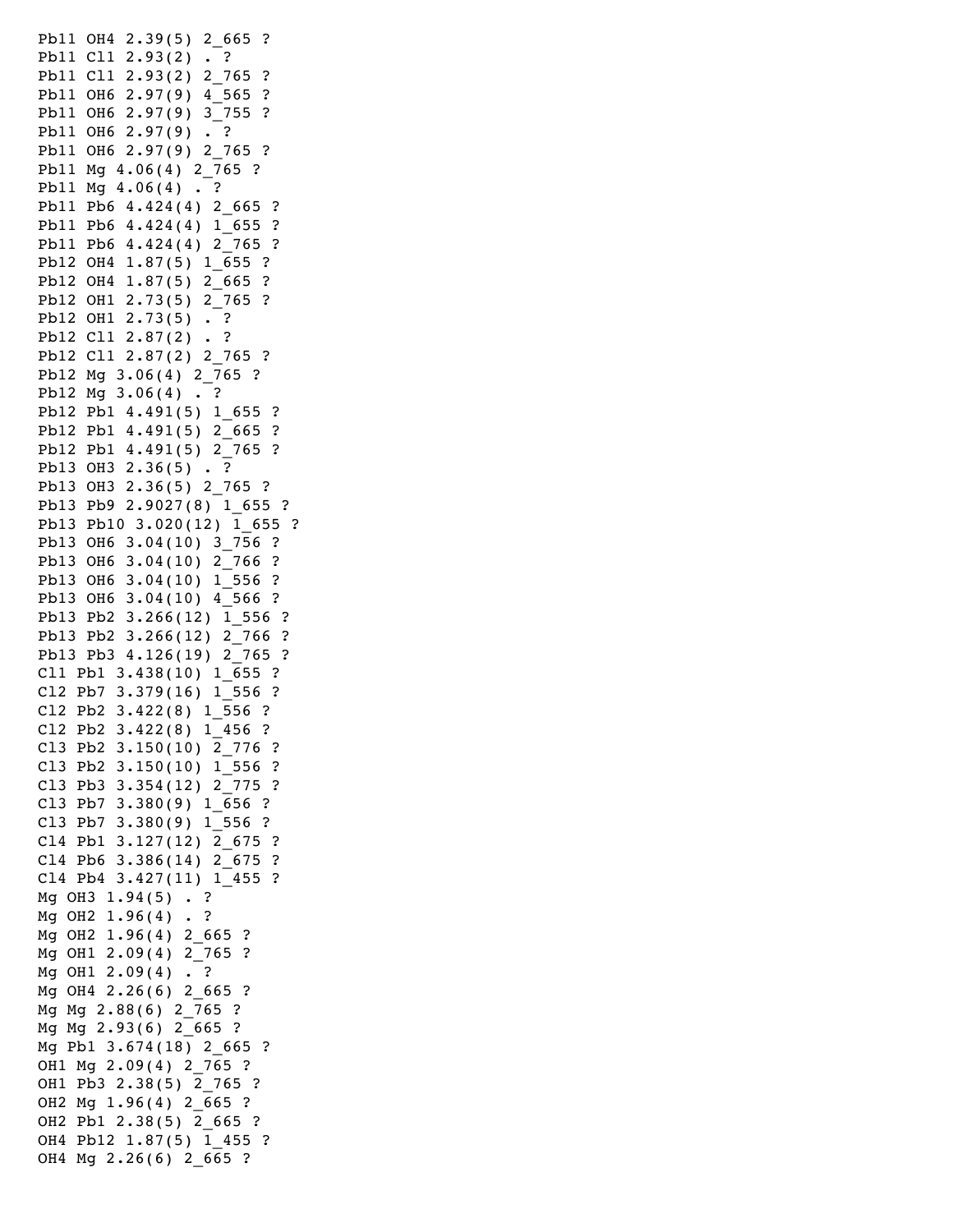OH4 Pb11 2.39(5) 1\_455 ? OH5 OH6 1.78(8) . ? OH5 OH6 1.78(8) 3 655 ? OH5 Pb10 1.99(6) 1\_554 ? OH5 Pb9 2.71(5) 1\_554 ? OH6 OH6 1.74(13) 4 565 ? OH6 Pb10 2.57(9) 1\_554 ? OH6 Pb13 3.04(10) 1 554 ? loop\_ \_geom\_angle\_atom\_site\_label\_1 \_geom\_angle\_atom\_site\_label\_2 \_geom\_angle\_atom\_site\_label\_3 \_geom\_angle \_geom\_angle\_site\_symmetry\_1 \_geom\_angle\_site symmetry 3 qeom angle publ flag O1 Pb1 O1 77.0(19) . 3\_655 ? O1 Pb1 OH2 90.6(11) . 2\_665 ? O1 Pb1 OH2 90.6(11) 3\_655 2\_665 ? O1 Pb1 Cl4 85.9(7) . . ? O1 Pb1 Cl4 85.9(7) 3\_655 . ? OH2 Pb1 Cl4 175.6(11) 2 665 . ? O1 Pb1 Cl1 152.0(8) . 1\_455 ? O1 Pb1 Cl1 80.3(10) 3\_655 1\_455 ? OH2 Pb1 Cl1 105.9(6) 2\_665 1\_455 ? Cl4 Pb1 Cl1 76.2(4) . 1\_455 ? O1 Pb1 Cl1 80.3(10) . . ? O1 Pb1 Cl1 152.0(8) 3\_655 . ? OH2 Pb1 Cl1 105.9(6) 2\_665 . ? Cl4 Pb1 Cl1 76.2(4) . . ? Cl1 Pb1 Cl1 115.2(5) 1\_455 . ? O1 Pb1 Pb5 38.8(9) . . ? O1 Pb1 Pb5 38.8(9) 3\_655 . ? OH2 Pb1 Pb5 95.4(11) 2 665 . ? Cl4 Pb1 Pb5 80.2(3) . . ? Cl1 Pb1 Pb5 115.6(3) 1\_455 . ? Cl1 Pb1 Pb5 115.6(4) . . ? O1 Pb1 Mg 88.5(8) . . ? O1 Pb1 Mg 118.0(9) 3\_655 . ? OH2 Pb1 Mg 28.8(8) 2\_665 . ? Cl4 Pb1 Mg 153.4(5) . . ? Cl1 Pb1 Mg 116.8(6) 1\_455 . ? Cl1 Pb1 Mg 77.2(6) . . ? Pb5 Pb1 Mg 110.6(5) . . ? O1 Pb1 Mg 118.0(9) . 2\_665 ? O1 Pb1 Mg 88.5(8) 3\_655 2\_665 ? OH2 Pb1 Mg 28.8(8) 2\_665 2\_665 ? Cl4 Pb1 Mg 153.4(5) . 2\_665 ? Cl1 Pb1 Mg 77.2(6) 1\_455 2\_665 ? Cl1 Pb1 Mg 116.8(6) . 2\_665 ? Pb5 Pb1 Mg 110.6(5) . 2\_665 ? Mg Pb1 Mg 46.9(9) . 2 665 ? O1 Pb1 Pb4 36.3(9) . . ? O1 Pb1 Pb4 97.4(8) 3\_655 . ? OH2 Pb1 Pb4 120.4(5) 2 665 . ? Cl4 Pb1 Pb4 57.48(15) . . ? Cl1 Pb1 Pb4 133.7(4) 1\_455 . ? Cl1 Pb1 Pb4  $54.9(4)$  . . ? Pb5 Pb1 Pb4 61.87(5) . . ? Mg Pb1 Pb4 105.1(4) . . ?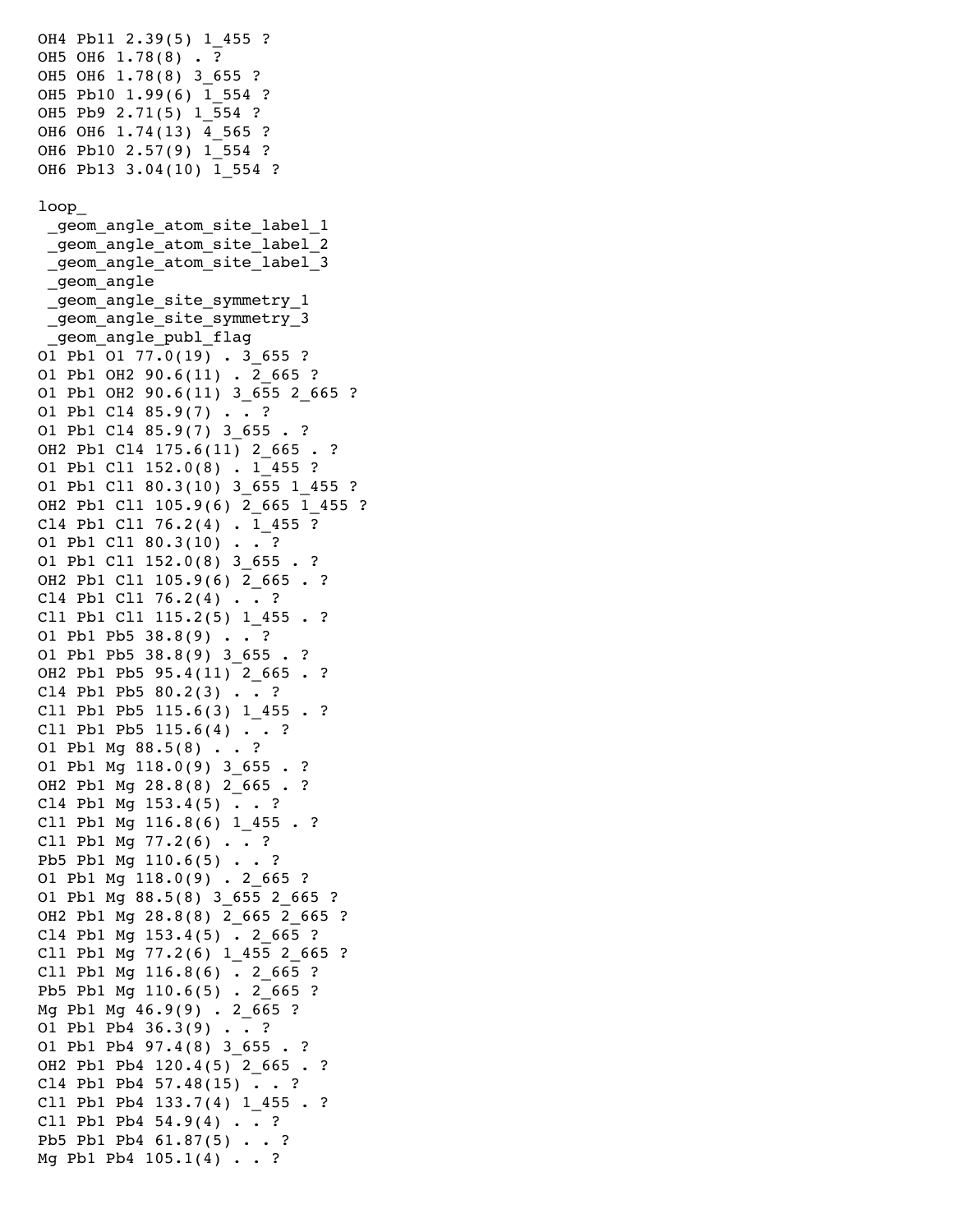Mg Pb1 Pb4 149.1(5) 2 665 . ? O1 Pb1 Pb4 97.4(8) . 1\_455 ? O1 Pb1 Pb4 36.3(9) 3\_655 1\_455 ? OH2 Pb1 Pb4 120.4(5) 2\_665 1\_455 ? Cl4 Pb1 Pb4 57.48(15) . 1\_455 ? Cl1 Pb1 Pb4 54.9(4) 1 455 1 455 ? Cl1 Pb1 Pb4 133.7(4) . 1\_455 ? Pb5 Pb1 Pb4 61.87(5) . 1\_455 ? Mg Pb1 Pb4 149.1(5) . 1 455 ? Mg Pb1 Pb4 105.1(4) 2 665 1 455 ? Pb4 Pb1 Pb4 97.16(6) . 1 455 ? O1 Pb1 Pb3 30.2(6) . . ? O1 Pb1 Pb3 93.9(10) 3\_655 . ? OH2 Pb1 Pb3 65.3(6) 2 665 . ? Cl4 Pb1 Pb3 112.2(2) . . ? Cl1 Pb1 Pb3 169.6(3) 1\_455 . ? Cl1 Pb1 Pb3 73.8(3) . . ? Pb5 Pb1 Pb3 61.73(6) . . ? Mg Pb1 Pb3 58.4(5) . . ? Mg Pb1 Pb3 94.1(5) 2 665. Pb4 Pb1 Pb3 55.34(7) . . ? Pb4 Pb1 Pb3 123.59(9) 1 455 . ? O1 Pb1 Pb3 93.9(10) . 1\_455 ? O1 Pb1 Pb3 30.2(6) 3\_655 1\_455 ? OH2 Pb1 Pb3 65.3(6) 2 665 1 455 ? Cl4 Pb1 Pb3 112.2(2) . 1\_455 ? Cl1 Pb1 Pb3 73.8(3) 1 455 1 455 ? Cl1 Pb1 Pb3 169.6(3) . 1\_455 ? Pb5 Pb1 Pb3 61.73(6) . 1 455 ? Mg Pb1 Pb3 94.1(5) . 1\_455 ? Mg Pb1 Pb3 58.4(5) 2 665 1 455 ? Pb4 Pb1 Pb3 123.59(9) . 1 455 ? Pb4 Pb1 Pb3 55.34(7) 1 455 1 455 ? Pb3 Pb1 Pb3 96.85(5) . 1 455 ? O1 Pb1 Pb6 127.4(10) . . ? O1 Pb1 Pb6 127.4(9) 3\_655 . ? OH2 Pb1 Pb6 128.2(11) 2\_665 . ? Cl4 Pb1 Pb6 56.2(3) . . ? Cl1 Pb1 Pb6 57.9(3) 1\_455 . ? Cl1 Pb1 Pb6 57.9(3) . . ? Pb5 Pb1 Pb6 136.36(11) . . ? Mg Pb1 Pb6 109.2(6) . . ? Mg Pb1 Pb6 109.2(6) 2 665 . ? Pb4 Pb1 Pb6 91.21(9) . . ? Pb4 Pb1 Pb6 91.21(9) 1 455 . ? Pb3 Pb1 Pb6 131.57(3) . . ? Pb3 Pb1 Pb6 131.57(3) 1 455 . ? O1 Pb1 Pb12 160.5(8) . 1\_455 ? O1 Pb1 Pb12 97.9(8) 3\_655 1\_455 ? OH2 Pb1 Pb12 70.4(8) 2\_665 1\_455 ? Cl4 Pb1 Pb12 112.8(3) . 1\_455 ? Cl1 Pb1 Pb12 39.7(4) 1\_455 1\_455 ? Cl1 Pb1 Pb12 108.8(4) . 1\_455 ? Pb5 Pb1 Pb12 135.58(12) . 1 455 ? Mg Pb1 Pb12 77.2(5) . 1 455 ? Mg Pb1 Pb12 42.5(6) 2 665 1 455 ? Pb4 Pb1 Pb12 161.12(17) . 1 455 ? Pb4 Pb1 Pb12 88.69(2) 1 455 1 455 ? Pb3 Pb1 Pb12 134.15(14) . 1 455 ? Pb3 Pb1 Pb12 74.33(15) 1 455 1 455 ? Pb6 Pb1 Pb12 70.66(17) . 1\_455 ?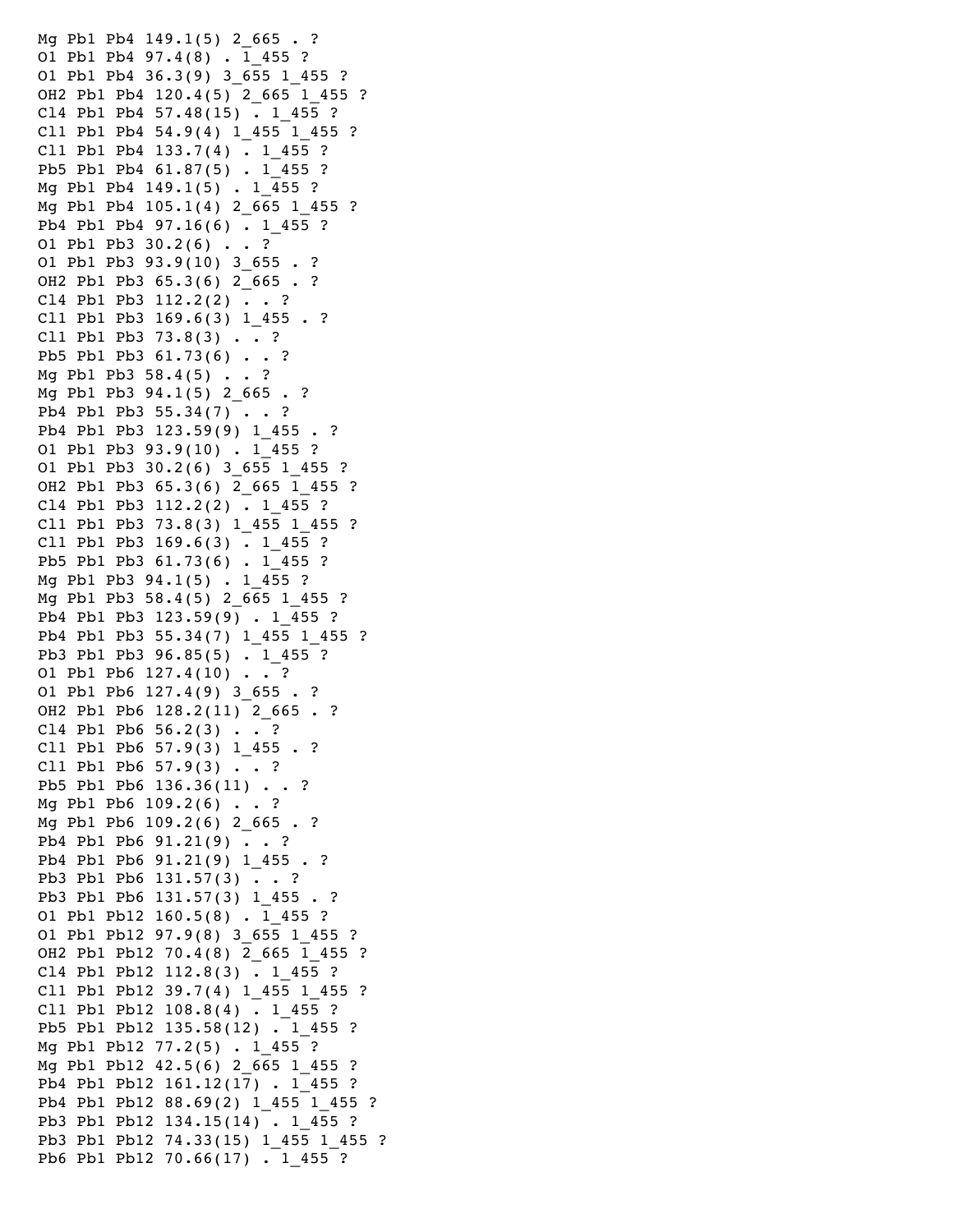O1 Pb1 Pb12 97.9(8) . . ? O1 Pb1 Pb12 160.5(8) 3\_655 . ? OH2 Pb1 Pb12 70.4(8) 2 665 . ? Cl4 Pb1 Pb12 112.8(3) . . ? Cl1 Pb1 Pb12 108.8(4) 1 455 . ? Cl1 Pb1 Pb12 39.7(4) . . ? Pb5 Pb1 Pb12 135.58(12) . . ? Mg Pb1 Pb12 42.5(6) . . ? Mg Pb1 Pb12 77.2(5) 2 665 . ? Pb4 Pb1 Pb12 88.69(2) . . ? Pb4 Pb1 Pb12 161.12(17) 1 455 Pb3 Pb1 Pb12 74.33(14) . . ? Pb3 Pb1 Pb12 134.15(14) 1 455 . ? Pb6 Pb1 Pb12 70.66(17) . . ? Pb12 Pb1 Pb12 80.50(10) 1 455 . ? O2 Pb2 O2 79(3) 3\_755 . ? O2 Pb2 OH6 113(2) 3\_755 . ? O2 Pb2 OH6 80.0(18) . . ? O2 Pb2 OH6 80.0(18) 3\_755 3\_755 ? O2 Pb2 OH6 113(2) . 3\_755 ? OH6 Pb2 OH6 52(3) . 3 755 ? O2 Pb2 Cl3 83.0(10) 3\_755 1\_554 ? O2 Pb2 Cl3 83.0(10) . 1\_554 ? OH6 Pb2 Cl3 153.9(15) . 1\_554 ? OH6 Pb2 Cl3 153.9(15) 3 755 1 554 ? O2 Pb2 Pb13 133.8(10) 3\_755 1\_554 ? O2 Pb2 Pb13 133.8(10) . 1\_554 ? OH6 Pb2 Pb13 58.9(18) . 1\_554 ? OH6 Pb2 Pb13 58.9(18) 3 755 1 554 ? Cl3 Pb2 Pb13 125.4(6) 1\_554 1\_554 ? O2 Pb2 Cl2 150.6(10) 3\_755 1\_554 ? O2 Pb2 Cl2 78.1(14) . 1\_554 ? OH6 Pb2 Cl2 80.9(17) . 1 554 ? OH6 Pb2 Cl2 126.0(16) 3 755 1 554 ? Cl3 Pb2 Cl2 76.2(3) 1\_554 1\_554 ? Pb13 Pb2 Cl2 75.6(3) 1 554 1 554 ? O2 Pb2 Cl2 78.1(14) 3\_755 1\_654 ? O2 Pb2 Cl2 150.6(10) . 1\_654 ? OH6 Pb2 Cl2 126.0(16) . 1 654 ? OH6 Pb2 Cl2 80.9(17) 3 755 1 654 ? Cl3 Pb2 Cl2 76.2(3) 1\_554 1\_654 ? Pb13 Pb2 Cl2 75.6(3) 1\_554 1\_654 ? Cl2 Pb2 Cl2 116.0(4) 1 554 1 654 ? O2 Pb2 Pb8 39.6(12) 3\_755 . ? O2 Pb2 Pb8 39.6(12) . . ? OH6 Pb2 Pb8 101.6(18) . . ? OH6 Pb2 Pb8 101.6(18) 3 755 . ? Cl3 Pb2 Pb8 76.9(3) 1\_554 . ? Pb13 Pb2 Pb8 157.8(5) 1 554 . ? Cl2 Pb2 Pb8 114.0(3) 1\_554 . ? Cl2 Pb2 Pb8 114.0(3) 1\_654 . ? O2 Pb2 Pb6 31.0(8) 3\_755 1\_655 ? O2 Pb2 Pb6 95.5(14) . 1\_655 ? OH6 Pb2 Pb6 90.4(17) . 1 655 ? OH6 Pb2 Pb6 49.2(17) 3 755 1 655 ? Cl3 Pb2 Pb6 110.9(2) 1 554 1 655 ? Pb13 Pb2 Pb6 104.3(3) 1 554 1 655 ? Cl2 Pb2 Pb6 169.9(2) 1\_554 1\_655 ? Cl2 Pb2 Pb6 73.3(2) 1 654 1 655 ? Pb8 Pb2 Pb6 62.57(9) . 1 655 ? O2 Pb2 Pb6 95.5(14) 3 755 . ?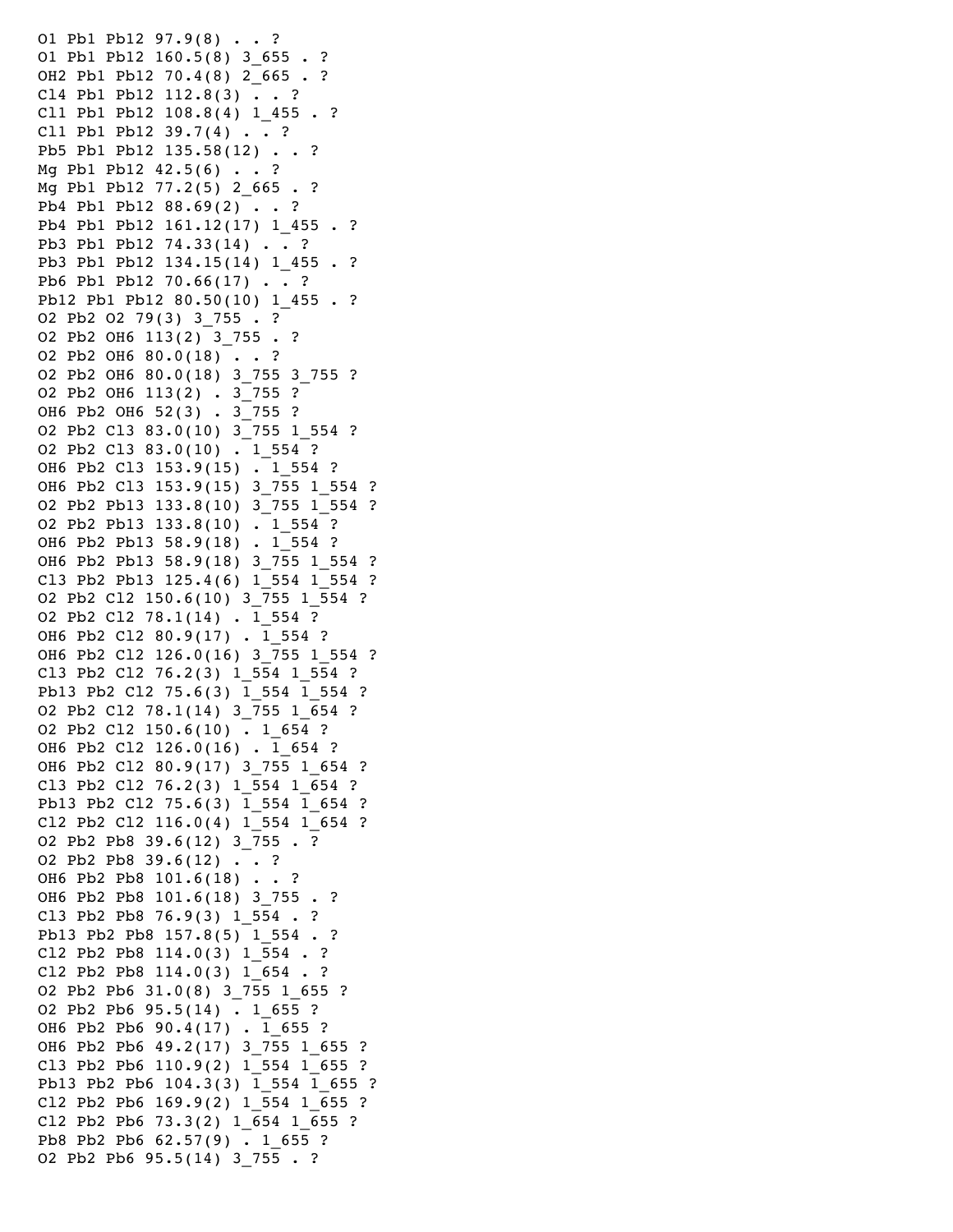O2 Pb2 Pb6 31.0(8) . . ? OH6 Pb2 Pb6 49.2(16) . . ? OH6 Pb2 Pb6 90.4(17) 3 755 . ? Cl3 Pb2 Pb6 110.9(2) 1\_554 . ? Pb13 Pb2 Pb6 104.3(3) 1 554 . ? Cl2 Pb2 Pb6 73.3(2) 1\_554 . ? Cl2 Pb2 Pb6 169.9(2) 1\_654 . ? Pb8 Pb2 Pb6 62.57(9) . . ? Pb6 Pb2 Pb6 97.21(7) 1 655 . ? O2 Pb2 Pb3 124.1(13) 3\_755 1\_554 ? O2 Pb2 Pb3 124.1(13) . 1\_554 ? OH6 Pb2 Pb3 120.7(18) . 1 554 ? OH6 Pb2 Pb3 120.7(18) 3 755 1 554 ? Cl3 Pb2 Pb3 55.6(3) 1\_554 1\_554 ? Pb13 Pb2 Pb3 69.7(5) 1 554 1 554 ? Cl2 Pb2 Pb3 58.3(2) 1\_554 1\_554 ? Cl2 Pb2 Pb3 58.3(2) 1 654 1 554 ? Pb8 Pb2 Pb3 132.51(12) . 1 554 ? Pb6 Pb2 Pb3 131.38(3) 1\_655 1\_554 ? Pb6 Pb2 Pb3 131.38(3) . 1 554 ? O2 Pb2 Pb7 34.9(13) 3\_755 1\_655 ? O2 Pb2 Pb7 96.8(10) . 1 655 ? OH6 Pb2 Pb7 146.0(17) . 1 655 ? OH6 Pb2 Pb7 100.3(15) 3\_755 1\_655 ? Cl3 Pb2 Pb7 55.75(13) 1 554 1 655 ? Pb13 Pb2 Pb7 128.90(16) 1\_554 1\_655 ? Cl2 Pb2 Pb7 131.9(3) 1\_554 1\_655 ? Cl2 Pb2 Pb7 54.2(3) 1 654 1 655 ? Pb8 Pb2 Pb7 60.74(6) . 1 655 ? Pb6 Pb2 Pb7 56.00(9) 1\_655 1\_655 ? Pb6 Pb2 Pb7 123.31(13) . 1 655 ? Pb3 Pb2 Pb7 89.33(9) 1 554 1 655 ? O2 Pb2 Pb7 96.8(10) 3\_755 . ? O2 Pb2 Pb7 34.9(13) . . ? OH6 Pb2 Pb7 100.3(15) . . ? OH6 Pb2 Pb7 146.0(17) 3 755 . ? Cl3 Pb2 Pb7 55.75(13) 1\_554 . ? Pb13 Pb2 Pb7 128.90(16) 1 554 . ? Cl2 Pb2 Pb7 54.2(3) 1\_554 . ? Cl2 Pb2 Pb7 131.9(3) 1\_654 . ? Pb8 Pb2 Pb7 60.74(6) . . ? Pb6 Pb2 Pb7 123.31(13) 1 655 . ? Pb6 Pb2 Pb7 56.00(9) . . ? Pb3 Pb2 Pb7 89.33(9) 1 554 . ? Pb7 Pb2 Pb7 95.25(8) 1 655 . ? O2 Pb2 Pb10 149.3(13) 3\_755 1\_554 ? O2 Pb2 Pb10 89.1(11) . 1\_554 ? OH6 Pb2 Pb10 36.8(18) . 1 554 ? OH6 Pb2 Pb10 78.8(16) 3 755 1 554 ? Cl3 Pb2 Pb10 123.8(4) 1\_554 1\_554 ? Pb13 Pb2 Pb10 45.5(2) 1 554 1 554 ? Cl2 Pb2 Pb10 47.8(4) 1\_554 1\_554 ? Cl2 Pb2 Pb10 119.7(4) 1 654 1 554 ? Pb8 Pb2 Pb10 125.4(4) . 1 554 ? Pb6 Pb2 Pb10 125.2(4) 1 655 1 554 ? Pb6 Pb2 Pb10 62.8(4) . 1 554 ? Pb3 Pb2 Pb10 86.0(4) 1 554 1 554 ? Pb7 Pb2 Pb10 173.8(4) 1 655 1 554 ? Pb7 Pb2 Pb10 88.666(12) . 1 554 ? O2 Pb2 Pb10 89.1(11) 3\_755 1\_654 ? O2 Pb2 Pb10 149.3(13) . 1\_654 ?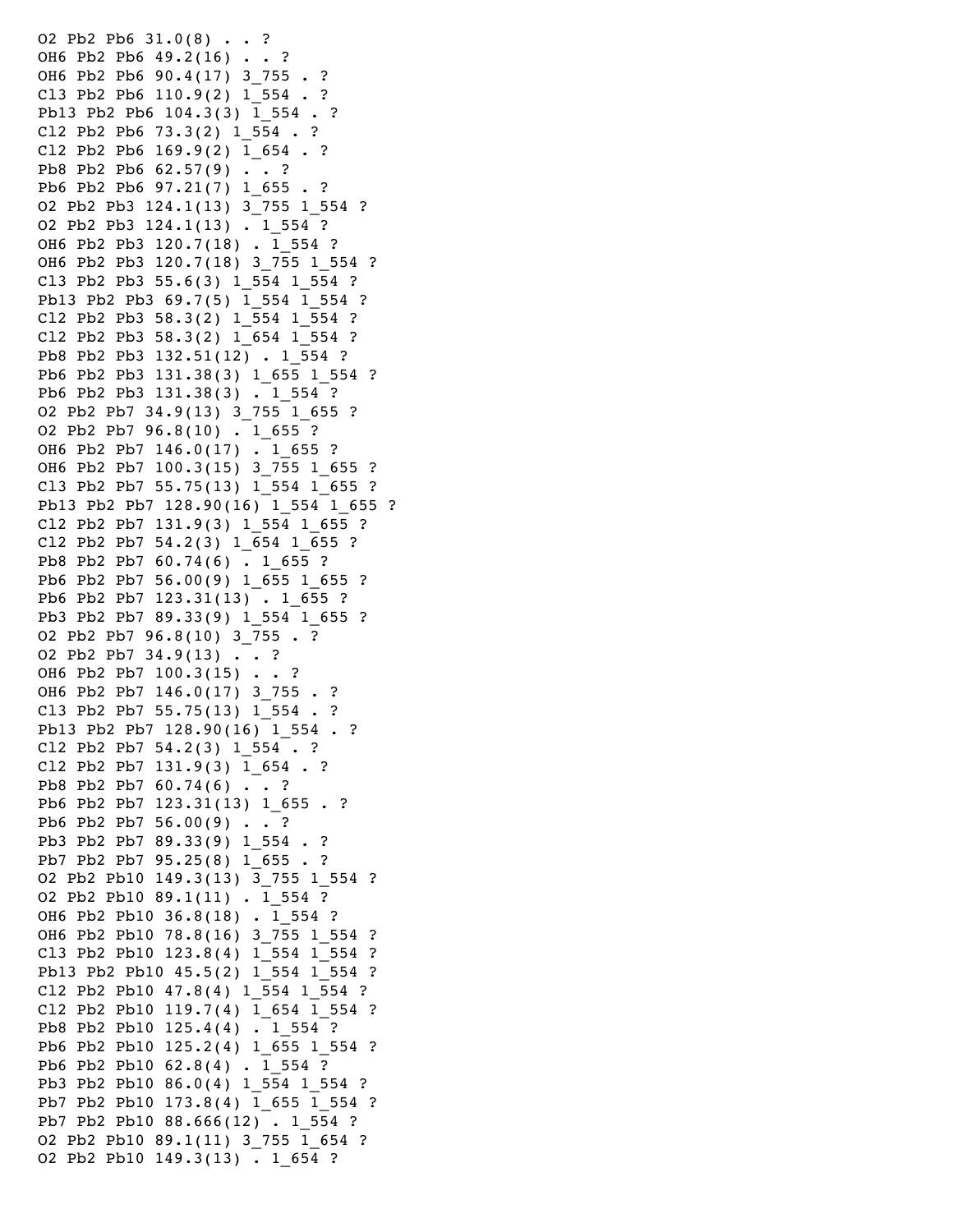OH6 Pb2 Pb10 78.8(16) . 1 654 ? OH6 Pb2 Pb10 36.8(18) 3\_755 1\_654 ? Cl3 Pb2 Pb10 123.8(4) 1 554 1 654 ? Pb13 Pb2 Pb10 45.5(2) 1\_554 1\_654 ? Cl2 Pb2 Pb10 119.7(4) 1 554 1 654 ? Cl2 Pb2 Pb10 47.8(4) 1 654 1 654 ? Pb8 Pb2 Pb10 125.4(4) . 1 654 ? Pb6 Pb2 Pb10 62.8(4) 1\_655 1\_654 ? Pb6 Pb2 Pb10 125.2(4) . 1 654 ? Pb3 Pb2 Pb10 86.0(4) 1 554 1 654 ? Pb7 Pb2 Pb10 88.666(12) 1 655 1 654 ? Pb7 Pb2 Pb10 173.8(4) . 1 654 ? Pb10 Pb2 Pb10 87.05(10) 1 554 1 654 ? O2 Pb2 Pb9 160.9(11) 3\_755 1\_554 ? O2 Pb2 Pb9 96.0(11) . 1\_554 ? OH6 Pb2 Pb9 48.2(18) . 1 554 ? OH6 Pb2 Pb9 85.1(16) 3\_755 1\_554 ? Cl3 Pb2 Pb9 114.9(2) 1 554 1 554 ? Pb13 Pb2 Pb9 41.39(4) 1\_554 1\_554 ? Cl2 Pb2 Pb9 41.0(3) 1 554 1 554 ? Cl2 Pb2 Pb9 111.5(3) 1 654 1 554 ? Pb8 Pb2 Pb9 134.47(8) . 1 554 ? Pb6 Pb2 Pb9 133.69(14) 1 655 1 554 ? Pb6 Pb2 Pb9 72.49(11) . 1\_554 ? Pb3 Pb2 Pb9 74.04(12) 1 554 1 554 ? Pb7 Pb2 Pb9 162.86(14) 1 655 1 554 ? Pb7 Pb2 Pb9 88.80(2) . 1 554 ? Pb10 Pb2 Pb9 11.9(4) 1 554 1 554 ? Pb10 Pb2 Pb9 86.10(15) 1 654 1 554 ? O2 Pb2 Pb9 96.0(11) 3\_755 1\_654 ? O2 Pb2 Pb9 160.9(11) . 1\_654 ? OH6 Pb2 Pb9 85.1(16) . 1 654 ? OH6 Pb2 Pb9 48.2(18) 3 755 1 654 ? Cl3 Pb2 Pb9 114.9(2) 1 554 1 654 ? Pb13 Pb2 Pb9 41.39(4) 1 554 1 654 ? Cl2 Pb2 Pb9 111.5(3) 1 554 1 654 ? Cl2 Pb2 Pb9 41.0(3) 1\_654 1\_654 ? Pb8 Pb2 Pb9 134.47(8) . 1 654 ? Pb6 Pb2 Pb9 72.49(11) 1\_655 1\_654 ? Pb6 Pb2 Pb9 133.69(14) . 1 654 ? Pb3 Pb2 Pb9 74.04(12) 1\_554 1\_654 ? Pb7 Pb2 Pb9 88.80(2) 1\_655 1\_654 ? Pb7 Pb2 Pb9 162.86(14) . 1 654 ? Pb10 Pb2 Pb9 86.10(14) 1 554 1 654 ? Pb10 Pb2 Pb9 11.9(4) 1 654 1 654 ? Pb9 Pb2 Pb9 82.75(9) 1\_554 1\_654 ? O1 Pb3 O1 83.7(19) 3\_755 . ? O1 Pb3 OH1 88.2(11) 3\_755 2\_765 ? O1 Pb3 OH1 88.2(11) . 2\_765 ? O1 Pb3 Cl3 88.5(8) 3\_755 . ? O1 Pb3 Cl3 88.5(8) . . ? OH1 Pb3 Cl3 175.5(12) 2\_765 . ? O1 Pb3 Pb4 41.9(9) 3\_755 . ? O1 Pb3 Pb4 41.9(9) . . ? OH1 Pb3 Pb4 89.7(11) 2 765 . ? Cl3 Pb3 Pb4  $85.8(2)$  . . ? O1 Pb3 Mg 119.9(10) 3\_755 . ? O1 Pb3 Mg 88.7(8) . . ? OH1 Pb3 Mg 31.9(9) 2 765 . ? Cl3 Pb3 Mg  $151.0(6)$  . . ? Pb4 Pb3 Mg 110.6(5) . . ?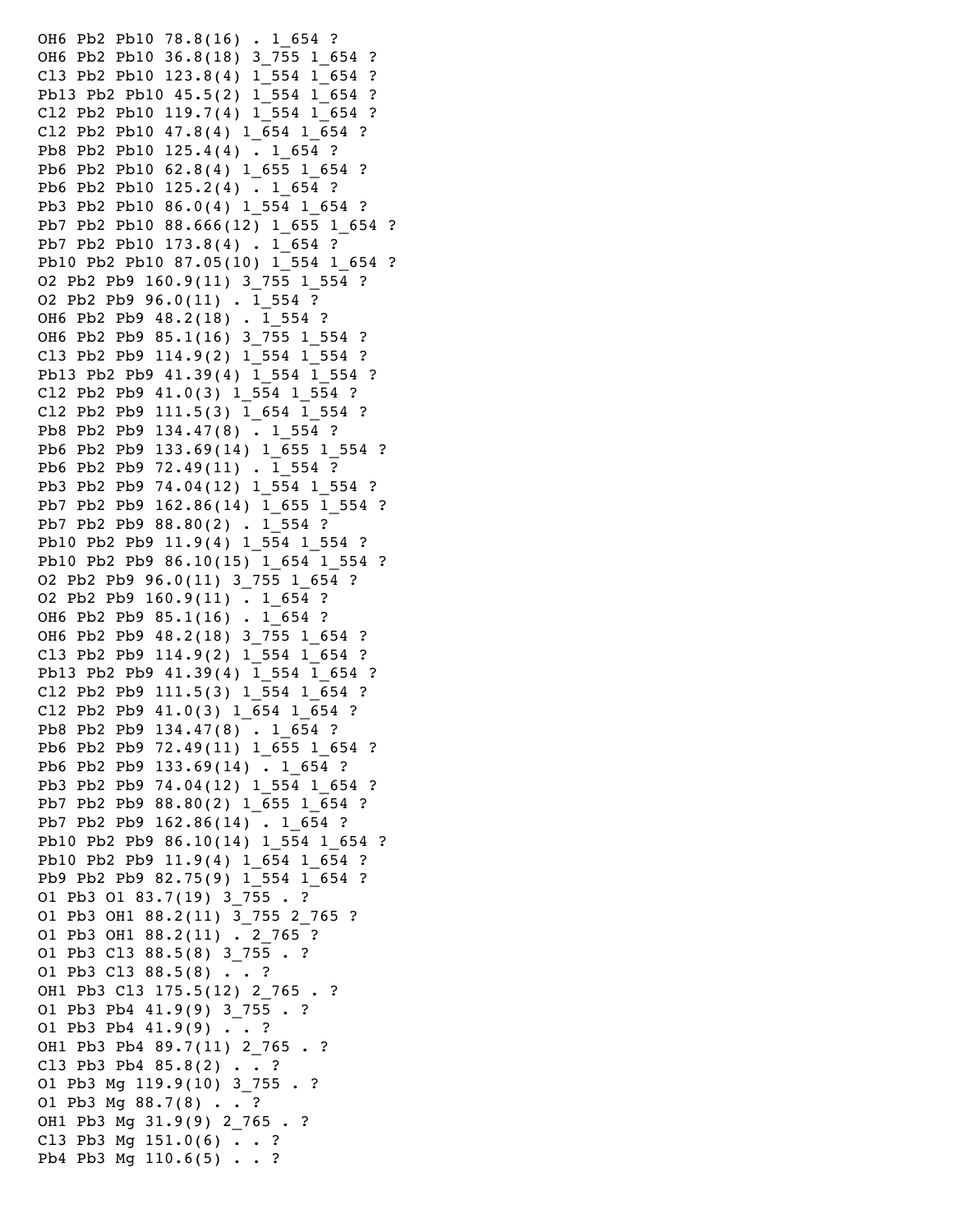O1 Pb3 Mg 88.7(8) 3\_755 2\_765 ? O1 Pb3 Mg 119.9(10) . 2\_765 ? OH1 Pb3 Mg 31.9(9) 2\_765 2\_765 ? Cl3 Pb3 Mg 151.0(6) . 2 765 ? Pb4 Pb3 Mg 110.6(5) . 2 765 ? Mg Pb3 Mg 45.9(9) . 2\_765 ? O1 Pb3 Pb5 33.3(9) 3\_755 1\_655 ? O1 Pb3 Pb5 99.7(8) . 1\_655 ? OH1 Pb3 Pb5 117.6(6) 2\_765 1\_655 ? Cl3 Pb3 Pb5 60.06(13) . 1 655 ? Pb4 Pb3 Pb5 62.24(5) . 1 655 ? Mg Pb3 Pb5 148.6(5) . 1 655 ? Mg Pb3 Pb5 105.5(4) 2 765 1 655 ? O1 Pb3 Pb5 99.7(7) 3\_755 . ? O1 Pb3 Pb5 33.3(9) . . ? OH1 Pb3 Pb5 117.6(6) 2 765 . ? Cl3 Pb3 Pb5 60.06(13) . . ? Pb4 Pb3 Pb5 62.24(5) . . ? Mg Pb3 Pb5 105.5(4) . . ? Mg Pb3 Pb5 148.6(5) 2\_765 . ? Pb5 Pb3 Pb5 97.57(6) 1 655 . ? O1 Pb3 Pb1 98.0(10) 3\_755 . ? O1 Pb3 Pb1 30.7(7) . . ? OH1 Pb3 Pb1 61.7(6) 2 765 . ? Cl3 Pb3 Pb1 115.88(14) . . ? Pb4 Pb3 Pb1 62.20(6) . . ? Mg Pb3 Pb1 58.0(5) . . ? Mg Pb3 Pb1 93.1(5) 2\_765 . ? Pb5 Pb3 Pb1 124.44(10) 1\_655 . ? Pb5 Pb3 Pb1 55.95(7) . . ? O1 Pb3 Pb1 30.7(6) 3\_755 1\_655 ? O1 Pb3 Pb1 98.0(10) . 1\_655 ? OH1 Pb3 Pb1 61.7(6) 2 765 1 655 ? Cl3 Pb3 Pb1 115.88(14) . 1 655 ? Pb4 Pb3 Pb1 62.20(6) . 1 655 ? Mg Pb3 Pb1 93.1(5) . 1 655 ? Mg Pb3 Pb1 58.0(5) 2\_765 1\_655 ? Pb5 Pb3 Pb1 55.95(7) 1 655 1 655 ? Pb5 Pb3 Pb1 124.44(10) . 1\_655 ? Pb1 Pb3 Pb1 96.85(5) . 1 655 ? O1 Pb3 Pb2 124.1(10) 3\_755 1\_556 ? O1 Pb3 Pb2 124.1(10) . 1\_556 ? OH1 Pb3 Pb2 133.7(11) 2 765 1 556 ? Cl3 Pb3 Pb2 50.8(2) . 1\_556 ? Pb4 Pb3 Pb2 136.61(11) . 1 556 ? Mg Pb3 Pb2 109.2(6) . 1 556 ? Mg Pb3 Pb2 109.2(6) 2 765 1 556 ? Pb5 Pb3 Pb2 91.04(9) 1\_655 1\_556 ? Pb5 Pb3 Pb2 91.04(9) . 1 556 ? Pb1 Pb3 Pb2 131.55(3) . 1\_556 ? Pb1 Pb3 Pb2 131.55(3) 1\_655 1\_556 ? O1 Pb3 Pb13 137.7(9) 3\_755 . ? O1 Pb3 Pb13 137.7(9) . . ? OH1 Pb3 Pb13 85.7(12) 2\_765 . ? Cl3 Pb3 Pb13 98.8(4) . . ? Pb4 Pb3 Pb13 175.4(3) . . ? Mg Pb3 Pb13 65.3(6) . . ? Mg Pb3 Pb13 65.3(6) 2 765 . ? Pb5 Pb3 Pb13 120.08(16) 1 655 . ? Pb5 Pb3 Pb13 120.08(16) . . ? Pb1 Pb3 Pb13 115.31(19) . . ?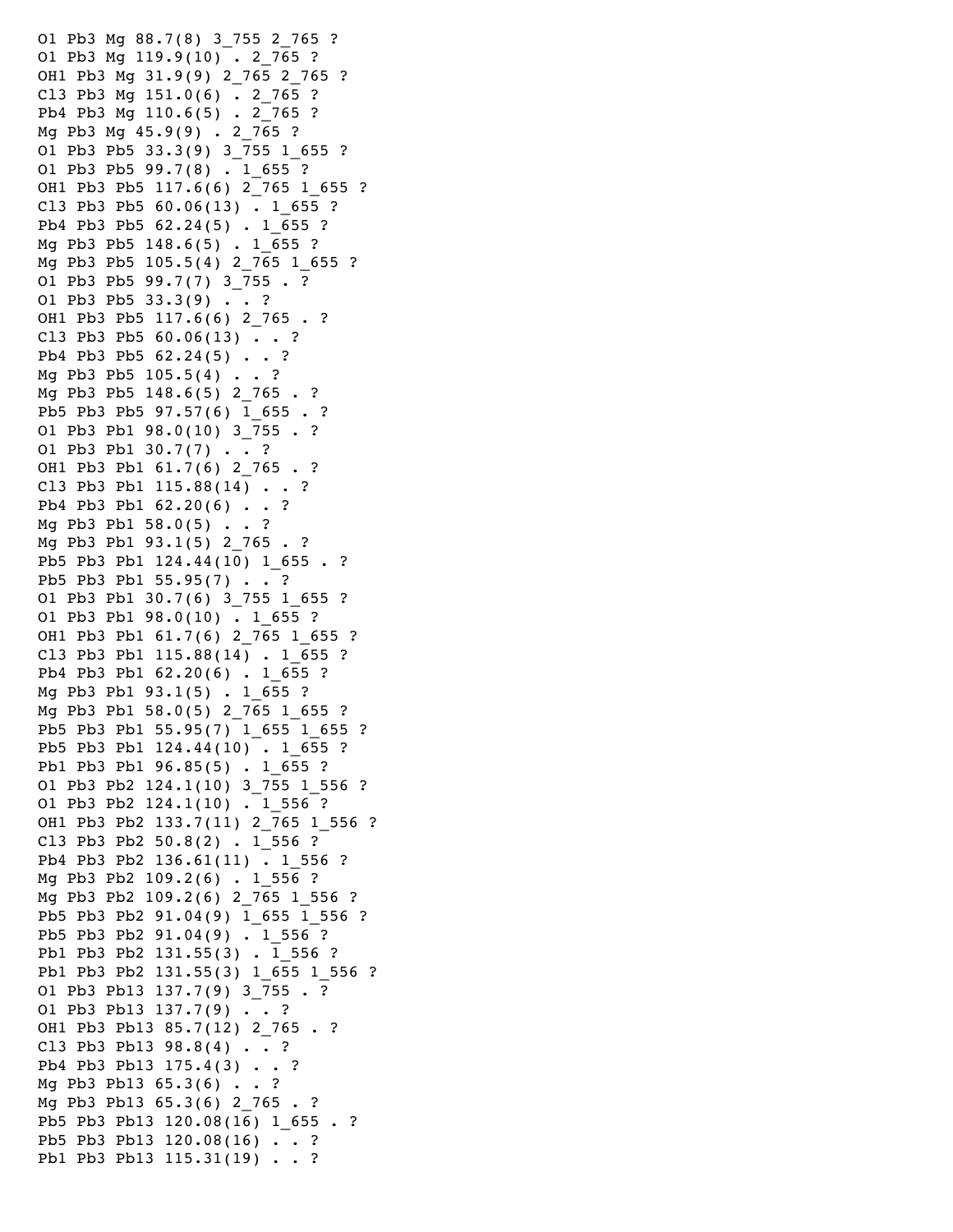Pb1 Pb3 Pb13 115.31(19) 1 655 . ? Pb2 Pb3 Pb13 47.9(3) 1\_556 . ? O1 Pb4 O1 75.0(17) 2\_775 4\_575 ? O1 Pb4 O1 114.2(18) 2\_775 . ? O1 Pb4 O1 70.6(13) 4\_575 . ? O1 Pb4 O1 70.6(13) 2\_775 3\_755 ? O1 Pb4 O1 114.2(18) 4\_575 3\_755 ? O1 Pb4 O1 75.0(17) . 3\_755 ? O1 Pb4 Cl1 141.3(8) 2\_775 . ? O1 Pb4 Cl1 141.3(8) 4\_575 . ? O1 Pb4 Cl1 79.2(7) . . ? O1 Pb4 Cl1 79.2(7) 3\_755 . ? O1 Pb4 Cl1 79.2(7) 2\_775 2\_775 ? O1 Pb4 Cl1 79.2(7) 4\_575 2\_775 ? O1 Pb4 Cl1 141.3(8) . 2\_775 ? O1 Pb4 Cl1 141.3(8) 3\_755 2\_775 ? Cl1 Pb4 Cl1 113.8(7) . 2\_775 ? O1 Pb4 Cl4 143.6(7) 2\_775 . ? O1 Pb4 Cl4 76.9(10) 4\_575 . ? O1 Pb4 Cl4 76.9(10) . . ? O1 Pb4 Cl4 143.6(7) 3\_755 . ? Cl1 Pb4 Cl4 73.1(2) . . ? Cl1 Pb4 Cl4 73.1(2) 2\_775 . ? O1 Pb4 Cl4 76.9(10) 2\_775 1\_655 ? O1 Pb4 Cl4 143.6(7) 4\_575 1\_655 ? O1 Pb4 Cl4 143.6(7) . 1\_655 ? O1 Pb4 Cl4 76.9(10) 3\_755 1\_655 ? Cl1 Pb4 Cl4 73.1(2) . 1\_655 ? Cl1 Pb4 Cl4 73.1(2) 2\_775 1\_655 ? Cl4 Pb4 Cl4 115.7(6) . 1\_655 ? O1 Pb4 Pb3 37.6(9) 2\_775 2\_775 ? O1 Pb4 Pb3 37.6(9) 4\_575 2\_775 ? O1 Pb4 Pb3 91.4(7) . 2\_775 ? O1 Pb4 Pb3 91.4(7) 3\_755 2\_775 ? Cl1 Pb4 Pb3 168.0(4) . 2\_775 ? Cl1 Pb4 Pb3 78.1(4) 2\_775 2\_775 ? Cl4 Pb4 Pb3 112.12(19) . 2\_775 ? Cl4 Pb4 Pb3 112.12(19) 1 655 2 775 ? O1 Pb4 Pb3 91.4(7) 2\_775 . ? O1 Pb4 Pb3 91.4(7) 4\_575 . ? O1 Pb4 Pb3 37.6(9) . . ? O1 Pb4 Pb3 37.6(9) 3\_755 . ? Cl1 Pb4 Pb3 78.1(4) . . ? Cl1 Pb4 Pb3 168.0(4) 2\_775 . ? Cl4 Pb4 Pb3 112.12(19) . . ? Cl4 Pb4 Pb3 112.12(19) 1\_655 . ? Pb3 Pb4 Pb3 89.88(13) 2\_775 . ? O1 Pb4 Pb5 35.3(6) 2\_775 1\_655 ? O1 Pb4 Pb5 95.7(10) 4\_575 1\_655 ? O1 Pb4 Pb5 95.7(10) . 1\_655 ? O1 Pb4 Pb5 35.3(6) 3\_755 1\_655 ? Cl1 Pb4 Pb5 111.1(2) . 1\_655 ? Cl1 Pb4 Pb5 111.1(2) 2\_775 1\_655 ? Cl4 Pb4 Pb5 170.9(3) . 1\_655 ? Cl4 Pb4 Pb5 73.4(3) 1 655 1 655 ? Pb3 Pb4 Pb5 62.17(5) 2\_775 1\_655 ? Pb3 Pb4 Pb5 62.17(5) . 1\_655 ? O1 Pb4 Pb5 95.7(10) 2\_775 . ? O1 Pb4 Pb5 35.3(6) 4\_575 . ? O1 Pb4 Pb5 35.3(6) . . ? O1 Pb4 Pb5 95.7(10) 3\_755 . ?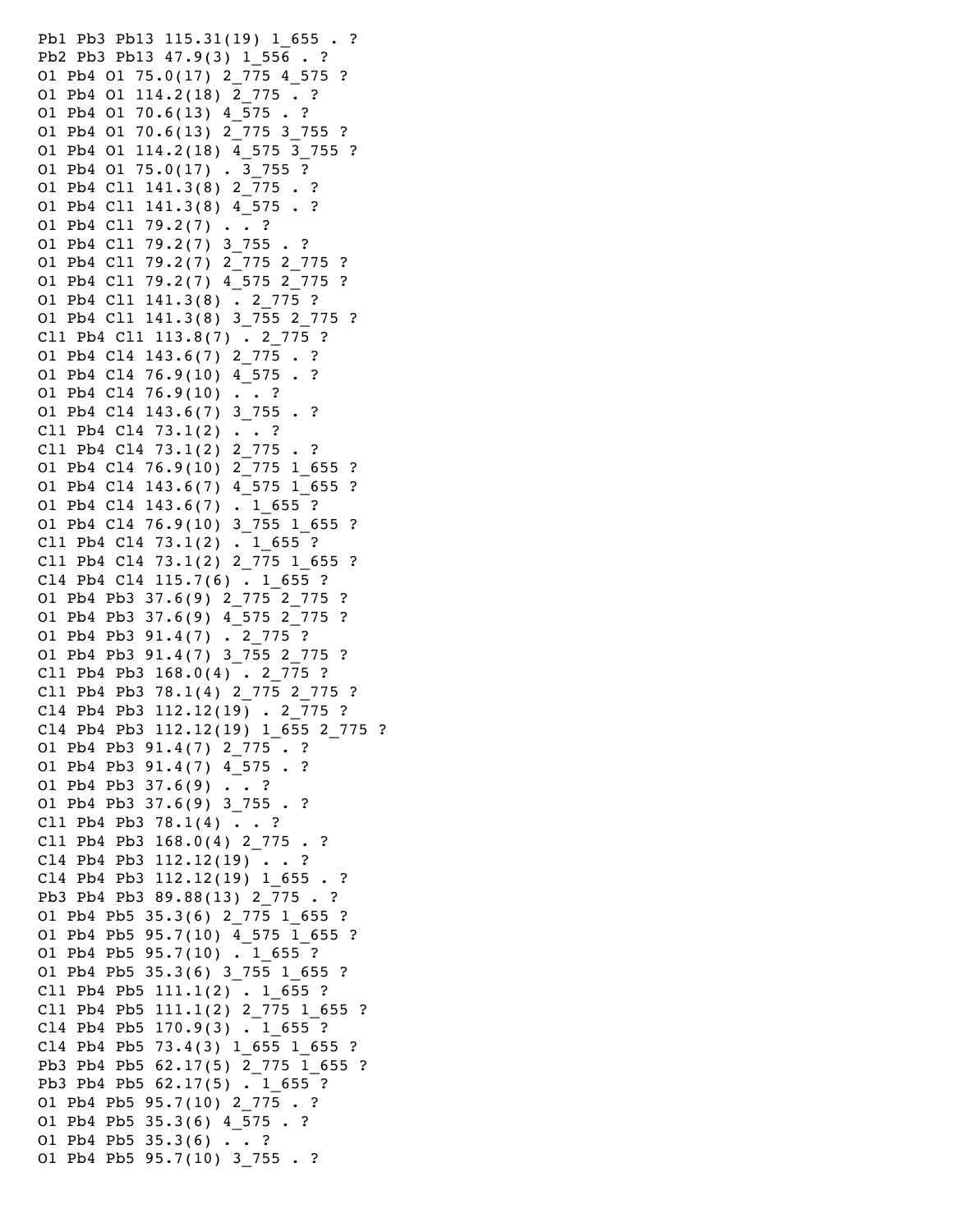Cl1 Pb4 Pb5 111.1(2) . . ? Cl1 Pb4 Pb5 111.1(2) 2\_775 . ? Cl4 Pb4 Pb5  $73.4(3)$ ...? Cl4 Pb4 Pb5 170.9(3) 1\_655 . ? Pb3 Pb4 Pb5 62.17(5) 2 775 . ? Pb3 Pb4 Pb5 62.17(5) . . ? Pb5 Pb4 Pb5 97.48(7) 1 655 . ? O1 Pb4 Pb1 33.4(9) 2\_775 2\_775 ? O1 Pb4 Pb1 94.5(7) 4\_575 2\_775 ? O1 Pb4 Pb1 147.4(9) . 2\_775 ? O1 Pb4 Pb1 86.0(7) 3\_755 2\_775 ? Cl1 Pb4 Pb1 123.40(18) . 2\_775 ? Cl1 Pb4 Pb1 56.08(15) 2\_775 2\_775 ? Cl4 Pb4 Pb1 129.14(17) . 2\_775 ? Cl4 Pb4 Pb1 50.30(16) 1\_655 2\_775 ? Pb3 Pb4 Pb1 62.46(4) 2\_775 2\_775 ? Pb3 Pb4 Pb1 118.18(9) . 2\_775 ? Pb5 Pb4 Pb1 56.01(6) 1 655 2 775 ? Pb5 Pb4 Pb1 124.63(7) . 2\_775 ? O1 Pb4 Pb1 147.4(9) 2\_775 . ? O1 Pb4 Pb1 86.0(7) 4\_575 . ? O1 Pb4 Pb1 33.4(9) . . ? O1 Pb4 Pb1 94.5(7) 3\_755 . ? Cl1 Pb4 Pb1 56.08(15) . . ? Cl1 Pb4 Pb1 123.40(18) 2\_775 . ? Cl4 Pb4 Pb1 50.30(16) . . ? Cl4 Pb4 Pb1 129.14(17) 1 655 . ? Pb3 Pb4 Pb1 118.18(9) 2\_775 . ? Pb3 Pb4 Pb1 62.46(4) . . ? Pb5 Pb4 Pb1 124.63(7) 1\_655 . ? Pb5 Pb4 Pb1 56.01(6) . . ? Pb1 Pb4 Pb1 179.20(15) 2 775 . ? O1 Pb4 Pb1 86.0(7) 2\_775 1\_655 ? O1 Pb4 Pb1 147.4(9) 4 575 1 655 ? O1 Pb4 Pb1 94.5(7) . 1\_655 ? O1 Pb4 Pb1 33.4(9) 3\_755 1\_655 ? Cl1 Pb4 Pb1 56.08(15) . 1\_655 ? Cl1 Pb4 Pb1 123.40(18) 2\_775 1\_655 ? Cl4 Pb4 Pb1 129.14(17) . 1\_655 ? Cl4 Pb4 Pb1 50.30(16) 1 655 1 655 ? Pb3 Pb4 Pb1 118.18(9) 2\_775 1\_655 ? Pb3 Pb4 Pb1 62.46(4) . 1 655 ? Pb5 Pb4 Pb1 56.01(6) 1 655 1 655 ? Pb5 Pb4 Pb1 124.63(7) . 1 655 ? Pb1 Pb4 Pb1 82.83(6) 2\_775 1\_655 ? Pb1 Pb4 Pb1 97.16(6) . 1\_655 ? O1 Pb4 Pb1 94.5(7) 2\_775 2\_675 ? O1 Pb4 Pb1 33.4(9) 4\_575 2\_675 ? O1 Pb4 Pb1 86.0(7) . 2\_675 ? O1 Pb4 Pb1 147.4(9) 3\_755 2\_675 ? Cl1 Pb4 Pb1 123.40(18) . 2\_675 ? Cl1 Pb4 Pb1 56.08(15) 2\_775 2\_675 ? Cl4 Pb4 Pb1 50.30(16) . 2\_675 ? Cl4 Pb4 Pb1 129.14(17) 1 655 2 675 ? Pb3 Pb4 Pb1 62.46(4) 2 775 2 675 ? Pb3 Pb4 Pb1 118.18(9) . 2\_675 ? Pb5 Pb4 Pb1 124.63(7) 1 655 2 675 ? Pb5 Pb4 Pb1 56.01(6) . 2 675 ? Pb1 Pb4 Pb1 97.16(6) 2\_775 2\_675 ? Pb1 Pb4 Pb1 82.83(6) . 2\_675 ? Pb1 Pb4 Pb1 179.20(15) 1\_655 2\_675 ?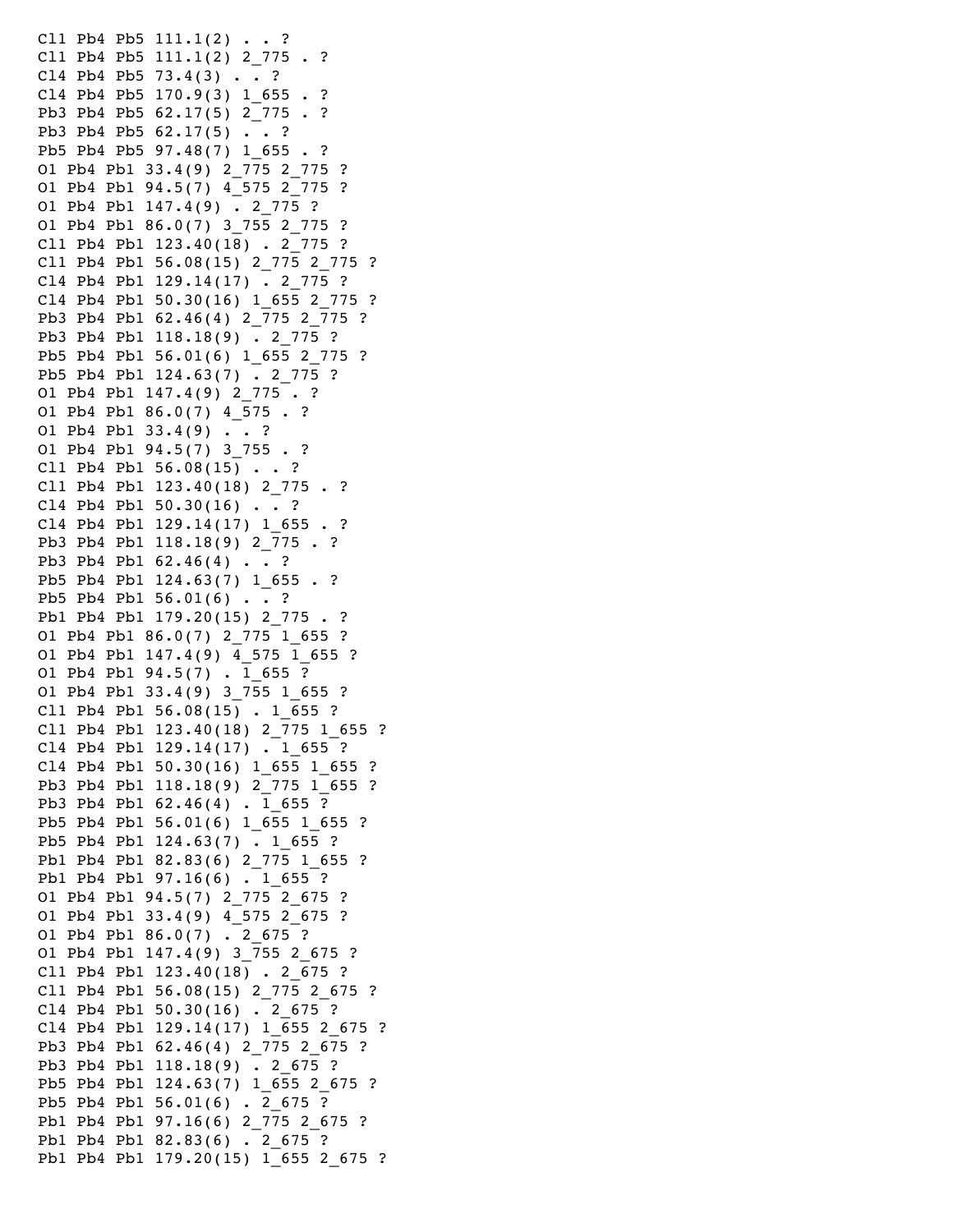O1 Pb4 Pb8 122.9(9) 2\_775 . ? O1 Pb4 Pb8 122.9(9) 4\_575 . ? O1 Pb4 Pb8 122.9(9) . . ? O1 Pb4 Pb8 122.9(9) 3\_755 . ? Cl1 Pb4 Pb8  $56.9(4)$ ...? Cl1 Pb4 Pb8 56.9(4) 2\_775 . ? Cl4 Pb4 Pb8  $57.9(3)$ ...? Cl4 Pb4 Pb8 57.9(3) 1\_655 . ? Pb3 Pb4 Pb8 135.06(7) 2\_775 . ? Pb3 Pb4 Pb8 135.06(7) . . ? Pb5 Pb4 Pb8 131.26(4) 1 655 . ? Pb5 Pb4 Pb8 131.26(4) . . ? Pb1 Pb4 Pb8 89.60(7) 2\_775 . ? Pb1 Pb4 Pb8 89.60(7) . . ? Pb1 Pb4 Pb8 89.60(7) 1 655 . ? Pb1 Pb4 Pb8 89.60(7) 2\_675 . ? O1 Pb5 O1 117.3(18) 4\_575 3\_655 ? O1 Pb5 O1 74.3(18) 4 575 2 675 ? O1 Pb5 O1 74.3(13) 3\_655 2\_675 ? O1 Pb5 O1 74.3(13) 4\_575 . ? O1 Pb5 O1 74.3(18) 3 655 . ? O1 Pb5 O1 117.3(18) 2\_675 . ? O1 Pb5 Pb1 93.3(8) 4\_575 . ? O1 Pb5 Pb1 37.4(9) 3\_655 . ? O1 Pb5 Pb1 93.3(8) 2\_675 . ? O1 Pb5 Pb1 37.4(9) . . ? O1 Pb5 Pb1 37.4(9) 4\_575 2\_675 ? O1 Pb5 Pb1 93.3(8) 3\_655 2\_675 ? O1 Pb5 Pb1 37.4(9) 2\_675 2\_675 ? O1 Pb5 Pb1 93.3(8) . 2\_675 ? Pb1 Pb5 Pb1 89.71(13) . 2 675 ? O1 Pb5 Pb3 31.6(10) 4\_575 2\_775 ? O1 Pb5 Pb3 148.5(10) 3\_655 2\_775 ? O1 Pb5 Pb3 93.2(8) 2\_675 2\_775 ? O1 Pb5 Pb3 86.8(8) . 2\_775 ? Pb1 Pb5 Pb3 117.71(9) . 2 775 ? Pb1 Pb5 Pb3 62.32(4) 2\_675 2\_775 ? O1 Pb5 Pb3 148.5(10) 4\_575 1\_455 ? O1 Pb5 Pb3 31.6(10) 3\_655 1\_455 ? O1 Pb5 Pb3 86.8(8) 2\_675 1\_455 ? O1 Pb5 Pb3 93.2(8) . 1\_455 ? Pb1 Pb5 Pb3 62.32(4) . 1\_455 ? Pb1 Pb5 Pb3 117.71(9) 2 675 1 455 ? Pb3 Pb5 Pb3 179.95(15) 2 775 1 455 ? O1 Pb5 Pb3 93.2(8) 4\_575 2\_675 ? O1 Pb5 Pb3 86.8(8) 3\_655 2\_675 ? O1 Pb5 Pb3 31.6(9) 2\_675 2\_675 ? O1 Pb5 Pb3 148.5(10) . 2\_675 ? Pb1 Pb5 Pb3 117.71(9) . 2 675 ? Pb1 Pb5 Pb3 62.32(4) 2\_675 2\_675 ? Pb3 Pb5 Pb3 97.57(6) 2 775 2 675 ? Pb3 Pb5 Pb3 82.43(6) 1\_455 2\_675 ? O1 Pb5 Pb3 86.8(8) 4\_575 . ? O1 Pb5 Pb3 93.2(8) 3 655 . ? O1 Pb5 Pb3 148.5(10) 2\_675 . ? O1 Pb5 Pb3 31.6(9) . . ? Pb1 Pb5 Pb3 62.32(4) . . ? Pb1 Pb5 Pb3 117.71(9) 2 675 . ? Pb3 Pb5 Pb3 82.43(6) 2\_775 . ? Pb3 Pb5 Pb3 97.57(6) 1 455 . ? Pb3 Pb5 Pb3 179.95(15) 2 675 . ?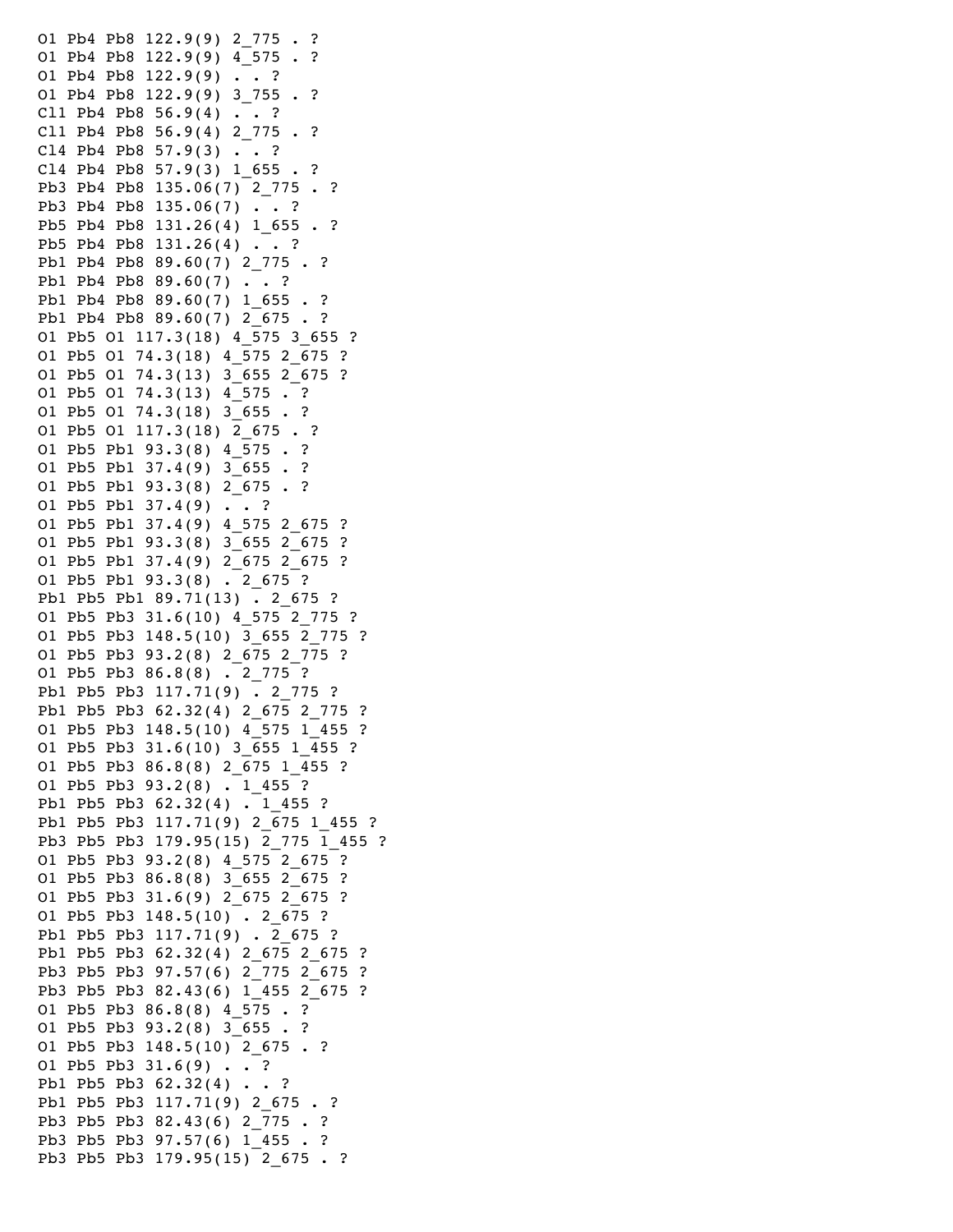```
O1 Pb5 Pb4 96.4(10) 4_575 1_455 ?
O1 Pb5 Pb4 37.2(7) 3_655 1_455 ?
O1 Pb5 Pb4 37.2(7) 2_675 1_455 ?
O1 Pb5 Pb4 96.4(10) . 1_455 ?
Pb1 Pb5 Pb4 62.13(4) . 1 455 ?
Pb1 Pb5 Pb4 62.13(4) 2 675 1 455 ?
Pb3 Pb5 Pb4 124.45(7) 2 775 1 455 ?
Pb3 Pb5 Pb4 55.58(6) 1_455 1_455 ?
Pb3 Pb5 Pb4 55.58(6) 2_675 1_455 ?
Pb3 Pb5 Pb4 124.45(7) . 1 455 ?
O1 Pb5 Pb4 37.2(7) 4_575 . ?
O1 Pb5 Pb4 96.4(10) 3 655 . ?
O1 Pb5 Pb4 96.4(10) 2 675 . ?
O1 Pb5 Pb4 37.2(7) . . ?
Pb1 Pb5 Pb4 62.13(4) . . ?
Pb1 Pb5 Pb4 62.13(4) 2_675 . ?
Pb3 Pb5 Pb4 55.58(6) 2_775 . ?
Pb3 Pb5 Pb4 124.45(7) 1 455 . ?
Pb3 Pb5 Pb4 124.45(7) 2_675 . ?
Pb3 Pb5 Pb4 55.58(6) . . ?
Pb4 Pb5 Pb4 97.48(7) 1 455 . ?
O1 Pb5 Pb7 121.4(9) 4_575 1_556 ?
O1 Pb5 Pb7 121.4(9) 3_655 1_556 ?
O1 Pb5 Pb7 121.4(9) 2_675 1_556 ?
O1 Pb5 Pb7 121.4(9) . 1_556 ?
Pb1 Pb5 Pb7 135.14(6) . 1 556 ?
Pb1 Pb5 Pb7 135.14(6) 2 675 1 556 ?
Pb3 Pb5 Pb7 89.98(8) 2_775 1_556 ?
Pb3 Pb5 Pb7 89.98(8) 1 455 1 556 ?
Pb3 Pb5 Pb7 89.98(8) 2_675 1_556 ?
Pb3 Pb5 Pb7 89.98(8) . 1 556 ?
Pb4 Pb5 Pb7 131.26(4) 1 455 1 556 ?
Pb4 Pb5 Pb7 131.26(4) . 1 556 ?
OH5 Pb6 O2 88.5(15) . 3 655 ?
OH5 Pb6 O2 88.5(15) . . ?
O2 Pb6 O2 82(3) 3 655 . ?
OH5 Pb6 OH6 37.0(17) . 3 655 ?
O2 Pb6 OH6 78.0(18) 3 655 3 655 ?
O2 Pb6 OH6 121(2) . 3_655 ?
OH5 Pb6 OH6 37.0(17) . . ?
O2 Pb6 OH6 121(2) 3_655 . ?
O2 Pb6 OH6 78.0(18) . . ?
OH6 Pb6 OH6 67(3) 3 655 . ?
OH5 Pb6 Cl4 174.5(14) . . ?
O2 Pb6 Cl4 87.3(10) 3_655 . ?
O2 Pb6 Cl4 87.3(10) . . ?
OH6 Pb6 Cl4 144.8(15) 3 655 . ?
OH6 Pb6 Cl4 144.8(16) . . ?
OH5 Pb6 Pb7 92.1(14) . . ?
O2 Pb6 Pb7 40.9(12) 3 655 . ?
O2 Pb6 Pb7 40.9(12) . . ?
OH6 Pb6 Pb7 105.1(18) 3 655 . ?
OH6 Pb6 Pb7 105.1(18) . .
Cl4 Pb6 Pb7 82.5(3) . . ?
OH5 Pb6 Pb2 62.5(8) . 1 455 ?
O2 Pb6 Pb2 30.7(8) 3_655 1_455 ?
O2 Pb6 Pb2 96.9(14) . 1_455 ?
OH6 Pb6 Pb2 47.5(16) 3 655 1 455 ?
OH6 Pb6 Pb2 99.1(17) . 1 455 ?
Cl4 Pb6 Pb2 114.47(19) . 1_455 ?
Pb7 Pb6 Pb2 62.82(7) . 1 455 ?
```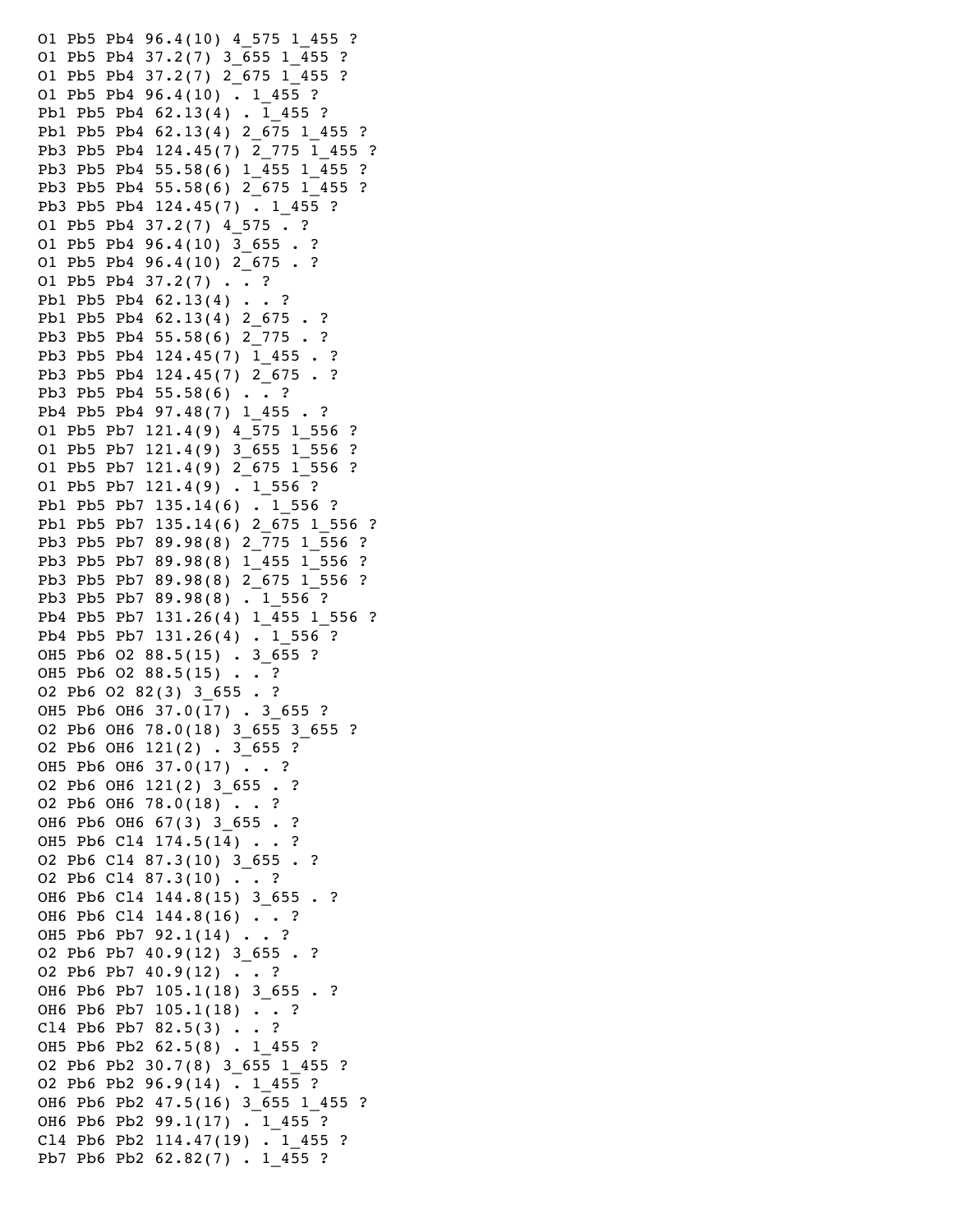OH5 Pb6 Pb2 62.5(8) . . ? O2 Pb6 Pb2 96.9(14) 3\_655 . ? O2 Pb6 Pb2 30.7(8) . . ? OH6 Pb6 Pb2 99.1(17) 3 655 . ? OH6 Pb6 Pb2 47.5(16) . . ? Cl4 Pb6 Pb2 114.47(19) . . ? Pb7 Pb6 Pb2 62.82(7) . . ? Pb2 Pb6 Pb2 97.21(7) 1\_455 . ? OH5 Pb6 Pb1 135.4(14) . . ? O2 Pb6 Pb1 123.4(13) 3\_655 . ? O2 Pb6 Pb1 123.4(13) . . ? OH6 Pb6 Pb1 114.0(18) 3 655 . ? OH6 Pb6 Pb1 114.0(18) . . ? Cl4 Pb6 Pb1 50.1(3) . . ? Pb7 Pb6 Pb1 132.56(14) . . ? Pb2 Pb6 Pb1 131.39(4) 1\_455 . ? Pb2 Pb6 Pb1 131.39(4) . . ? OH5 Pb6 Pb8 118.9(8) . . ? O2 Pb6 Pb8 98.1(10) 3\_655 . ? O2 Pb6 Pb8 34.4(13) . . ? OH6 Pb6 Pb8 154.9(17) 3 655 . ? OH6 Pb6 Pb8 94.8(15) . . ? Cl4 Pb6 Pb8 58.25(15) . . ? Pb7 Pb6 Pb8 60.95(7) . . ? Pb2 Pb6 Pb8 123.77(13) 1 455 . ? Pb2 Pb6 Pb8 56.41(9) . . ? Pb1 Pb6 Pb8 89.13(10) . . ? OH5 Pb6 Pb8 118.9(8) . 1\_455 ? O2 Pb6 Pb8 34.4(13) 3 655 1 455 O2 Pb6 Pb8 98.1(10) . 1\_455 ? OH6 Pb6 Pb8 94.8(15) 3 655 1 455 ? OH6 Pb6 Pb8 154.9(17) . 1 455 ? Cl4 Pb6 Pb8 58.25(15) . 1\_455 ? Pb7 Pb6 Pb8 60.95(7) . 1 455 ? Pb2 Pb6 Pb8 56.41(9) 1\_455 1\_455 ? Pb2 Pb6 Pb8 123.77(13) . 1 455 ? Pb1 Pb6 Pb8 89.13(10) . 1\_455 ? Pb8 Pb6 Pb8 95.34(9) . 1 455 ? OH5 Pb6 Pb10 0.1(14) . 1 554 ? O2 Pb6 Pb10 88.6(11) 3 655 1 554 ? O2 Pb6 Pb10 88.6(11) . 1\_554 ? OH6 Pb6 Pb10 36.9(16) 3 655 1 554 ? OH6 Pb6 Pb10 36.9(16) . 1 554 ? Cl4 Pb6 Pb10 174.6(4) . 1\_554 ? Pb7 Pb6 Pb10 92.2(3) . 1 554 ? Pb2 Pb6 Pb10 62.58(19) 1\_455 1\_554 ? Pb2 Pb6 Pb10 62.58(19) . 1\_554 ? Pb1 Pb6 Pb10 135.3(3) . 1 554 ? Pb8 Pb6 Pb10 119.0(2) . 1\_554 ? Pb8 Pb6 Pb10 119.0(2) 1\_455 1\_554 ? OH5 Pb6 Pb11 74.1(10) . 1 455 ? O2 Pb6 Pb11 95.6(11) 3\_655 1\_455 ? O2 Pb6 Pb11 162.6(11) . 1\_455 ? OH6 Pb6 Pb11 41.8(18) 3 655 1 455 ? OH6 Pb6 Pb11 89.0(15) . 1 455 ? Cl4 Pb6 Pb11 109.8(2) . 1\_455 ? Pb7 Pb6 Pb11 135.49(8) . 1 455 ? Pb2 Pb6 Pb11 73.46(11) 1 455 1 455 ? Pb2 Pb6 Pb11 134.37(16) . 1 455 ? Pb1 Pb6 Pb11 72.54(11) . 1 455 ? Pb8 Pb6 Pb11 161.20(15) . 1 455 ?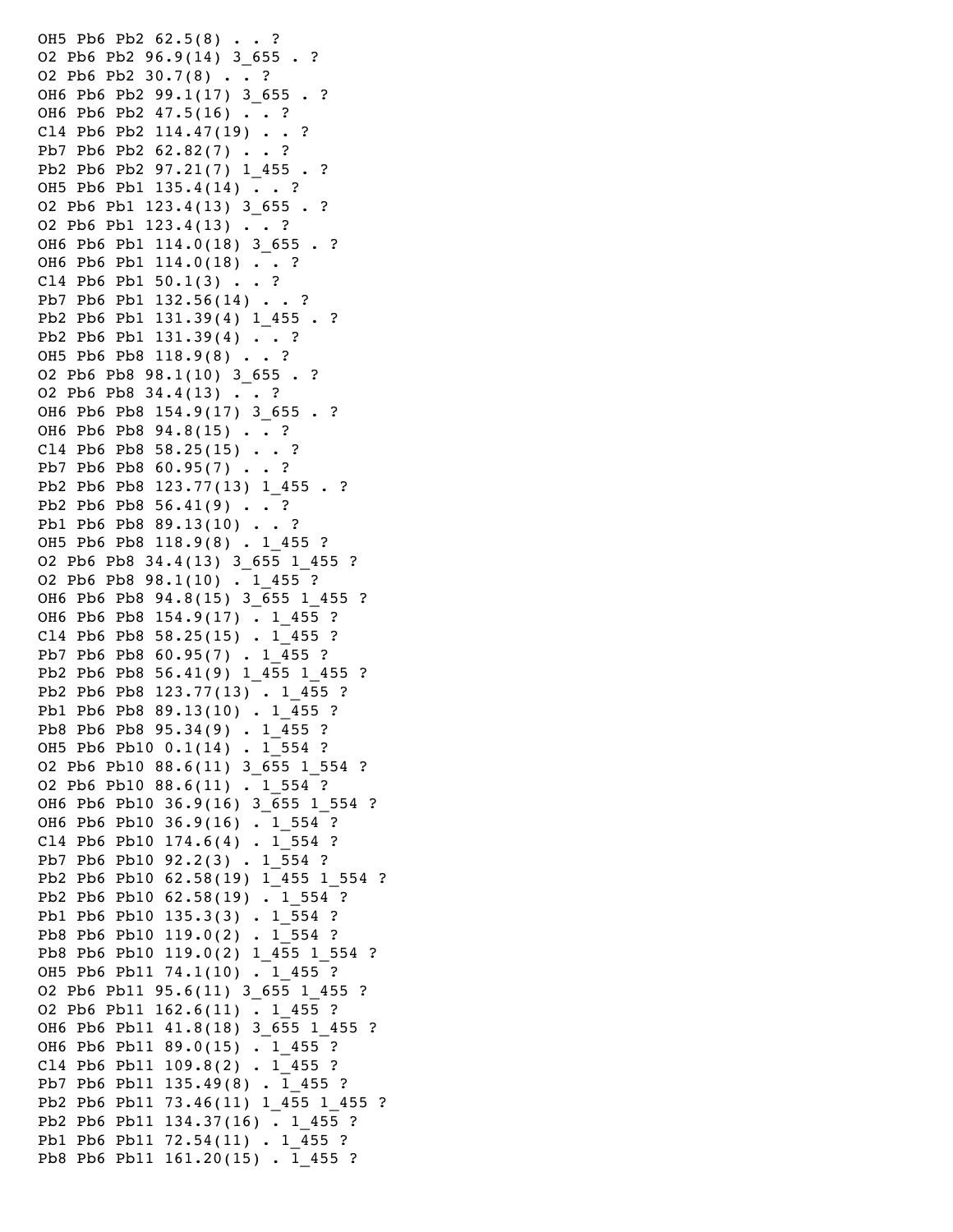Pb8 Pb6 Pb11 88.67(3) 1 455 1 455 ? Pb10 Pb6 Pb11 74.1(3) 1\_554 1\_455 ? OH5 Pb6 Pb11 74.1(10) . . ? O2 Pb6 Pb11 162.6(11) 3\_655 . ? O2 Pb6 Pb11 95.6(11) . . ? OH6 Pb6 Pb11 89.0(15) 3 655 . ? OH6 Pb6 Pb11 41.8(18) . . ? Cl4 Pb6 Pb11 109.8(2) . . ? Pb7 Pb6 Pb11 135.49(8) . . ? Pb2 Pb6 Pb11 134.37(16) 1 455 . ? Pb2 Pb6 Pb11 73.46(11) . . ? Pb1 Pb6 Pb11 72.54(11) . . ? Pb8 Pb6 Pb11 88.67(3) . . ? Pb8 Pb6 Pb11 161.20(15) 1 455 . ? Pb10 Pb6 Pb11 74.1(3) 1 554 . ? Pb11 Pb6 Pb11 81.97(9) 1 455 . ? O2 Pb7 O2 74(2) 4\_575 2\_675 ? O2 Pb7 O2 75.0(18) 4 575 . ? O2 Pb7 O2 118(2) 2\_675 . ? O2 Pb7 O2 118(2) 4\_575 3\_655 ? O2 Pb7 O2 75.0(18) 2 675 3 655 ? O2 Pb7 O2 74(2) . 3\_655 ? O2 Pb7 Cl2 142.3(11) 4\_575 1\_554 ? O2 Pb7 Cl2 142.3(11) 2\_675 1\_554 ? O2 Pb7 Cl2 76.5(10) . 1\_554 ? O2 Pb7 Cl2 76.5(10) 3\_655 1\_554 ? O2 Pb7 Cl2 76.5(10) 4\_575 2\_674 ? O2 Pb7 Cl2 76.5(10) 2\_675 2\_674 ? O2 Pb7 Cl2 142.3(11) . 2\_674 ? O2 Pb7 Cl2 142.3(11) 3\_655 2\_674 ? Cl2 Pb7 Cl2 114.5(6) 1 554 2 674 ? O2 Pb7 Cl3 141.4(9) 4\_575 1\_454 ? O2 Pb7 Cl3 75.4(13) 2\_675 1\_454 ? O2 Pb7 Cl3 141.4(9) . 1\_454 ? O2 Pb7 Cl3 75.4(13) 3\_655 1\_454 ? Cl2 Pb7 Cl3 73.90(19) 1\_554 1\_454 ? Cl2 Pb7 Cl3 73.90(19) 2\_674 1\_454 ? O2 Pb7 Cl3 75.4(13) 4\_575 1\_554 ? O2 Pb7 Cl3 141.4(9) 2\_675 1\_554 ? O2 Pb7 Cl3 75.4(13) . 1\_554 ? O2 Pb7 Cl3 141.4(9) 3\_655 1\_554 ? Cl2 Pb7 Cl3 73.90(19) 1 554 1 554 ? Cl2 Pb7 Cl3 73.90(19) 2\_674 1\_554 ? Cl3 Pb7 Cl3 118.3(5) 1\_454 1\_554 ? O2 Pb7 Pb6 37.2(12) 4\_575 2\_675 ? O2 Pb7 Pb6 37.2(12) 2\_675 2\_675 ? O2 Pb7 Pb6 94.7(10) . 2\_675 ? O2 Pb7 Pb6 94.7(10) 3\_655 2\_675 ? Cl2 Pb7 Pb6 169.0(3) 1\_554 2\_675 ? Cl2 Pb7 Pb6 76.5(3) 2\_674 2\_675 ? Cl3 Pb7 Pb6 110.77(17) 1\_454 2\_675 ? Cl3 Pb7 Pb6 110.77(17) 1\_554 2\_675 ? O2 Pb7 Pb6 94.7(10) 4\_575 . ? O2 Pb7 Pb6 94.7(10) 2 675 . ? O2 Pb7 Pb6 37.2(12) . . ? O2 Pb7 Pb6 37.2(12) 3\_655 . ? Cl2 Pb7 Pb6 76.5(3) 1\_554 . ? Cl2 Pb7 Pb6 169.0(3) 2\_674 . ? Cl3 Pb7 Pb6 110.77(17) 1\_454 . ? Cl3 Pb7 Pb6 110.77(17) 1\_554 . ? Pb6 Pb7 Pb6 92.45(16) 2 675 . ?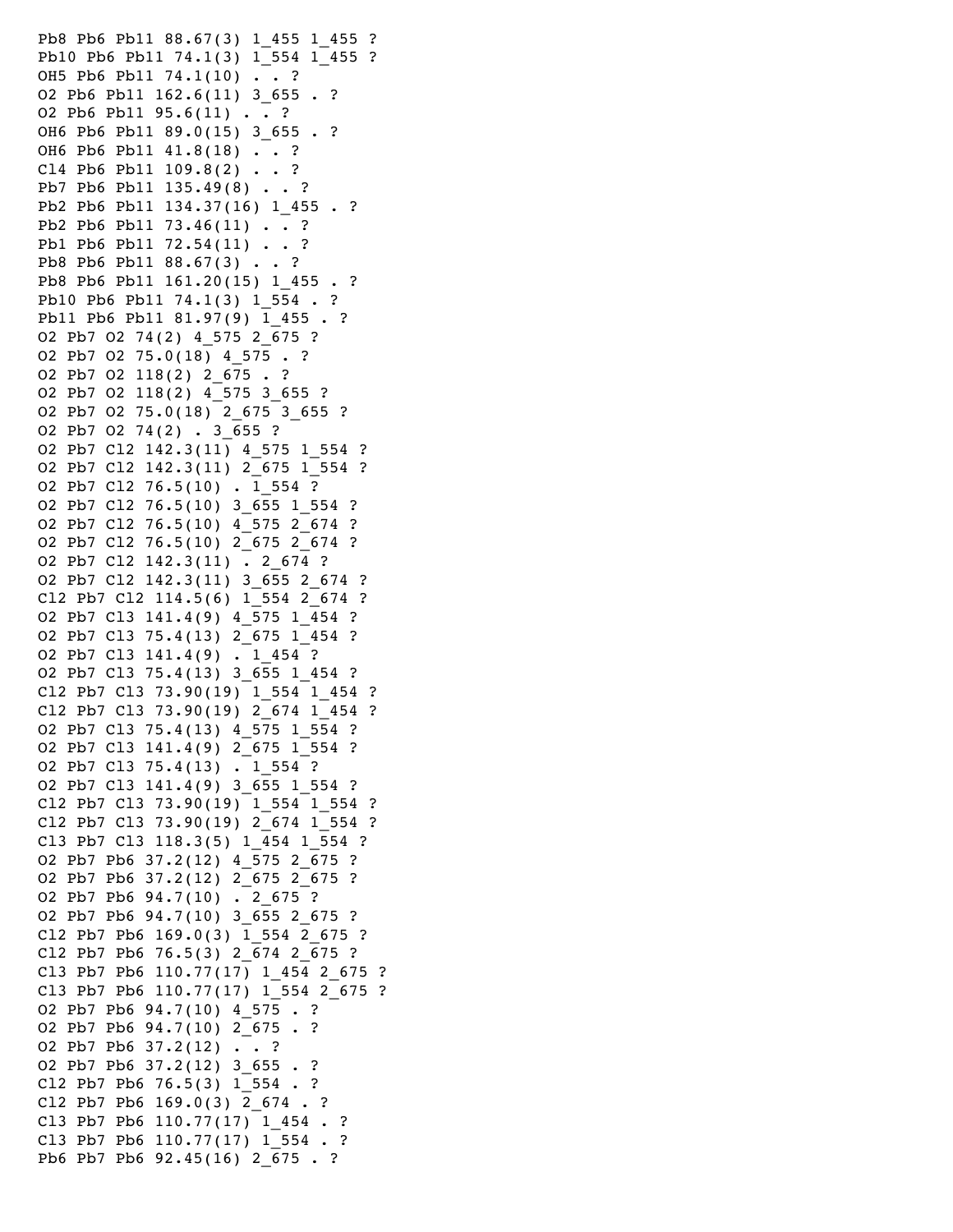O2 Pb7 Pb8 37.5(9) 4\_575 . ? O2 Pb7 Pb8 96.6(13) 2\_675 . ? O2 Pb7 Pb8 37.5(9) . . ? O2 Pb7 Pb8 96.6(13) 3 655 . ? Cl2 Pb7 Pb8 110.86(17) 1\_554 . ? Cl2 Pb7 Pb8 110.86(17) 2\_674 . ? Cl3 Pb7 Pb8 169.7(3) 1\_454 . ? Cl3 Pb7 Pb8 72.0(3) 1\_554 . ? Pb6 Pb7 Pb8 62.92(5) 2\_675 . ? Pb6 Pb7 Pb8 62.92(5) . . ? O2 Pb7 Pb8 96.6(13) 4\_575 1\_455 ? O2 Pb7 Pb8 37.5(9) 2\_675 1\_455 ? O2 Pb7 Pb8 96.6(13) . 1\_455 ? O2 Pb7 Pb8 37.5(9) 3\_655 1\_455 ? Cl2 Pb7 Pb8 110.86(17) 1 554 1 455 ? Cl2 Pb7 Pb8 110.86(17) 2\_674 1\_455 ? Cl3 Pb7 Pb8 72.0(3) 1\_454 1\_455 ? Cl3 Pb7 Pb8 169.7(3) 1\_554 1\_455 ? Pb6 Pb7 Pb8 62.92(5) 2\_675 1\_455 ? Pb6 Pb7 Pb8 62.92(5) . 1 455 ? Pb8 Pb7 Pb8 97.70(8) . 1 455 ? O2 Pb7 Pb5 121.1(12) 4\_575 1\_554 ? O2 Pb7 Pb5 121.1(12) 2\_675 1\_554 ? O2 Pb7 Pb5 121.1(12) . 1\_554 ? O2 Pb7 Pb5 121.1(12) 3\_655 1\_554 ? Cl2 Pb7 Pb5 57.2(3) 1\_554 1\_554 ? Cl2 Pb7 Pb5 57.2(3) 2\_674 1\_554 ? Cl3 Pb7 Pb5 59.2(3) 1\_454 1\_554 ? Cl3 Pb7 Pb5 59.2(3) 1\_554 1\_554 ? Pb6 Pb7 Pb5 133.77(8) 2\_675 1\_554 ? Pb6 Pb7 Pb5 133.77(8) . 1\_554 ? Pb8 Pb7 Pb5 131.15(4) . 1 554 ? Pb8 Pb7 Pb5 131.15(4) 1 455 1 554 ? O2 Pb7 Pb2 31.6(12) 4\_575 2\_775 ? O2 Pb7 Pb2 92.2(10) 2\_675 2\_775 ? O2 Pb7 Pb2 88.2(10) . 2\_775 ? O2 Pb7 Pb2 149.2(12) 3\_655 2\_775 ? Cl2 Pb7 Pb2 124.28(15) 1\_554 2\_775 ? Cl2 Pb7 Pb2 55.23(12) 2\_674 2\_775 ? Cl3 Pb7 Pb2 129.12(15) 1\_454 2\_775 ? Cl3 Pb7 Pb2 50.38(13) 1\_554 2\_775 ? Pb6 Pb7 Pb2 61.18(4) 2\_675 2\_775 ? Pb6 Pb7 Pb2 119.42(9) . 2 775 ? Pb8 Pb7 Pb2 56.50(7) . 2 775 ? Pb8 Pb7 Pb2 124.09(7) 1 455 2 775 ? Pb5 Pb7 Pb2 89.63(8) 1 554 2 775 ? O2 Pb7 Pb2 149.2(12) 4\_575 1\_455 ? O2 Pb7 Pb2 88.2(10) 2\_675 1\_455 ? O2 Pb7 Pb2 92.2(10) . 1\_455 ? O2 Pb7 Pb2 31.6(12) 3\_655 1\_455 ? Cl2 Pb7 Pb2 55.23(12) 1\_554 1\_455 ? Cl2 Pb7 Pb2 124.28(15) 2\_674 1\_455 ? Cl3 Pb7 Pb2 50.38(13) 1\_454 1\_455 ? Cl3 Pb7 Pb2 129.12(15) 1 554 1 455 ? Pb6 Pb7 Pb2 119.42(9) 2 675 1 455 ? Pb6 Pb7 Pb2 61.18(4) . 1 455 ? Pb8 Pb7 Pb2 124.09(7) . 1\_455 ? Pb8 Pb7 Pb2 56.50(7) 1 455 1 455 ? Pb5 Pb7 Pb2 89.63(8) 1\_554 1\_455 ? Pb2 Pb7 Pb2 179.25(15) 2 775 1 455 ? O2 Pb7 Pb2 92.2(10) 4\_575 2\_675 ?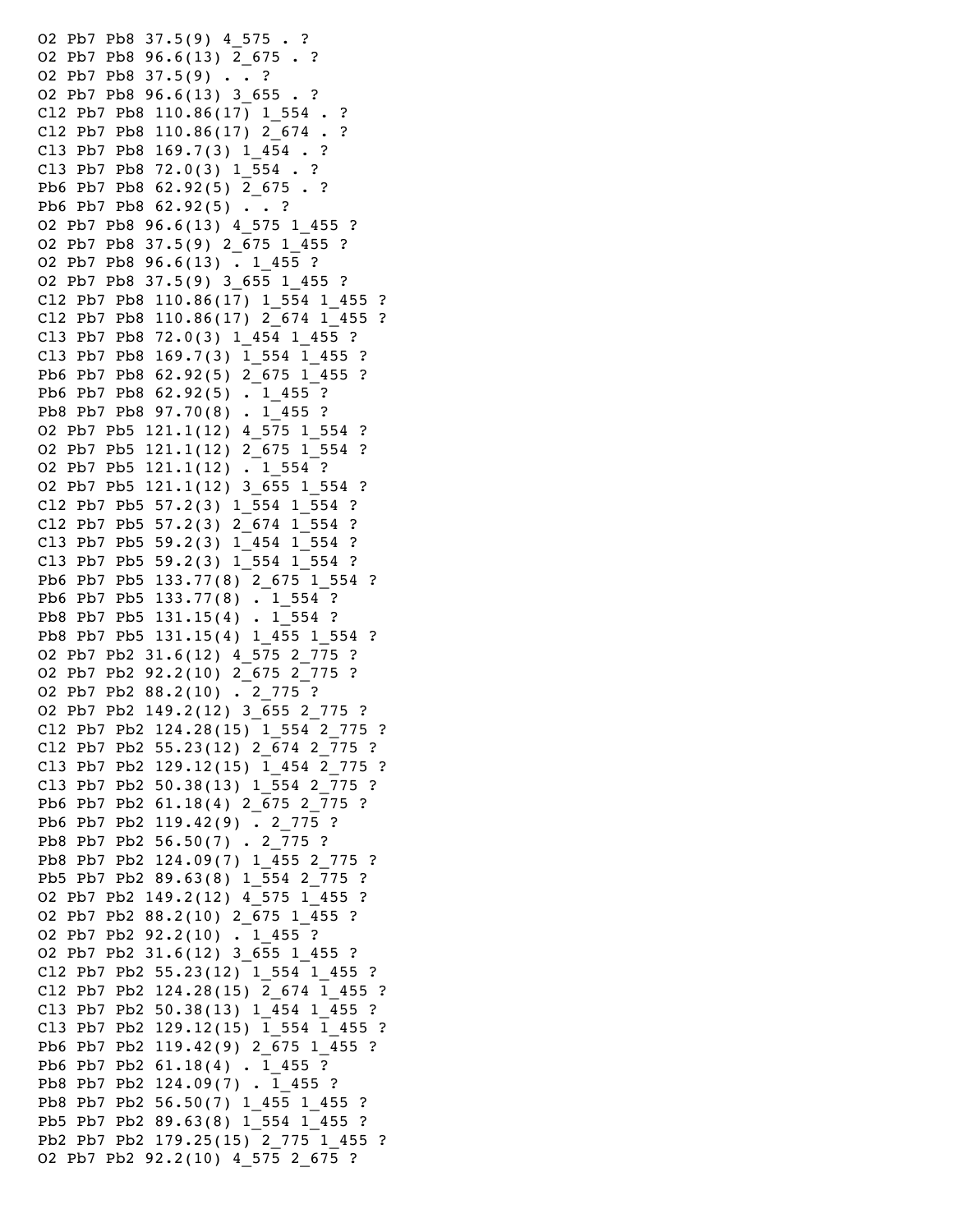O2 Pb7 Pb2 31.6(12) 2\_675 2\_675 ? O2 Pb7 Pb2 149.2(12) . 2\_675 ? O2 Pb7 Pb2 88.2(10) 3\_655 2\_675 ? Cl2 Pb7 Pb2 124.28(15) 1\_554 2\_675 ? Cl2 Pb7 Pb2 55.23(12) 2\_674 2\_675 ? Cl3 Pb7 Pb2 50.38(13) 1\_454 2\_675 ? Cl3 Pb7 Pb2 129.12(15) 1\_554 2\_675 ? Pb6 Pb7 Pb2 61.18(4) 2\_675 2\_675 ? Pb6 Pb7 Pb2 119.42(9) . 2 675 ? Pb8 Pb7 Pb2 124.09(7) . 2 675 ? Pb8 Pb7 Pb2 56.50(7) 1 455 2 675 ? Pb5 Pb7 Pb2 89.63(8) 1 554 2 675 ? Pb2 Pb7 Pb2 95.25(8) 2\_775 2\_675 ? Pb2 Pb7 Pb2 84.74(8) 1 455 2 675 ? O2 Pb7 Pb2 88.2(10) 4\_575 . ? O2 Pb7 Pb2 149.2(12) 2\_675 . ? O2 Pb7 Pb2 31.6(12) . . ? O2 Pb7 Pb2 92.2(10) 3 655 . ? Cl2 Pb7 Pb2 55.23(12) 1\_554 . ? Cl2 Pb7 Pb2 124.28(15) 2\_674 . ? Cl3 Pb7 Pb2 129.12(15) 1\_454 . ? Cl3 Pb7 Pb2 50.38(13) 1\_554 . ? Pb6 Pb7 Pb2 119.42(9) 2 675 . ? Pb6 Pb7 Pb2 61.18(4) . . ? Pb8 Pb7 Pb2 56.50(7) . . ? Pb8 Pb7 Pb2 124.09(7) 1\_455 . ? Pb5 Pb7 Pb2 89.63(8) 1 554 . ? Pb2 Pb7 Pb2 84.74(8) 2\_775 . ? Pb2 Pb7 Pb2 95.25(8) 1 455 . ? Pb2 Pb7 Pb2 179.25(15) 2\_675 . ? O2 Pb8 O2 117(2) . 2\_775 ? O2 Pb8 O2 76.0(17) . 4\_575 ? O2 Pb8 O2 72(2) 2\_775 4\_575 ? O2 Pb8 O2 72(2) . 3\_755 ? O2 Pb8 O2 76.0(17) 2\_775 3\_755 ? O2 Pb8 O2 117(2) 4\_575 3\_755 ? O2 Pb8 Pb2 36.2(12) . . ? O2 Pb8 Pb2 94.4(10) 2\_775 . ? O2 Pb8 Pb2 94.4(10) 4 575 . ? O2 Pb8 Pb2 36.2(12) 3\_755 . ? O2 Pb8 Pb2 94.4(10) . 2\_775 ? O2 Pb8 Pb2 36.2(12) 2\_775 2\_775 ? O2 Pb8 Pb2 36.2(12) 4\_575 2\_775 ? O2 Pb8 Pb2 94.4(10) 3\_755 2\_775 ? Pb2 Pb8 Pb2 91.88(14) . 2 775 ? O2 Pb8 Pb7 38.0(9) . . ? O2 Pb8 Pb7 95.6(13) 2\_775 . ? O2 Pb8 Pb7 38.0(9) 4\_575 . ? O2 Pb8 Pb7 95.6(13) 3\_755 . ? Pb2 Pb8 Pb7 62.77(5) . . ? Pb2 Pb8 Pb7 62.77(5) 2 775 . ? O2 Pb8 Pb7 95.6(13) . 1\_655 ? O2 Pb8 Pb7 38.0(9) 2\_775 1\_655 ? O2 Pb8 Pb7 95.6(13) 4\_575 1\_655 ? O2 Pb8 Pb7 38.0(9) 3\_755 1\_655 ? Pb2 Pb8 Pb7 62.77(5) . 1 655 ? Pb2 Pb8 Pb7 62.77(5) 2\_775 1\_655 ? Pb7 Pb8 Pb7 97.70(8) . 1\_655 ? O2 Pb8 Pb6 148.1(13) . 2\_775 ? O2 Pb8 Pb6 31.8(12) 2\_775 2\_775 ? O2 Pb8 Pb6 91.1(10) 4\_575 2\_775 ?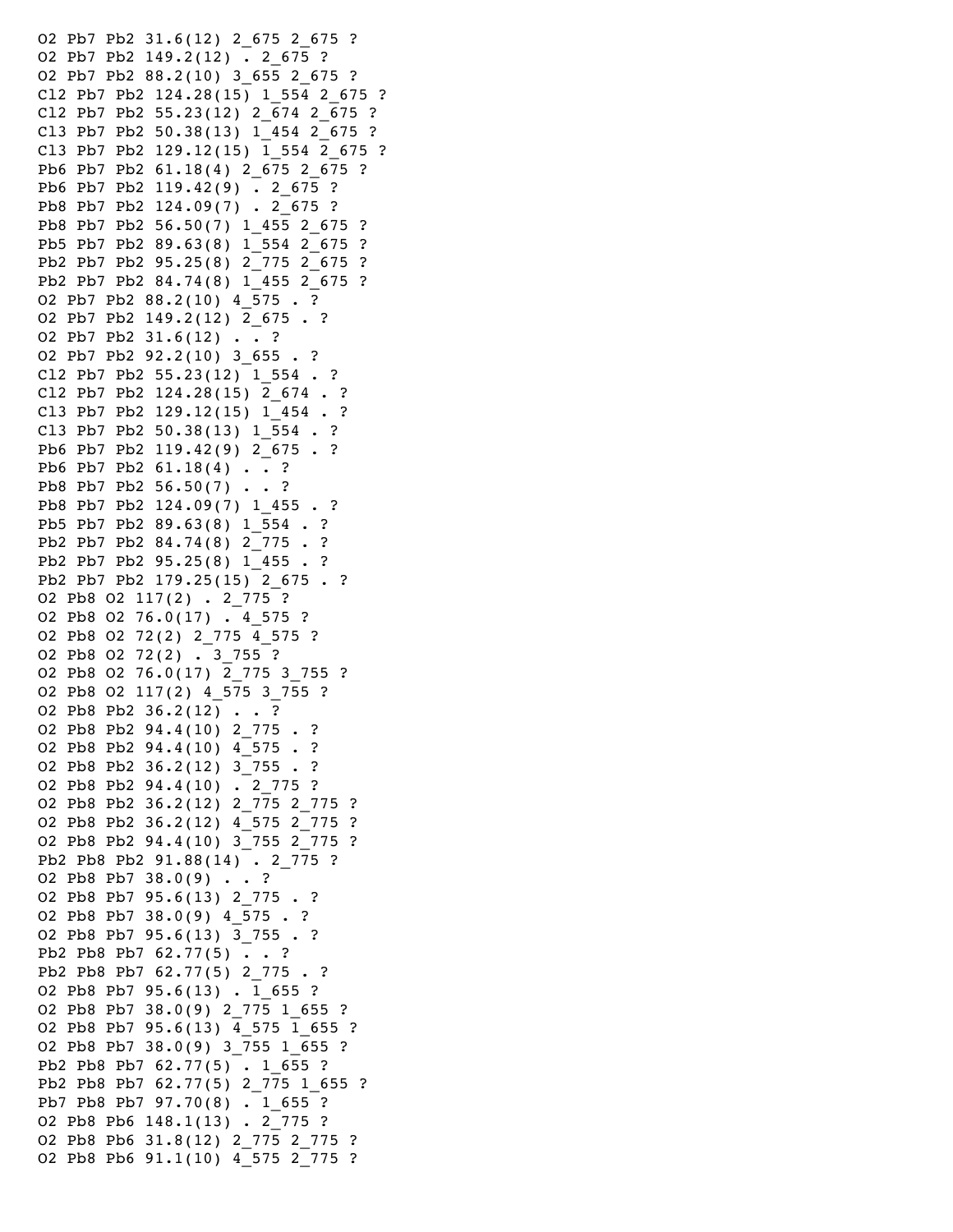O2 Pb8 Pb6 88.8(10) 3\_755 2\_775 ? Pb2 Pb8 Pb6 118.90(10) . 2 775 ? Pb2 Pb8 Pb6 61.02(5) 2\_775 2\_775 ? Pb7 Pb8 Pb6 123.78(9) . 2 775 ? Pb7 Pb8 Pb6 56.13(7) 1 655 2 775 ? O2 Pb8 Pb6 31.8(12) . . ? O2 Pb8 Pb6 148.1(13) 2\_775 . ? O2 Pb8 Pb6 88.8(10) 4\_575 . ? O2 Pb8 Pb6 91.1(10) 3\_755 . ? Pb2 Pb8 Pb6 61.02(5) . . ? Pb2 Pb8 Pb6 118.90(10) 2 775 . ? Pb7 Pb8 Pb6 56.13(7) . . ? Pb7 Pb8 Pb6 123.78(9) 1 655 . ? Pb6 Pb8 Pb6 179.89(17) 2 775 . ? O2 Pb8 Pb6 88.8(10) . 2 675 ? O2 Pb8 Pb6 91.1(10) 2\_775 2\_675 ? O2 Pb8 Pb6 31.8(12) 4\_575 2\_675 ? O2 Pb8 Pb6 148.1(13) 3\_755 2\_675 ? Pb2 Pb8 Pb6 118.90(10) . 2\_675 ? Pb2 Pb8 Pb6 61.02(5) 2\_775 2\_675 ? Pb7 Pb8 Pb6 56.13(7) . 2 675 ? Pb7 Pb8 Pb6 123.78(9) 1 655 2 675 ? Pb6 Pb8 Pb6 95.34(9) 2\_775 2\_675 ? Pb6 Pb8 Pb6 84.66(9) . 2\_675 ? O2 Pb8 Pb6 91.1(10) . 1\_655 ? O2 Pb8 Pb6 88.8(10) 2\_775 1\_655 ? O2 Pb8 Pb6 148.1(13) 4 575 1 655 ? O2 Pb8 Pb6 31.8(12) 3\_755 1\_655 ? Pb2 Pb8 Pb6 61.02(5) . 1 655 ? Pb2 Pb8 Pb6 118.90(10) 2\_775 1\_655 ? Pb7 Pb8 Pb6 123.78(9) . 1\_655 ? Pb7 Pb8 Pb6 56.13(7) 1 655 1 655 ? Pb6 Pb8 Pb6 84.66(9) 2 775 1 655 ? Pb6 Pb8 Pb6 95.34(9) . 1 655 ? Pb6 Pb8 Pb6 179.89(17) 2 675 1 655 ? O2 Pb8 Pb4 121.7(12) . . ? O2 Pb8 Pb4 121.7(12) 2\_775 . ? O2 Pb8 Pb4 121.7(12) 4\_575 . ? O2 Pb8 Pb4 121.7(12) 3\_755 . ? Pb2 Pb8 Pb4 134.06(7) . . ? Pb2 Pb8 Pb4 134.06(7) 2\_775 . ? Pb7 Pb8 Pb4 131.15(4) . . ? Pb7 Pb8 Pb4 131.15(4) 1 655 . ? Pb6 Pb8 Pb4 90.05(9) 2 775 . ? Pb6 Pb8 Pb4 90.05(9) . . ? Pb6 Pb8 Pb4 90.05(9) 2\_675 . ? Pb6 Pb8 Pb4 90.05(9) 1 655 . ? Pb10 Pb9 OH3 138.6(10) . 2 665 ? Pb10 Pb9 OH3 138.6(10) . . ? OH3 Pb9 OH3 82.9(19) 2 665 . ? Pb10 Pb9 OH5 32.0(12) . 1 556 ? OH3 Pb9 OH5 129.5(9) 2\_665 1\_556 ? OH3 Pb9 OH5 129.5(9) . 1 556 ? Pb10 Pb9 OH5 32.0(12) . 2 666 ? OH3 Pb9 OH5 129.5(9) 2 665 2 666 ? OH3 Pb9 OH5 129.5(9) . 2 666 ? OH5 Pb9 OH5 64(2) 1 556 2 666 ? Pb10 Pb9 Cl2 100.3(3) . 2 665 ? OH3 Pb9 Cl2 82.3(3) 2 665 2 665 ? OH3 Pb9 Cl2 82.3(3) . 2 665 ? OH5 Pb9 Cl2 132.3(12) 1 556 2 665 ?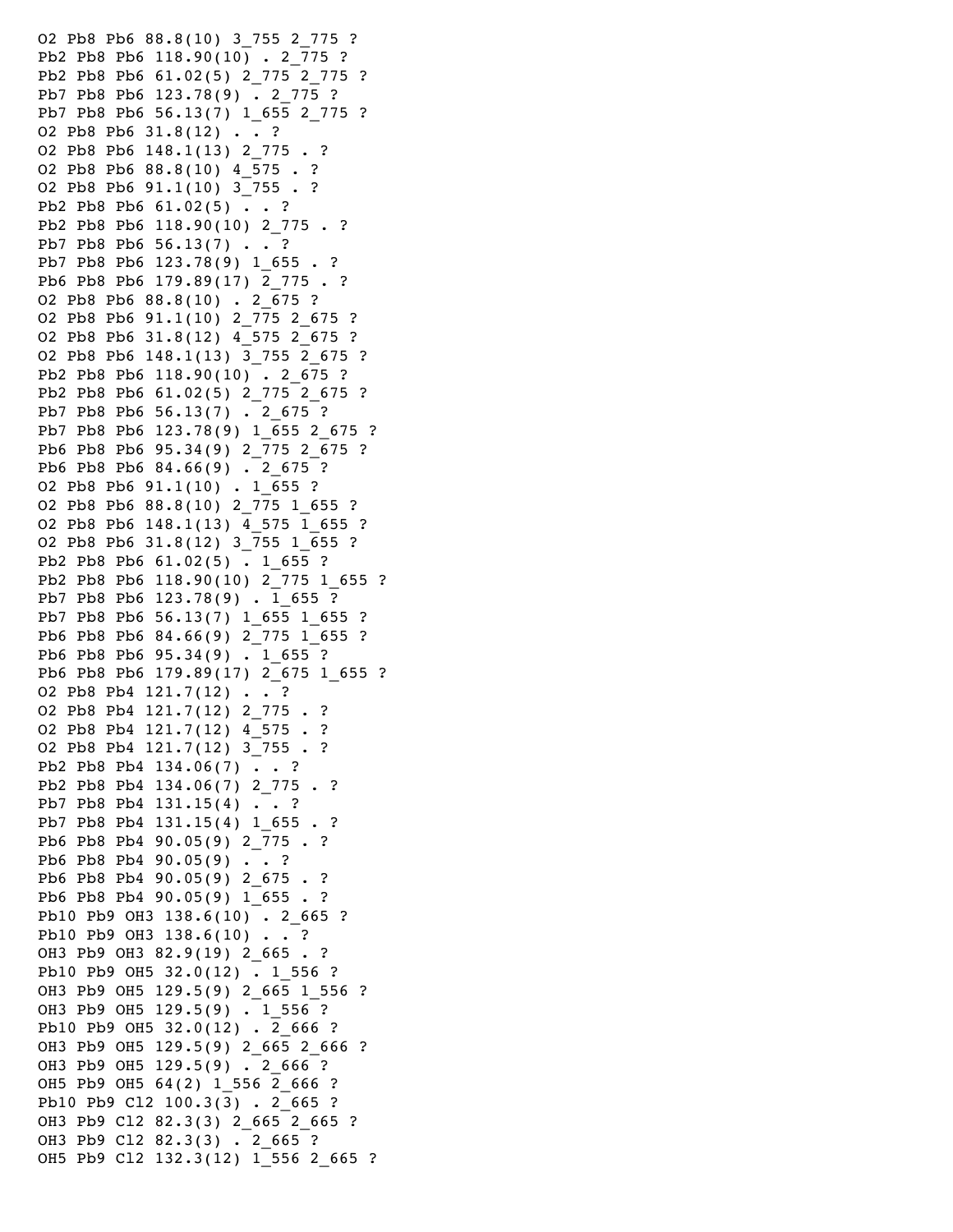OH5 Pb9 Cl2 68.2(12) 2 666 2 665 ? Pb10 Pb9 Cl2 100.3(3) . . ? OH3 Pb9 Cl2 82.3(3) 2 665 . ? OH3 Pb9 Cl2 82.3(3) . . ? OH5 Pb9 Cl2 68.2(12) 1 556 . ? OH5 Pb9 Cl2 132.3(12) 2 666 . ? Cl2 Pb9 Cl2 159.5(7) 2\_665 . ? Pb10 Pb9 Pb13 88.5(6) . . ? OH3 Pb9 Pb13 132.9(11) 2 665 . ? OH3 Pb9 Pb13 50.0(11) . . ? OH5 Pb9 Pb13 88.7(5) 1 556 . ? OH5 Pb9 Pb13 88.7(5) 2 666 . ? Cl2 Pb9 Pb13 90.26(11) 2 665 . ? Cl2 Pb9 Pb13 90.26(11) . . ? Pb10 Pb9 Pb13 88.5(6) . 1 455 ? OH3 Pb9 Pb13 50.0(11) 2 665 1 455 ? OH3 Pb9 Pb13 132.9(11) . 1 455 ? OH5 Pb9 Pb13 88.7(5) 1 556 1 455 ? OH5 Pb9 Pb13 88.7(5) 2\_666 1\_455 ? Cl2 Pb9 Pb13 90.26(11) 2 665 1 455 ? Cl2 Pb9 Pb13 90.26(11) . 1\_455 ? Pb13 Pb9 Pb13 177.0(12) . 1 455 ? Pb10 Pb9 Pb2 72.92(11) . 1 556 ? OH3 Pb9 Pb2 131.1(4) 2 665 1 556 ? OH3 Pb9 Pb2 77.5(7) . 1 556 ? OH5 Pb9 Pb2 52.0(6) 1 556 1 556 ? OH5 Pb9 Pb2 96.7(9) 2 666 1 556 ? Cl2 Pb9 Pb2 137.04(9) 2\_665 1\_556 ? Cl2 Pb9 Pb2 51.15(17) . 1\_556 ? Pb13 Pb9 Pb2 48.1(2) . 1 556 ? Pb13 Pb9 Pb2 130.8(3) 1 455 1 556 ? Pb10 Pb9 Pb2 72.92(10) . 1 456 ? OH3 Pb9 Pb2 77.5(7) 2 665 1 456 ? OH3 Pb9 Pb2 131.1(4) . 1 456 ? OH5 Pb9 Pb2 52.0(6) 1 556 1 456 ? OH5 Pb9 Pb2 96.7(9) 2 666 1 456 ? Cl2 Pb9 Pb2 137.04(9) 2\_665 1\_456 ? Cl2 Pb9 Pb2 51.15(17) . 1\_456 ? Pb13 Pb9 Pb2 130.8(3) . 1\_456 ? Pb13 Pb9 Pb2 48.1(2) 1\_455 1\_456 ? Pb2 Pb9 Pb2 82.75(9) 1\_556 1\_456 ? Pb10 Pb9 Pb2 72.92(10) . 2 666 ? OH3 Pb9 Pb2 77.5(7) 2 665 2 666 ? OH3 Pb9 Pb2 131.1(4) . 2 666 ? OH5 Pb9 Pb2 96.7(9) 1 556 2 666 ? OH5 Pb9 Pb2 52.0(6) 2\_666 2\_666 ? Cl2 Pb9 Pb2 51.15(17) 2\_665 2\_666 ? Cl2 Pb9 Pb2 137.04(9) . 2 666 ? Pb13 Pb9 Pb2 130.8(3) . 2 666 ? Pb13 Pb9 Pb2 48.1(2) 1\_455 2\_666 ? Pb2 Pb9 Pb2 145.8(2) 1\_556 2\_666 ? Pb2 Pb9 Pb2 87.35(9) 1\_456 2\_666 ? Pb10 Pb9 Pb2 72.92(10) . 2 766 ? OH3 Pb9 Pb2 131.1(4) 2 665 2 766 ? OH3 Pb9 Pb2 77.5(7) . 2 766 ? OH5 Pb9 Pb2 96.7(9) 1 556 2 766 ? OH5 Pb9 Pb2 52.0(6) 2\_666 2\_766 ? Cl2 Pb9 Pb2 51.15(17) 2 665 2 766 ? Cl2 Pb9 Pb2 137.04(9) . 2\_766 ? Pb13 Pb9 Pb2 48.1(2) . 2\_766 ? Pb13 Pb9 Pb2 130.8(3) 1 455 2 766 ?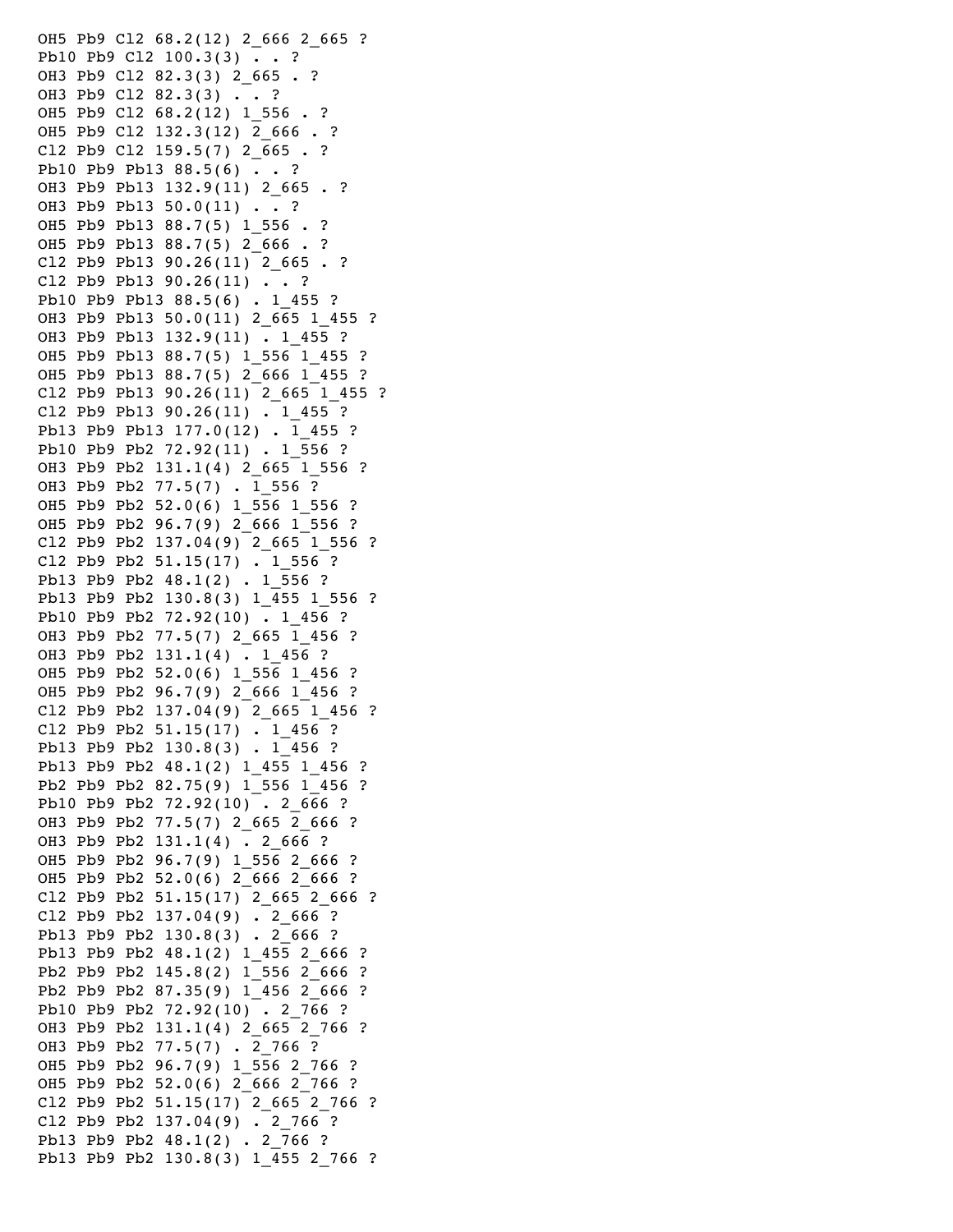```
Pb2 Pb9 Pb2 87.35(9) 1 556 2 766 ?
Pb2 Pb9 Pb2 145.8(2) 1_456 2_766 ?
Pb2 Pb9 Pb2 82.75(9) 2 666 2 766 ?
Pb9 Pb10 OH5 133.9(17) . 1 556 ?
Pb9 Pb10 OH5 133.9(17) . 2 666 ?
OH5 Pb10 OH5 92(3) 1 556 2 666 ?
Pb9 Pb10 OH6 134(2) . 1 556 ?
OH5 Pb10 OH6 43.6(19) 1_556 1_556 ?
OH5 Pb10 OH6 76(2) 2 666 1 556 ?
Pb9 Pb10 OH6 134(2) . 4 566 ?
OH5 Pb10 OH6 76(2) 1 556 4 566 ?
OH5 Pb10 OH6 43.6(19) 2 666 4 566 ?
OH6 Pb10 OH6 40(3) 1 556 4 566 ?
Pb9 Pb10 OH6 134(2) . 3 656 ?
OH5 Pb10 OH6 43.6(19) 1 556 3 656 ?
OH5 Pb10 OH6 76(2) 2_666 3_656 ?
OH6 Pb10 OH6 79(4) 1_556 3_656 ?
OH6 Pb10 OH6 92(4) 4 566 3 656 ?
Pb9 Pb10 OH6 134(2) . 2_666 ?
OH5 Pb10 OH6 76(2) 1 556 2 666 ?
OH5 Pb10 OH6 43.6(19) 2 666 2 666 ?
OH6 Pb10 OH6 92(4) 1 556 2 666 ?
OH6 Pb10 OH6 79(4) 4 566 2 666 ?
OH6 Pb10 OH6 40(3) 3 656 2 666 ?
Pb9 Pb10 Pb13 73.9(8) . 1 455 ?
OH5 Pb10 Pb13 101.1(6) 1_556 1_455 ?
OH5 Pb10 Pb13 101.1(6) 2 666 1 455 ?
OH6 Pb10 Pb13 143(2) 1 556 1 455 ?
OH6 Pb10 Pb13 143(2) 4_566 1_455 ?
OH6 Pb10 Pb13 65(2) 3_656 1_455 ?
OH6 Pb10 Pb13 65(2) 2_666 1_455 ?
Pb9 Pb10 Pb13 73.9(8) . . ?
OH5 Pb10 Pb13 101.1(6) 1 556 . ?
OH5 Pb10 Pb13 101.1(6) 2 666 . ?
OH6 Pb10 Pb13 65(2) 1 556 . ?
OH6 Pb10 Pb13 65(2) 4 566 . ?
OH6 Pb10 Pb13 143(2) 3 656 . ?
OH6 Pb10 Pb13 143(2) 2_666 . ?
Pb13 Pb10 Pb13 147.8(16) 1 455 . ?
Pb9 Pb10 Cl2 63.3(6) . 2_665 ?
OH5 Pb10 Cl2 163(2) 1_556 2_665 ?
OH5 Pb10 Cl2 70.6(16) 2 666 2 665 ?
OH6 Pb10 Cl2 127.8(16) 1 556 2 665 ?
OH6 Pb10 Cl2 90.5(16) 4 566 2 665 ?
OH6 Pb10 Cl2 127.8(16) 3 656 2 665 ?
OH6 Pb10 Cl2 90.5(16) 2_666 2_665 ?
Pb13 Pb10 Cl2 82.9(5) 1 455 2 665 ?
Pb13 Pb10 Cl2 82.9(5) . 2_665 ?
Pb9 Pb10 Cl2 63.3(6) . . ?
OH5 Pb10 Cl2 70.6(16) 1 556 . ?
OH5 Pb10 Cl2 163(2) 2_666 . ?
OH6 Pb10 Cl2 90.5(16) 1 556 . ?
OH6 Pb10 Cl2 127.8(16) 4 566 . ?
OH6 Pb10 Cl2 90.5(16) 3 656 . ?
OH6 Pb10 Cl2 127.8(16) 2 666 . ?
Pb13 Pb10 Cl2 82.9(5) 1 455 . ?
Pb13 Pb10 Cl2 82.9(5) . . ?
Cl2 Pb10 Cl2 126.7(13) 2_665 . ?
Pb9 Pb10 Pb2 95.2(4) . 1 556 ?
OH5 Pb10 Pb2 54.5(8) 1 556 1 556 ?
OH5 Pb10 Pb2 117.1(13) 2 666 1 556 ?
```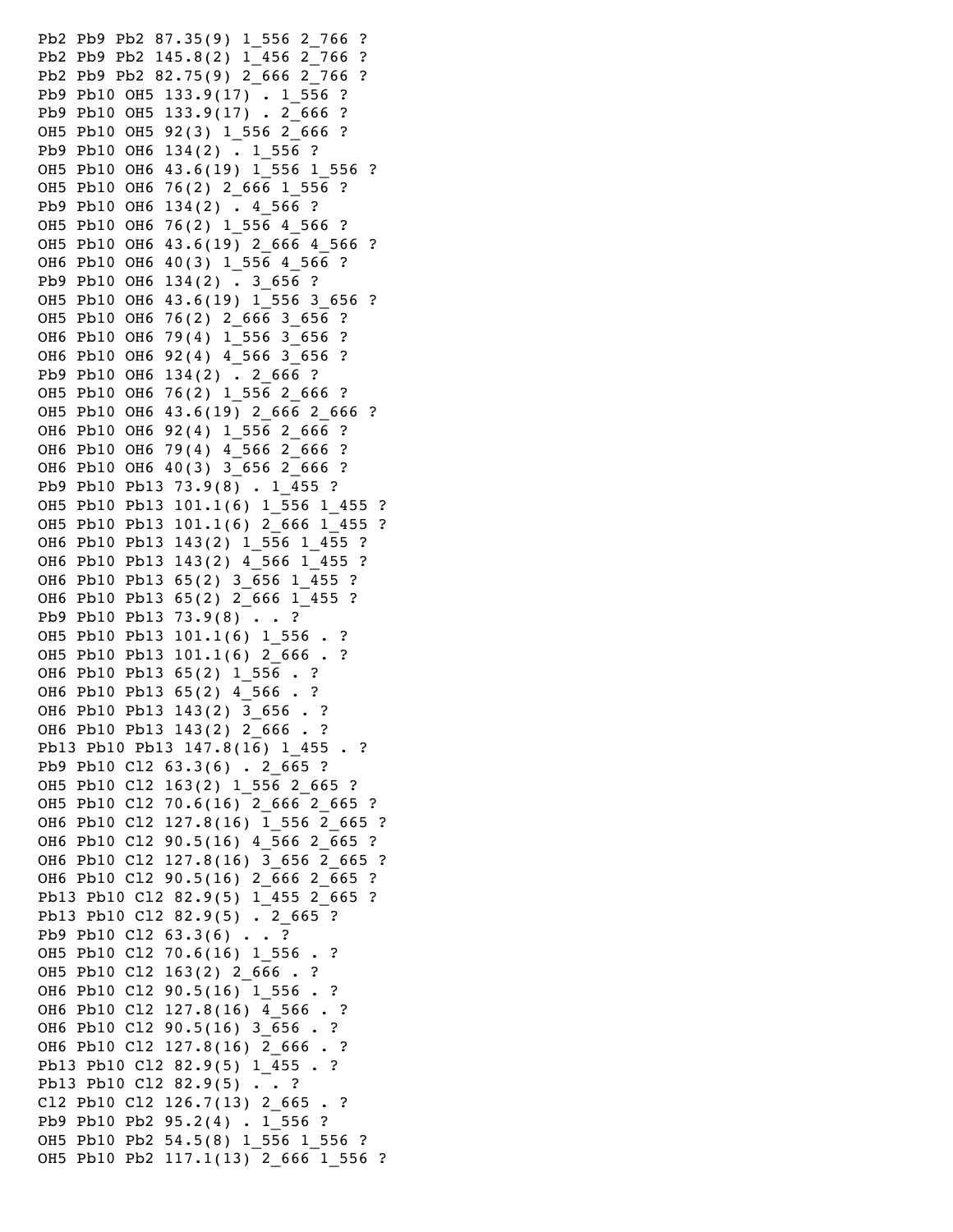OH6 Pb10 Pb2 42.0(19) 1 556 1 556 ? OH6 Pb10 Pb2 75.1(16) 4\_566 1\_556 ? OH6 Pb10 Pb2 97.6(17) 3 656 1 556 ? OH6 Pb10 Pb2 128(2) 2 666 1 556 ? Pb13 Pb10 Pb2 133.4(2) 1 455 1 556 ? Pb13 Pb10 Pb2 50.4(2) . 1\_556 ? Cl2 Pb10 Pb2 133.1(4) 2\_665 1\_556 ? Cl2 Pb10 Pb2 52.93(15) . 1\_556 ? Pb9 Pb10 Pb2 95.2(4) . 2 666 ? OH5 Pb10 Pb2 117.1(13) 1 556 2 666 ? OH5 Pb10 Pb2 54.5(8) 2 666 2 666 ? OH6 Pb10 Pb2 128(2) 1 556 2 666 ? OH6 Pb10 Pb2 97.6(17) 4 566 2 666 ? OH6 Pb10 Pb2 75.1(16) 3 656 2 666 ? OH6 Pb10 Pb2 42.0(19) 2 666 2 666 ? Pb13 Pb10 Pb2 50.4(2) 1 455 2 666 ? Pb13 Pb10 Pb2 133.4(2) . 2 666 ? Cl2 Pb10 Pb2 52.93(15) 2 665 2 666 ? Cl2 Pb10 Pb2 133.1(4) . 2\_666 ? Pb2 Pb10 Pb2 169.7(9) 1 556 2 666 ? Pb9 Pb10 Pb2 95.2(4) . 1 456 ? OH5 Pb10 Pb2 54.5(8) 1 556 1 456 ? OH5 Pb10 Pb2 117.1(13) 2 666 1 456 ? OH6 Pb10 Pb2 97.6(17) 1 556 1 456 ? OH6 Pb10 Pb2 128(2) 4 566 1 456 ? OH6 Pb10 Pb2 42.0(19) 3 656 1 456 ? OH6 Pb10 Pb2 75.1(16) 2\_666 1\_456 ? Pb13 Pb10 Pb2 50.4(2) 1 455 1 456 ? Pb13 Pb10 Pb2 133.4(2) . 1\_456 ? Cl2 Pb10 Pb2 133.1(4) 2\_665 1\_456 ? Cl2 Pb10 Pb2 52.93(15) . 1\_456 ? Pb2 Pb10 Pb2 87.05(10) 1 556 1 456 ? Pb2 Pb10 Pb2 92.03(11) 2 666 1 456 ? Pb9 Pb10 Pb2 95.2(4) . 2 766 ? OH5 Pb10 Pb2 117.1(13) 1 556 2 766 ? OH5 Pb10 Pb2 54.5(8) 2 666 2 766 ? OH6 Pb10 Pb2 75.1(16) 1 556 2 766 ? OH6 Pb10 Pb2 42.0(19) 4 566 2 766 ? OH6 Pb10 Pb2 128(2) 3\_656 2\_766 ? OH6 Pb10 Pb2 97.6(17) 2 666 2 766 ? Pb13 Pb10 Pb2 133.4(2) 1\_455 2\_766 ? Pb13 Pb10 Pb2 50.4(2) . 2\_766 ? Cl2 Pb10 Pb2 52.93(15) 2 665 2 766 ? Cl2 Pb10 Pb2 133.1(4) . 2 766 ? Pb2 Pb10 Pb2 92.03(11) 1 556 2 766 ? Pb2 Pb10 Pb2 87.05(10) 2 666 2 766 ? Pb2 Pb10 Pb2 169.7(9) 1 456 2 766 ? Pb9 Pb10 Pb6 134.0(3) . 1 556 ? OH5 Pb10 Pb6 0.1(16) 1 556 1 556 ? OH5 Pb10 Pb6 92.0(19) 2 666 1 556 ? OH6 Pb10 Pb6 43.5(18) 1 556 1 556 ? OH6 Pb10 Pb6 76.2(18) 4\_566 1\_556 ? OH6 Pb10 Pb6 43.5(18) 3 656 1 556 ? OH6 Pb10 Pb6 76.2(18) 2 666 1 556 ? Pb13 Pb10 Pb6 101.1(5) 1 455 1 556 ? Pb13 Pb10 Pb6 101.1(5) . 1 556 ? Cl2 Pb10 Pb6 162.6(9) 2 665 1 556 ? Cl2 Pb10 Pb6 70.7(4) . 1\_556 ? Pb2 Pb10 Pb6 54.58(19) 1 556 1 556 ? Pb2 Pb10 Pb6 117.0(6) 2 666 1 556 ? Pb2 Pb10 Pb6 54.58(19) 1 456 1 556 ?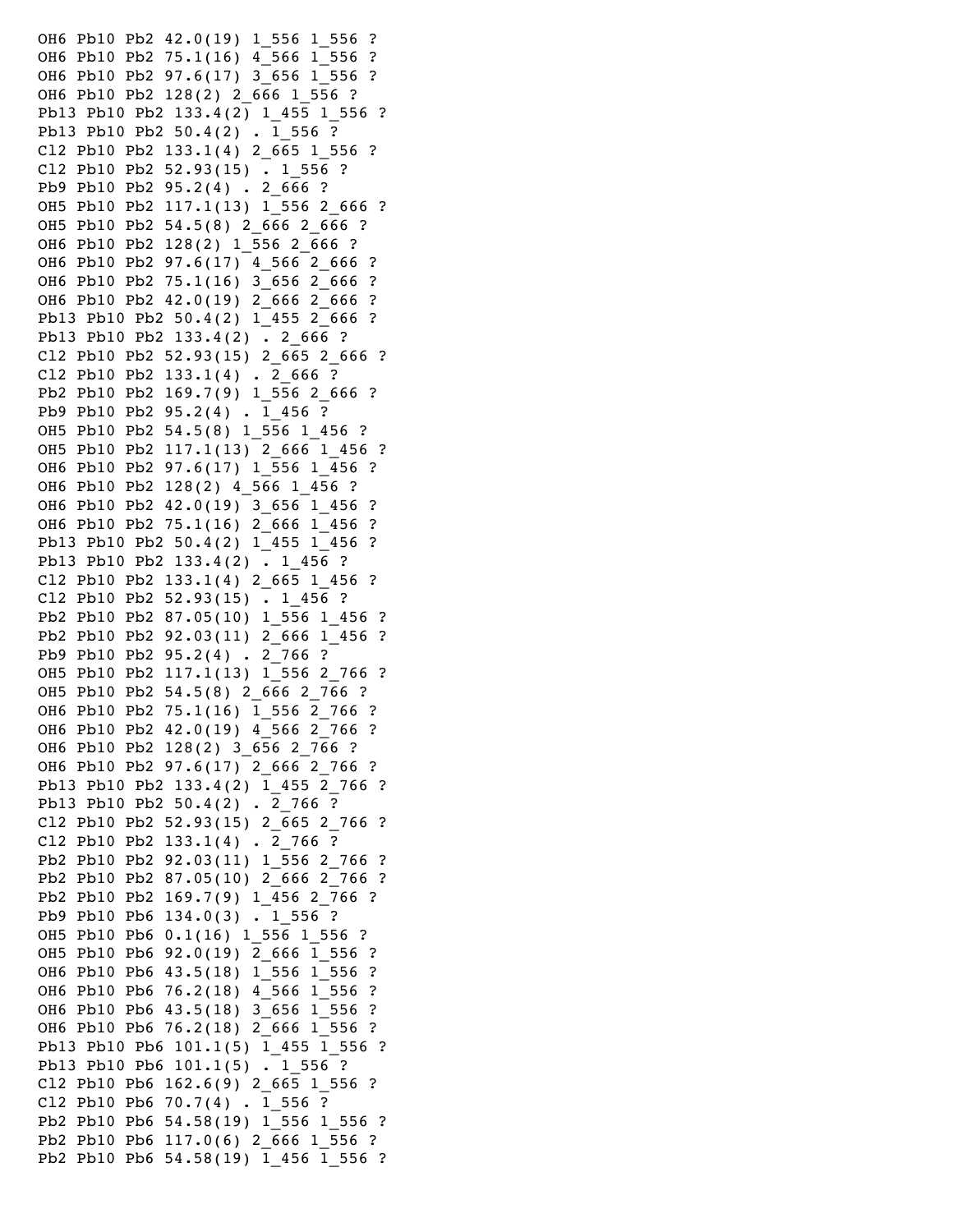```
Pb2 Pb10 Pb6 117.0(6) 2 766 1 556 ?
Pb9 Pb10 Pb6 134.0(3) . 2_666 ?
OH5 Pb10 Pb6 92.0(19) 1 556 2 666 ?
OH5 Pb10 Pb6 0.1(16) 2 666 2 666 ?
OH6 Pb10 Pb6 76.2(18) 1_556 2_666 ?
OH6 Pb10 Pb6 43.5(18) 4 566 2 666 ?
OH6 Pb10 Pb6 76.2(18) 3 656 2 666 ?
OH6 Pb10 Pb6 43.5(18) 2 666 2 666 ?
Pb13 Pb10 Pb6 101.1(5) 1 455 2 666 ?
Pb13 Pb10 Pb6 101.1(5) . 2 666 ?
Cl2 Pb10 Pb6 70.7(4) 2 665 2 666 ?
Cl2 Pb10 Pb6 162.6(9) . 2 666 ?
Pb2 Pb10 Pb6 117.0(6) 1 556 2 666 ?
Pb2 Pb10 Pb6 54.58(19) 2 666 2 666 ?
Pb2 Pb10 Pb6 117.0(6) 1 456 2 666 ?
Pb2 Pb10 Pb6 54.58(19) 2 766 2 666 ?
Pb6 Pb10 Pb6 91.9(6) 1 556 2 666 ?
Pb12 Pb11 OH4 49.0(10) . 1 655 ?
Pb12 Pb11 OH4 49.0(10) . 2 665 ?
OH4 Pb11 OH4 98(2) 1 655 2 665 ?
Pb12 Pb11 Cl1 76.2(4) . . ?
OH4 Pb11 Cl1 81.0(3) 1 655 . ?
OH4 Pb11 Cl1 81.0(3) 2 665 . ?
Pb12 Pb11 Cl1 76.2(4) . 2 765 ?
OH4 Pb11 Cl1 81.0(3) 1 655 2 765 ?
OH4 Pb11 Cl1 81.0(3) 2_665 2_765 ?
Cl1 Pb11 Cl1 152.4(8) . 2_765 ?
Pb12 Pb11 OH6 148.9(17) . 4 565 ?
OH4 Pb11 OH6 152.0(17) 1 655 4 565 ?
OH4 Pb11 OH6 104(2) 2_665 4_565 ?
Cl1 Pb11 OH6 119.3(13) . 4_565 ?
Cl1 Pb11 OH6 85.4(14) 2 765 4 565 ?
Pb12 Pb11 OH6 148.9(17) . 3 755 ?
OH4 Pb11 OH6 104(2) 1 655 3 755 ?
OH4 Pb11 OH6 152.0(17) 2 665 3 755 ?
Cl1 Pb11 OH6 85.4(14) . 3_755 ?
Cl1 Pb11 OH6 119.3(13) 2_765 3_755 ?
OH6 Pb11 OH6 62(3) 4 565 3 755 ?
Pb12 Pb11 OH6 148.9(17) . . ?
OH4 Pb11 OH6 152.0(17) 1 655 . ?
OH4 Pb11 OH6 104(2) 2_665 . ?
Cl1 Pb11 OH6 85.4(14) . . ?
Cl1 Pb11 OH6 119.3(13) 2_765 . ?
OH6 Pb11 OH6 34(3) 4 565 . ?
OH6 Pb11 OH6 50(3) 3 755 . ?
Pb12 Pb11 OH6 148.9(17) . 2 765 ?
OH4 Pb11 OH6 104(2) 1 655 2 765 ?
OH4 Pb11 OH6 152.0(17) 2_665 2_765 ?
Cl1 Pb11 OH6 119.3(13) . 2 765 ?
Cl1 Pb11 OH6 85.4(14) 2 765 2 765 ?
OH6 Pb11 OH6 50(3) 4 565 2 765 ?
OH6 Pb11 OH6 34(3) 3_755 2_765 ?
OH6 Pb11 OH6 62(3) . 2 765 ?
Pb12 Pb11 Mg 20.7(5) . 2 765 ?
OH4 Pb11 Mq 28.3(11) 1 655 2 765 ?
OH4 Pb11 Mg 69.8(11) 2 665 2 765 ?
Cl1 Pb11 Mg 77.1(4) . 2_765 ?
Cl1 Pb11 Mg 77.1(4) 2 765 2 765 ?
OH6 Pb11 Mg 162.1(14) 4 565 2 765 ?
OH6 Pb11 Mg 130.5(18) 3 755 2 765 ?
OH6 Pb11 Mg 162.1(14) . 2 765 ?
```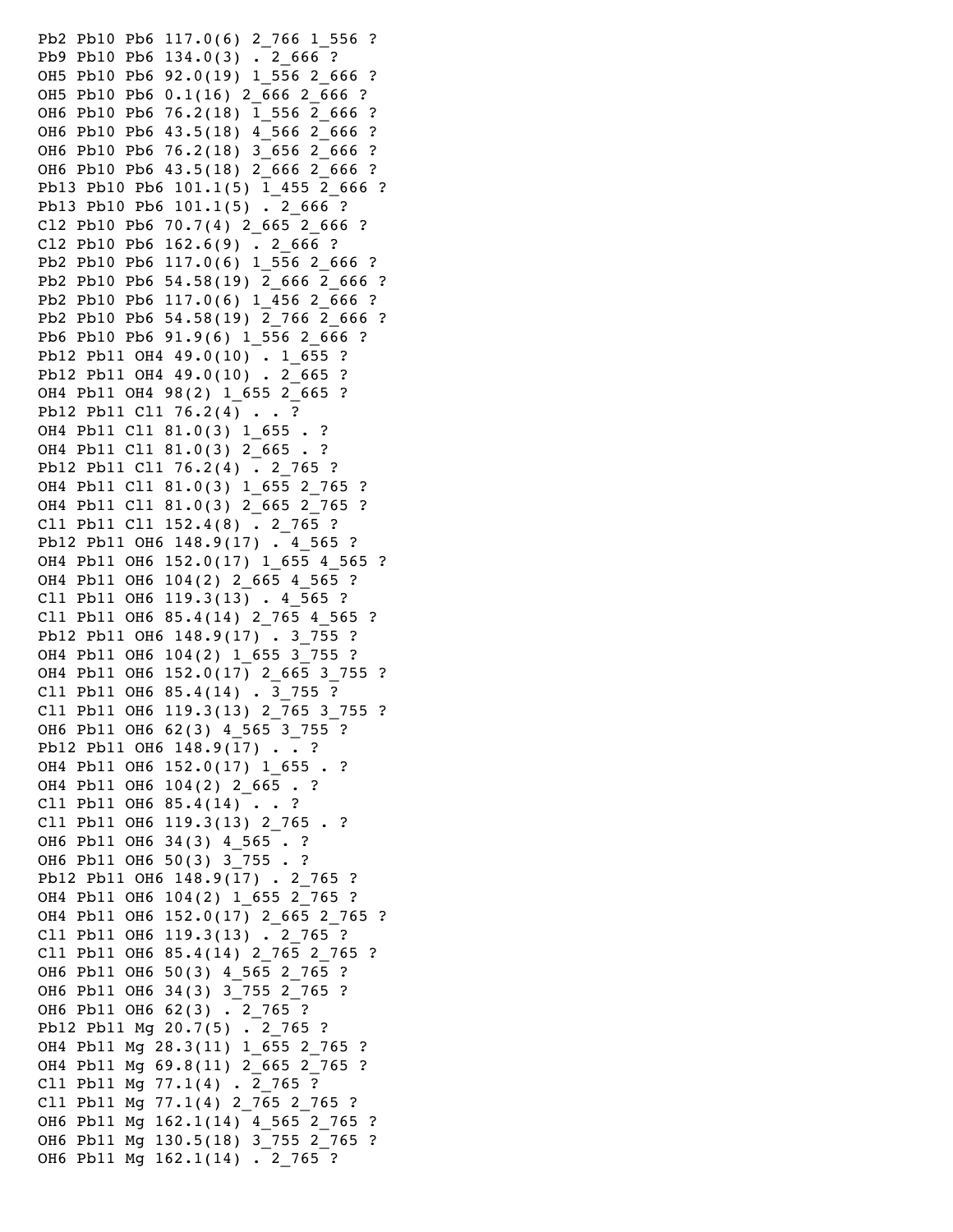OH6 Pb11 Mg 130.5(18) 2 765 2 765 ? Pb12 Pb11 Mg 20.7(5) . . ? OH4 Pb11 Mg 69.8(11) 1 655 . ? OH4 Pb11 Mg 28.3(11) 2 665 . ? Cl1 Pb11 Mg  $77.1(4)$  . . ? Cl1 Pb11 Mg 77.1(4) 2\_765 . ? OH6 Pb11 Mg 130.5(18) 4 565 . ? OH6 Pb11 Mg 162.1(14) 3 755 . ? OH6 Pb11 Mg 130.5(18) . . ? OH6 Pb11 Mg 162.1(14) 2 765 . ? Mg Pb11 Mg 41.5(9) 2 765 . ? Pb12 Pb11 Pb6 108.34(11) . 2 665 ? OH4 Pb11 Pb6 134.5(3) 1 655 2 665 ? OH4 Pb11 Pb6 73.2(7) 2 665 2 665 ? Cl1 Pb11 Pb6 137.86(9) . 2 665 ? Cl1 Pb11 Pb6 53.8(2) 2 765 2 665 ? OH6 Pb11 Pb6 41.5(16) 4 565 2 665 ? OH6 Pb11 Pb6 102.2(16) 3 755 2 665 ? OH6 Pb11 Pb6 69.7(13) . 2 665 ? OH6 Pb11 Pb6 79.0(15) 2 765 2 665 ? Mg Pb11 Pb6 121.8(3) 2 765 2 665 ? Mg Pb11 Pb6 93.5(3) . 2 665 ? Pb12 Pb11 Pb6 108.34(11) . 1 655 ? OH4 Pb11 Pb6 73.2(7) 1 655 1 655 ? OH4 Pb11 Pb6 134.5(3) 2 665 1 655 ? Cl1 Pb11 Pb6 53.8(2) . 1\_655 ? Cl1 Pb11 Pb6 137.86(9) 2 765 1 655 ? OH6 Pb11 Pb6 102.2(16) 4\_565 1\_655 ? OH6 Pb11 Pb6 41.5(16) 3 755 1 655 ? OH6 Pb11 Pb6 79.0(15) . 1 655 ? OH6 Pb11 Pb6 69.7(13) 2 765 1 655 ? Mg Pb11 Pb6 93.5(3) 2 765 1 655 ? Mg Pb11 Pb6 121.8(3) . 1 655 ? Pb6 Pb11 Pb6 143.3(2) 2 665 1 655 ? Pb12 Pb11 Pb6 108.34(11) . 2 765 ? OH4 Pb11 Pb6 73.2(7) 1 655 2 765 ? OH4 Pb11 Pb6 134.5(3) 2 665 2 765 ? Cl1 Pb11 Pb6 137.86(9) . 2\_765 ? Cl1 Pb11 Pb6 53.8(2) 2 765 2 765 ? OH6 Pb11 Pb6 79.0(15) 4 565 2 765 ? OH6 Pb11 Pb6 69.7(13) 3\_755 2\_765 ? OH6 Pb11 Pb6 102.2(16) . 2 765 ? OH6 Pb11 Pb6 41.5(16) 2 765 2 765 ? Mg Pb11 Pb6 93.5(3) 2 765 2 765 ? Mg Pb11 Pb6 121.8(3) . 2\_765 ? Pb6 Pb11 Pb6 81.97(9) 2\_665 2\_765 ? Pb6 Pb11 Pb6 86.65(11) 1 655 2 765 ? Pb12 Pb11 Pb6 108.34(11) . . ? OH4 Pb11 Pb6 134.5(3) 1 655 . ? OH4 Pb11 Pb6 73.2(7) 2 665 . ? Cl1 Pb11 Pb6 53.8(2) . . ? Cl1 Pb11 Pb6 137.86(9) 2\_765 . ? OH6 Pb11 Pb6 69.7(13) 4 565 . ? OH6 Pb11 Pb6 79.0(15) 3 755 . ? OH6 Pb11 Pb6 41.5(16) . . ? OH6 Pb11 Pb6 102.2(16) 2 765 . ? Mg Pb11 Pb6 121.8(3) 2 765 . ? Mg Pb11 Pb6 93.5(3) . . ? Pb6 Pb11 Pb6 86.65(11) 2 665 . ? Pb6 Pb11 Pb6 81.97(9) 1 655 . ? Pb6 Pb11 Pb6 143.3(2) 2\_765 . ?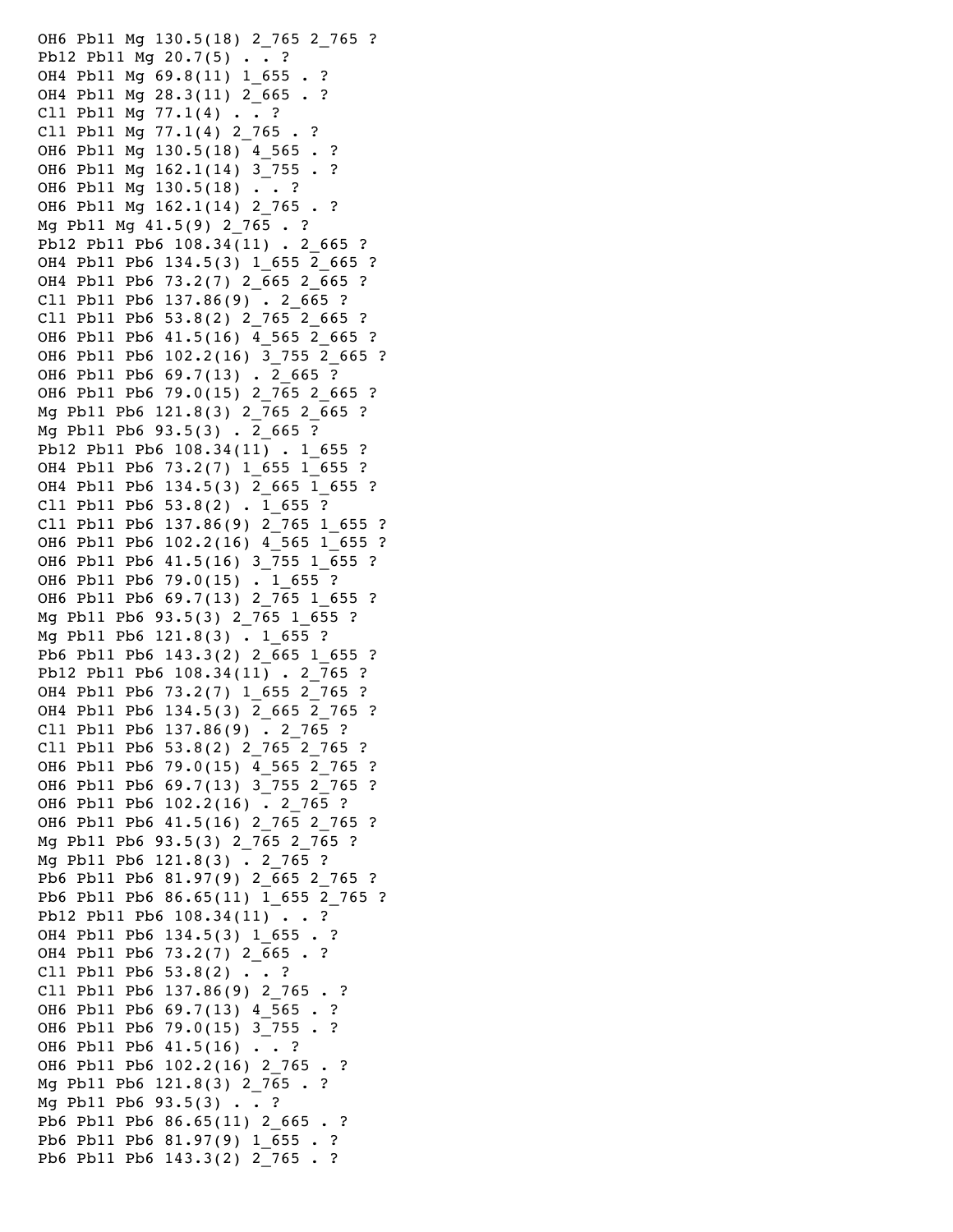Pb11 Pb12 OH4 104.6(14) . 1 655 ? Pb11 Pb12 OH4 104.6(14) . 2 665 ? OH4 Pb12 OH4 151(3) 1 655 2 665 ? Pb11 Pb12 OH1 147.6(10) . 2 765 ? OH4 Pb12 OH1 77.7(12) 1 655 2 765 ? OH4 Pb12 OH1 77.7(12) 2 665 2 765 ? Pb11 Pb12 OH1 147.6(10) . . ? OH4 Pb12 OH1 77.7(12) 1 655 . ? OH4 Pb12 OH1 77.7(12) 2 665 . ? OH1 Pb12 OH1 65(2) 2 765 . ? Pb11 Pb12 Cl1 82.0(5) . . ? OH4 Pb12 Cl1 92.0(2) 1 655 . ? OH4 Pb12 Cl1 92.0(2) 2 665 . ? OH1 Pb12 Cl1 65.7(10) 2 765 . ? OH1 Pb12 Cl1 130.4(11) . . ? Pb11 Pb12 Cl1 82.0(5) . 2 765 ? OH4 Pb12 Cl1 92.0(2) 1\_655 2\_765 ? OH4 Pb12 Cl1 92.0(2) 2 665 2 765 ? OH1 Pb12 Cl1 130.4(11) 2\_765 2\_765 ? OH1 Pb12 Cl1 65.7(10) . 2 765 ? Cl1 Pb12 Cl1 163.9(9) . 2\_765 ? Pb11 Pb12 Mg 151.9(6) . 2 765 ? OH4 Pb12 Mg 47.4(15) 1 655 2 765 ? OH4 Pb12 Mg 103.5(15) 2 665 2 765 ? OH1 Pb12 Mg 41.8(8) 2\_765 2\_765 ? OH1 Pb12 Mg 41.8(8) . 2 765 ? Cl1 Pb12 Mg 97.1(4) . 2 765 ? Cl1 Pb12 Mg 97.1(4) 2\_765 2\_765 ? Pb11 Pb12 Mg 151.9(6) . . ? OH4 Pb12 Mg 103.5(15) 1\_655 . ? OH4 Pb12 Mg 47.4(15) 2 665 . ? OH1 Pb12 Mg 41.8(8) 2 765 . ? OH1 Pb12 Mg 41.8(8) . . ? Cl1 Pb12 Mg  $97.1(4)$  . . ? Cl1 Pb12 Mg 97.1(4) 2\_765 . ? Mg Pb12 Mg 56.1(13) 2 765 . ? Pb11 Pb12 Pb1 108.45(17) . 1 655 ? OH4 Pb12 Pb1 45.2(3) 1 655 1 655 ? OH4 Pb12 Pb1 123.1(8) 2\_665 1\_655 ? OH1 Pb12 Pb1 50.3(5) 2 765 1 655 ? OH1 Pb12 Pb1 96.0(8) . 1\_655 ? Cl1 Pb12 Pb1 49.9(2) . 1 655 ? Cl1 Pb12 Pb1 137.05(16) 2 765 1 655 ? Mg Pb12 Pb1 54.3(3) 2 765 1 655 ? Mg Pb12 Pb1 91.4(5) . 1 655 ? Pb11 Pb12 Pb1 108.45(17) . 2 665 ? OH4 Pb12 Pb1 123.1(8) 1 655 2 665 ? OH4 Pb12 Pb1 45.2(3) 2 665 2 665 ? OH1 Pb12 Pb1 96.0(8) 2\_765 2\_665 ? OH1 Pb12 Pb1 50.3(5) . 2 665 ? Cl1 Pb12 Pb1 137.05(16) . 2\_665 ? Cl1 Pb12 Pb1 49.9(2) 2\_765 2\_665 ? Mg Pb12 Pb1 91.4(5) 2\_765 2\_665 ? Mg Pb12 Pb1 54.3(3) . 2 665 ? Pb1 Pb12 Pb1 143.1(3) 1 655 2 665 ? Pb11 Pb12 Pb1 108.45(17) . 2 765 ? OH4 Pb12 Pb1 45.2(3) 1 655 2 765 ? OH4 Pb12 Pb1 123.1(8) 2 665 2 765 ? OH1 Pb12 Pb1 96.0(8) 2 765 2 765 ? OH1 Pb12 Pb1 50.3(5) . 2\_765 ? Cl1 Pb12 Pb1 137.05(16) . 2\_765 ?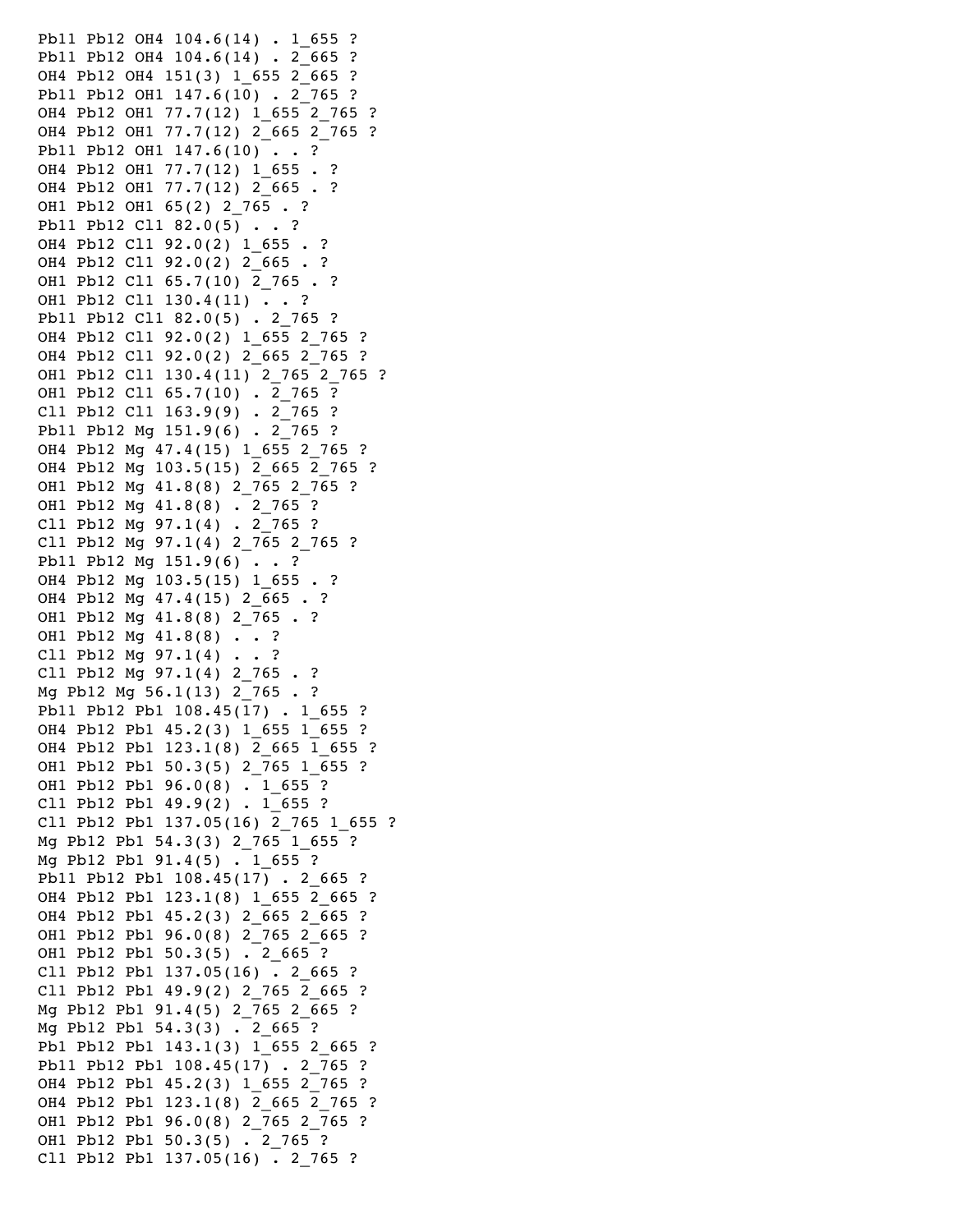Cl1 Pb12 Pb1 49.9(2) 2 765 2 765 ? Mg Pb12 Pb1 54.3(3) 2\_765 2\_765 ? Mg Pb12 Pb1 91.4(5) . 2\_765 ? Pb1 Pb12 Pb1 87.98(12) 1 655 2 765 ? Pb1 Pb12 Pb1 80.50(10) 2 665 2 765 ? Pb11 Pb12 Pb1 108.45(17) . . ? OH4 Pb12 Pb1 123.1(8) 1 655 . ? OH4 Pb12 Pb1 45.2(3) 2\_665 . ? OH1 Pb12 Pb1 50.3(5) 2 765 . ? OH1 Pb12 Pb1 96.0(8) . . ? Cl1 Pb12 Pb1 49.9(2) . . ? Cl1 Pb12 Pb1 137.05(16) 2\_765 . ? Mg Pb12 Pb1 91.4(5) 2 765 . ? Mg Pb12 Pb1 54.3(3) . . ? Pb1 Pb12 Pb1 80.50(10) 1 655 . ? Pb1 Pb12 Pb1 87.98(12) 2 665 . ? Pb1 Pb12 Pb1 143.1(3) 2\_765 . ? OH3 Pb13 OH3 58(2) . 2 765 ? OH3 Pb13 Pb9 117.7(15) . 1 655 ? OH3 Pb13 Pb9 59.4(12) 2\_765 1\_655 ? OH3 Pb13 Pb9 59.4(12) . . ? OH3 Pb13 Pb9 117.7(15) 2 765 . ? Pb9 Pb13 Pb9 177.0(12) 1 655 . ? OH3 Pb13 Pb10 135.2(16) . 1 655 ? OH3 Pb13 Pb10 76.9(13) 2 765 1 655 ? Pb9 Pb13 Pb10 17.6(6) 1 655 1 655 ? Pb9 Pb13 Pb10 165.4(13) . 1\_655 ? OH3 Pb13 Pb10 76.9(13) . . ? OH3 Pb13 Pb10 135.2(16) 2 765 . ? Pb9 Pb13 Pb10 165.4(13) 1\_655 . ? Pb9 Pb13 Pb10 17.6(6) . . ? Pb10 Pb13 Pb10 147.8(16) 1 655 . ? OH3 Pb13 OH6 163.0(13) . 3 756 ? OH3 Pb13 OH6 123.4(19) 2 765 3 756 ? Pb9 Pb13 OH6 66.8(15) 1 655 3 756 ? Pb9 Pb13 OH6 116.0(17) . 3 756 ? Pb10 Pb13 OH6 50.3(16) 1 655 3 756 ? Pb10 Pb13 OH6 99.3(18) . 3 756 ? OH3 Pb13 OH6 163.0(13) . 2\_766 ? OH3 Pb13 OH6 123.4(18) 2 765 2 766 ? Pb9 Pb13 OH6 66.8(15) 1\_655 2\_766 ? Pb9 Pb13 OH6 116.0(17) . 2 766 ? Pb10 Pb13 OH6 50.3(16) 1 655 2 766 ? Pb10 Pb13 OH6 99.3(18) . 2 766 ? OH6 Pb13 OH6 33(3) 3 756 2 766 ? OH3 Pb13 OH6 123.4(18) . 1 556 ? OH3 Pb13 OH6 163.0(13) 2\_765 1\_556 ? Pb9 Pb13 OH6 116.0(17) 1\_655 1\_556 ? Pb9 Pb13 OH6 66.8(15) . 1 556 ? Pb10 Pb13 OH6 99.3(18) 1\_655 1\_556 ? Pb10 Pb13 OH6 50.3(16) . 1\_556 ? OH6 Pb13 OH6 49(3) 3\_756 1\_556 ? OH6 Pb13 OH6 61(3) 2 766 1 556 ? OH3 Pb13 OH6 123.4(19) . 4 566 ? OH3 Pb13 OH6 163.0(13) 2 765 4 566 ? Pb9 Pb13 OH6 116.0(17) 1 655 4 566 ? Pb9 Pb13 OH6 66.8(15) . 4\_566 ? Pb10 Pb13 OH6 99.3(18) 1\_655 4\_566 ? Pb10 Pb13 OH6 50.3(16) . 4\_566 ? OH6 Pb13 OH6 61(3) 3 756 4 566 ? OH6 Pb13 OH6 49(3) 2\_766 4\_566 ?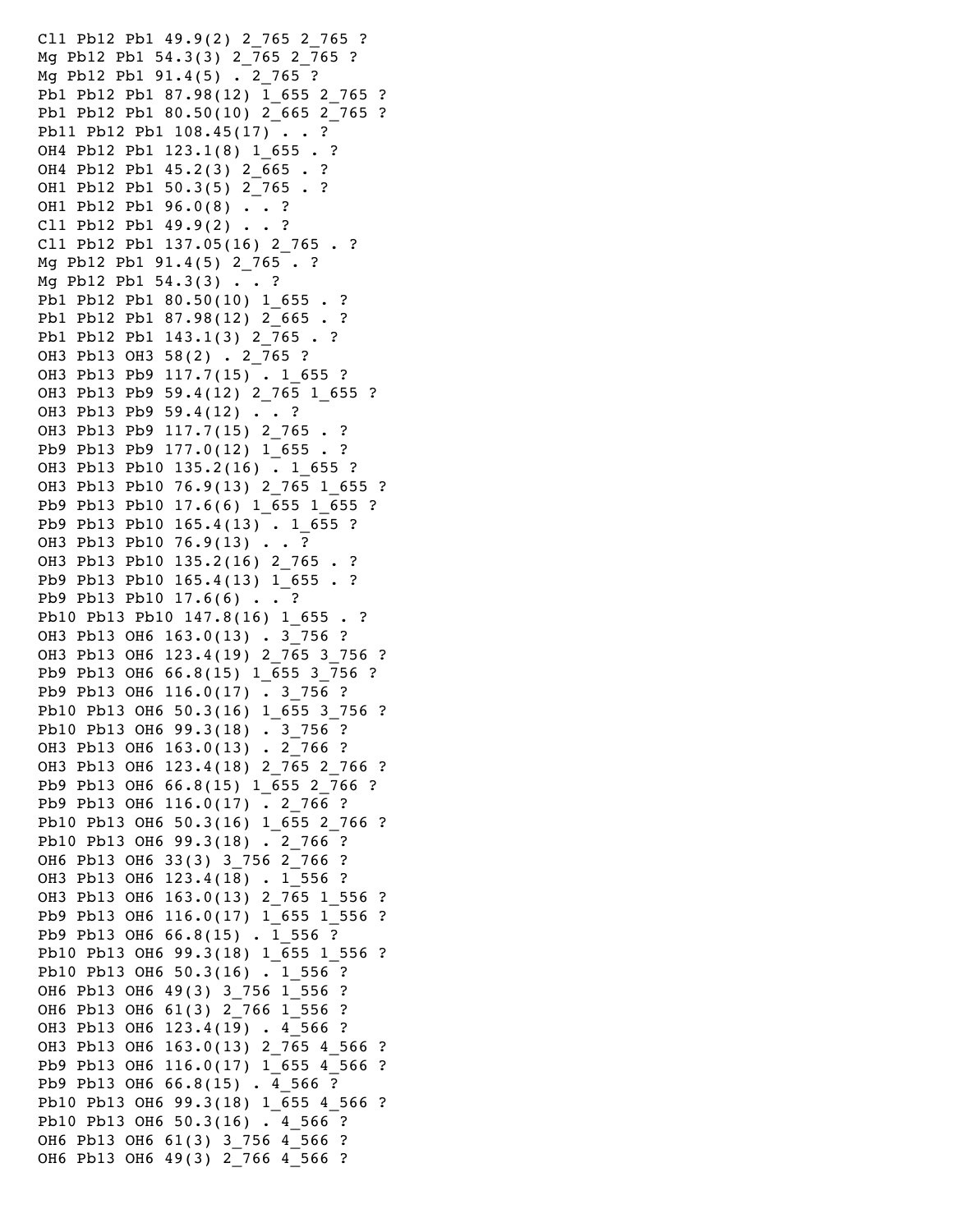```
OH6 Pb13 OH6 33(3) 1 556 4 566 ?
OH3 Pb13 Pb2 109.0(4) . 1 556 ?
OH3 Pb13 Pb2 109.0(4) 2 765 1 556 ?
Pb9 Pb13 Pb2 90.5(2) 1_655 1_556 ?
Pb9 Pb13 Pb2 90.5(2) . 1 556 ?
Pb10 Pb13 Pb2 84.1(4) 1 655 1 556 ?
Pb10 Pb13 Pb2 84.1(4) . 1 556 ?
OH6 Pb13 Pb2 54.1(13) 3_756 1_556 ?
OH6 Pb13 Pb2 86.8(14) 2 766 1 556 ?
OH6 Pb13 Pb2 54.1(13) 1 556 1 556 ?
OH6 Pb13 Pb2 86.8(14) 4 566 1 556 ?
OH3 Pb13 Pb2 109.0(4) . 2 766 ?
OH3 Pb13 Pb2 109.0(4) 2 765 2 766 ?
Pb9 Pb13 Pb2 90.5(2) 1_655 2_766 ?
Pb9 Pb13 Pb2 90.5(2) . 2_766 ?
Pb10 Pb13 Pb2 84.1(4) 1 655 2 766 ?
Pb10 Pb13 Pb2 84.1(4) . 2 766 ?
OH6 Pb13 Pb2 86.8(14) 3 756 2 766 ?
OH6 Pb13 Pb2 54.1(13) 2_766 2_766 ?
OH6 Pb13 Pb2 86.8(14) 1 556 2 766 ?
OH6 Pb13 Pb2 54.1(13) 4 566 2 766 ?
Pb2 Pb13 Pb2 136.3(9) 1 556 2 766 ?
OH3 Pb13 Pb3 55.4(6) . 2 765 ?
OH3 Pb13 Pb3 55.4(6) 2_765 2_765 ?
Pb9 Pb13 Pb3 89.0(4) 1 655 2 765 ?
Pb9 Pb13 Pb3 89.0(4) . 2_765 ?
Pb10 Pb13 Pb3 100.4(5) 1 655 2 765 ?
Pb10 Pb13 Pb3 100.4(5) . 2 765 ?
OH6 Pb13 Pb3 141.1(13) 3 756 2 765 ?
OH6 Pb13 Pb3 110.0(13) 2_766 2_765 ?
OH6 Pb13 Pb3 141.1(13) 1_556 2_765 ?
OH6 Pb13 Pb3 110.0(13) 4 566 2 765 ?
Pb2 Pb13 Pb3 161.3(8) 1 556 2 765 ?
Pb2 Pb13 Pb3 62.34(17) 2 766 2 765 ?
OH3 Pb13 Pb3 55.4(6) . . ?
OH3 Pb13 Pb3 55.4(6) 2 765 . ?
Pb9 Pb13 Pb3 89.0(4) 1 655 . ?
Pb9 Pb13 Pb3 89.0(4) . . ?
Pb10 Pb13 Pb3 100.4(5) 1 655 . ?
Pb10 Pb13 Pb3 100.4(5) . . ?
OH6 Pb13 Pb3 110.0(13) 3_756 . ?
OH6 Pb13 Pb3 141.1(13) 2 766 . ?
OH6 Pb13 Pb3 110.0(13) 1 556 . ?
OH6 Pb13 Pb3 141.1(13) 4 566 . ?
Pb2 Pb13 Pb3 62.34(17) 1 556 . ?
Pb2 Pb13 Pb3 161.3(8) 2 766 . ?
Pb3 Pb13 Pb3 99.0(6) 2 765 . ?
Pb12 Cl1 Pb11 21.8(3) . . ?
Pb12 Cl1 Pb4 138.9(7) . . ?
Pb11 Cl1 Pb4 160.7(7) . . ?
Pb12 Cl1 Pb1 90.4(5) . 1_655 ?
Pb11 Cl1 Pb1 101.8(5) . 1 655 ?
Pb4 Cl1 Pb1 69.1(3) . 1 655 ?
Pb12 Cl1 Pb1 90.4(5) . . ?
Pb11 Cl1 Pb1 101.8(5) . . ?
Pb4 Cl1 Pb1 69.1(3) . . ?
Pb1 Cl1 Pb1 115.2(5) 1_655 . ?
Pb9 Cl2 Pb10 16.4(5) . . ?
Pb9 Cl2 Pb7 137.0(6) . 1 556 ?
Pb10 Cl2 Pb7 120.6(8) . 1 556 ?
Pb9 Cl2 Pb2 87.8(3) . 1_556 ?
```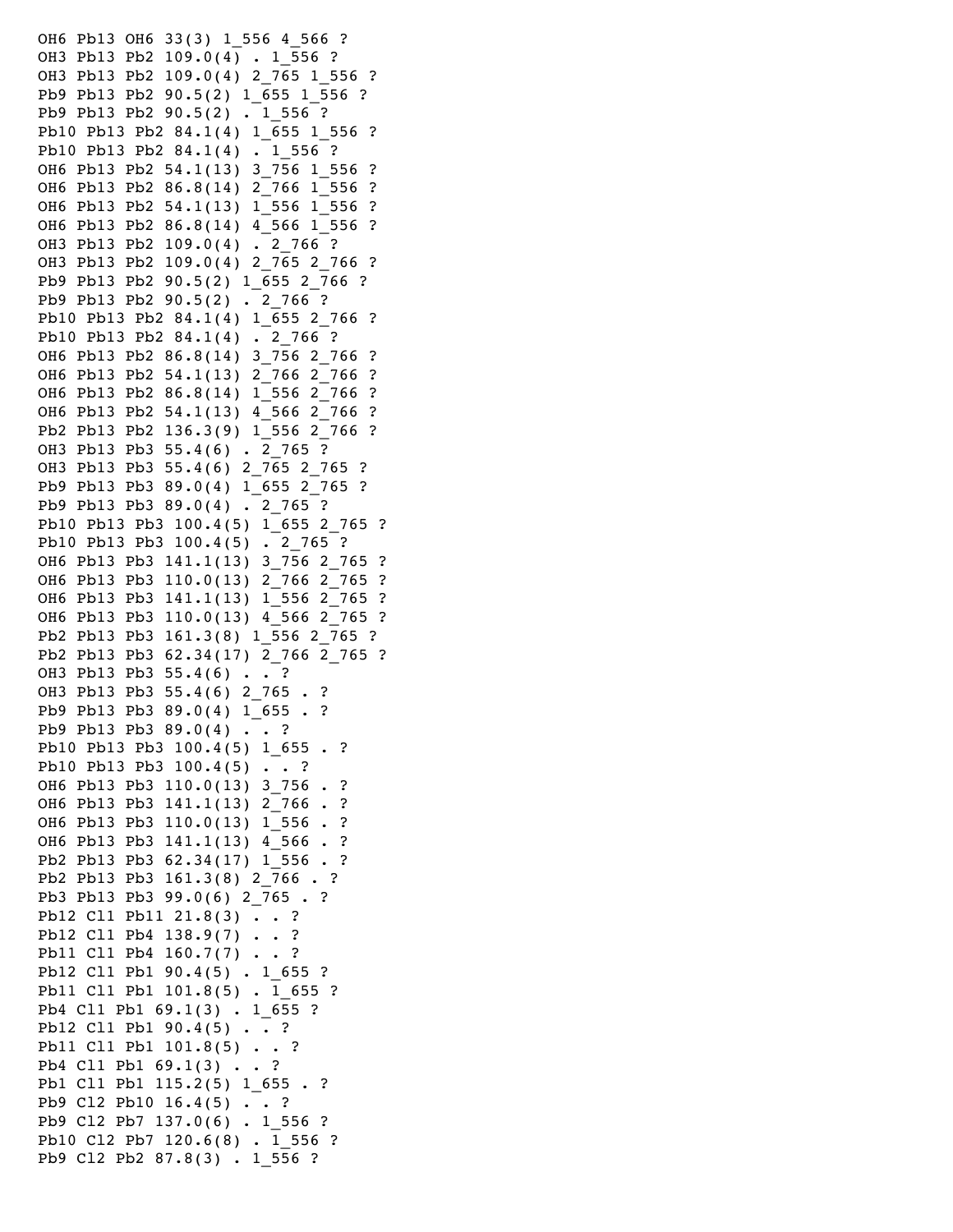Pb10 Cl2 Pb2 79.3(4) . 1\_556 ? Pb7 Cl2 Pb2 70.6(3) 1\_556 1\_556 ? Pb9 Cl2 Pb2 87.8(3) . 1\_456 ? Pb10 Cl2 Pb2 79.3(4) . 1\_456 ? Pb7 Cl2 Pb2 70.6(3) 1 556 1 456 ? Pb2 Cl2 Pb2 116.0(4) 1\_556 1\_456 ? Pb2 Cl3 Pb2 114.4(5) 2\_776 1\_556 ? Pb2 Cl3 Pb3 172.1(5) 2\_776 . ? Pb2 Cl3 Pb3 73.53(9) 1 556 . ? Pb2 Cl3 Pb3 73.53(9) 2\_776 2\_775 ? Pb2 Cl3 Pb3 172.1(5) 1\_556 2\_775 ? Pb3 Cl3 Pb3 98.6(5) . 2 775 ? Pb2 Cl3 Pb7 73.9(2) 2\_776 1\_656 ? Pb2 Cl3 Pb7 73.9(2) 1 556 1 656 ? Pb3 Cl3 Pb7 109.54(7) . 1 656 ? Pb3 Cl3 Pb7 109.54(7) 2 775 1 656 ? Pb2 Cl3 Pb7 73.9(2) 2\_776 1\_556 ? Pb2 Cl3 Pb7 73.9(2) 1 556 1 556 ? Pb3 Cl3 Pb7 109.54(7) . 1\_556 ? Pb3 Cl3 Pb7 109.54(7) 2\_775 1\_556 ? Pb7 Cl3 Pb7 118.3(5) 1 656 1 556 ? Pb1 Cl4 Pb1 109.9(6) 2 675 . ? Pb1 Cl4 Pb6 176.4(6) 2 675 . ? Pb1 Cl4 Pb6 73.74(8) . . ? Pb1 Cl4 Pb6 73.74(8) 2 675 2 675 ? Pb1 Cl4 Pb6 176.4(6) . 2\_675 ? Pb6 Cl4 Pb6 102.6(6) . 2 675 ? Pb1 Cl4 Pb4 72.2(3) 2\_675 . ? Pb1 Cl4 Pb4 72.2(3) . . ? Pb6 Cl4 Pb4 109.42(6) . . ? Pb6 Cl4 Pb4 109.42(6) 2 675 . ? Pb1 Cl4 Pb4 72.2(3) 2 675 1 455 ? Pb1 Cl4 Pb4 72.2(3) . 1 455 ? Pb6 Cl4 Pb4 109.42(6) . 1 455 ? Pb6 Cl4 Pb4 109.42(6) 2\_675 1\_455 ? Pb4 Cl4 Pb4 115.7(6) . 1 455 ? OH3 Mg OH2 89(2) . . ? OH3 Mg OH2 89(2) . 2 665 ? OH2 Mg OH2 82(2) . 2\_665 ? OH3 Mg OH1 95(2) . 2 765 ? OH2 Mg OH1 174(2) . 2\_765 ? OH2 Mg OH1 94.6(10) 2\_665 2\_765 ? OH3 Mg OH1 95(2) . . ? OH2 Mg OH1 94.6(10) . . ? OH2 Mg OH1 174(2) 2 665 . ? OH1 Mg OH1 89(2) 2\_765 . ? OH3 Mg OH4 179(3) . 2 665 ? OH2 Mg OH4 90(2) . 2 665 ? OH2 Mg OH4 90(2) 2 665 2 665 ? OH1 Mg OH4 86(2) 2\_765 2\_665 ? OH1 Mg OH4 86(2) . 2 665 ? OH3 Mg Mg 81.4(17) . 2\_765 ? OH2 Mg Mg 138.4(12) . 2 765 ? OH2 Mg Mg 138.4(12) 2 665 2 765 ? OH1 Mg Mg 46.5(11) 2 765 2 765 ? OH1 Mg Mg 46.5(11) . 2 765 ? OH4 Mg Mg 99.4(14) 2\_665 2\_765 ? OH3 Mg Mg 98.6(17) . 2 665 ? OH2 Mg Mg 41.6(12) . 2 665 ? OH2 Mg Mg 41.6(12) 2 665 2 665 ? OH1 Mg Mg 133.5(11) 2 765 2 665 ?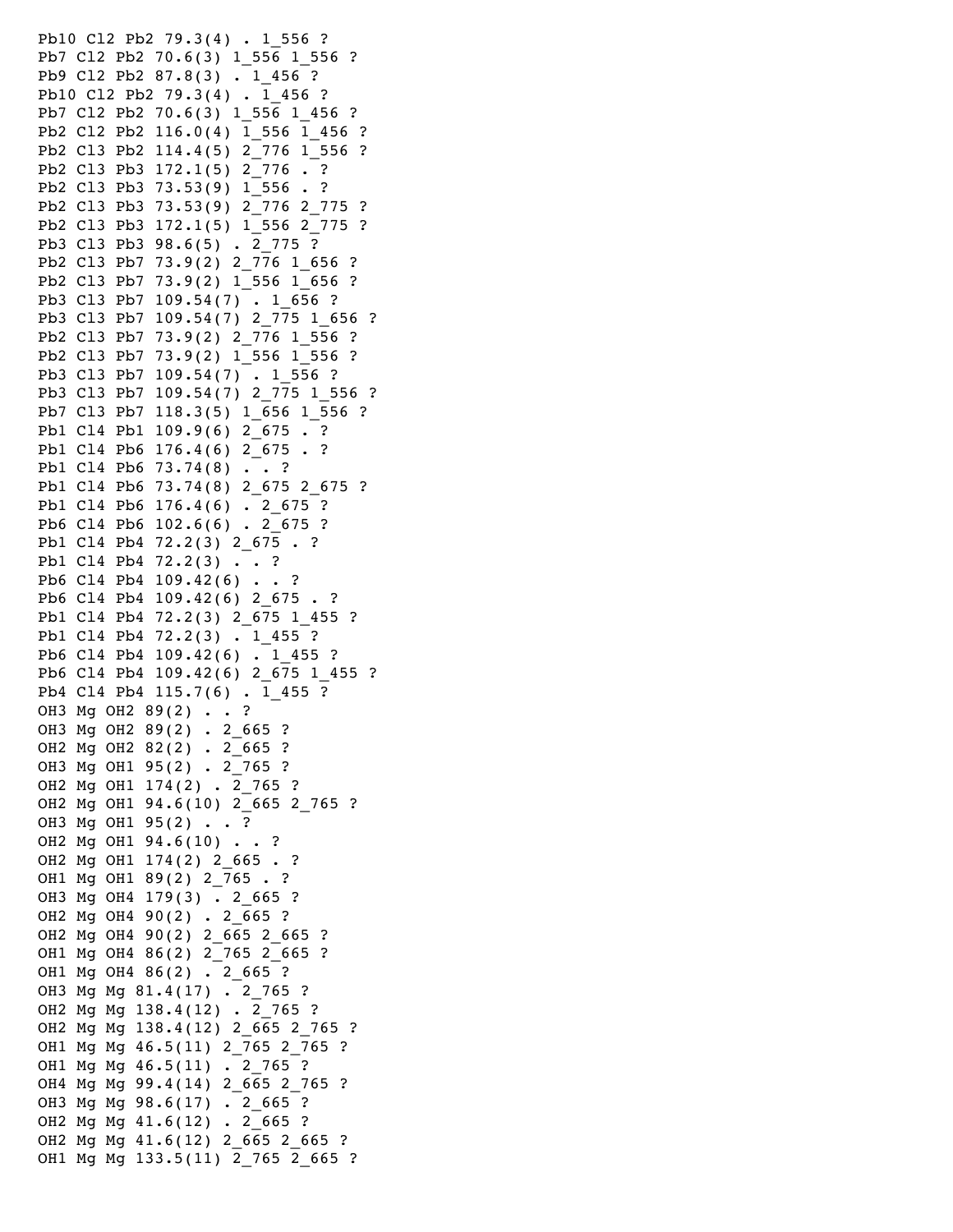OH1 Mg Mg 133.5(11) . 2 665 ? OH4 Mg Mg 80.6(14) 2\_665 2\_665 ? Mg Mg Mg 180.000(4) 2\_765 2\_665 ? OH3 Mg Pb12 143(2) . . ? OH2 Mg Pb12 117(2) . . ? OH2 Mg Pb12 117(2) 2\_665 . ? OH1 Mg Pb12 60.8(16) 2\_765 . ? OH1 Mg Pb12 60.8(16) . . ? OH4 Mg Pb12 37.5(13) 2 665 . ? Mg Mg Pb12 61.9(6) 2 765 . ? Mg Mg Pb12 118.1(6) 2 665 . ? OH3 Mg Pb1 113.8(9) . 2 665 ? OH2 Mg Pb1 35.9(15) . 2\_665 ? OH2 Mg Pb1 107.4(15) 2 665 2 665 ? OH1 Mg Pb1 143.5(19) 2 765 2 665 ? OH1 Mg Pb1 67.3(10) . 2 665 ? OH4 Mg Pb1 65.9(7) 2\_665 2\_665 ? Mg Mg Pb1 113.5(4) 2 765 2 665 ? Mg Mg Pb1 66.5(5) 2\_665 2\_665 ? Pb12 Mg Pb1 83.2(7) . 2\_665 ? OH3 Mg Pb1 113.8(9) . . ? OH2 Mg Pb1 107.4(14) . . ? OH2 Mg Pb1 35.9(15) 2 665 . ? OH1 Mg Pb1 67.3(10) 2\_765 . ? OH1 Mg Pb1 143.5(19) . . ? OH4 Mg Pb1 65.9(7) 2\_665 . ? Mg Mg Pb1 113.5(5) 2 765 . ? Mg Mg Pb1 66.5(4) 2 665 . ? Pb12 Mg Pb1 83.2(7) . . ? Pb1 Mg Pb1 116.2(9) 2\_665 . ? OH3 Mg Pb3 66.0(8) . . ? OH2 Mg Pb3 144(2) . . ? OH2 Mg Pb3 72.1(11) 2 665 . ? OH1 Mg Pb3 36.9(14) 2 765 . ? OH1 Mg Pb3 113.2(14) . . ? OH4 Mg Pb3 114.3(8) 2 665 . ? Mg Mg Pb3 67.0(5) 2 765 . ? Mg Mg Pb3 113.0(4) 2 665 . ? Pb12 Mg Pb3 97.3(6) . . ? Pb1 Mg Pb3 179.5(10) 2 665 . ? Pb1 Mg Pb3 63.60(3) . . ? Pb3 01 Pb1 119.1(7) . . ? Pb3 01 Pb5 115.1(17) . . ? Pb1 01 Pb5 103.9(16) . . ? Pb3 01 Pb4 100.5(15) . . ? Pb1 01 Pb4 110.3(16) . . ? Pb5 01 Pb4 107.5(6) . . ? Pb2 02 Pb6 118.4(9) . . ? Pb2 02 Pb8 104(2) . . ? Pb6 02 Pb8 114(2) . . ? Pb2 O2 Pb7 114(2) . . ? Pb6 O2 Pb7 102(2) . . ? Pb8 02 Pb7 104.5(7) . . ? Mg OH1 Mg 87(2) 2 765 . ? Mg OH1 Pb3 111.2(19) 2 765 2 765 ? Mg OH1 Pb3 111.2(19) . 2 765 ? Mg OH1 Pb12 77.4(17) 2 765 . ? Mg OH1 Pb12 77.4(17) . . ? Pb3 OH1 Pb12 168(2) 2 765 . ? Mg OH2 Mg 97(2) . 2 665 ? Mg OH2 Pb1 115(2) . 2 665 ?